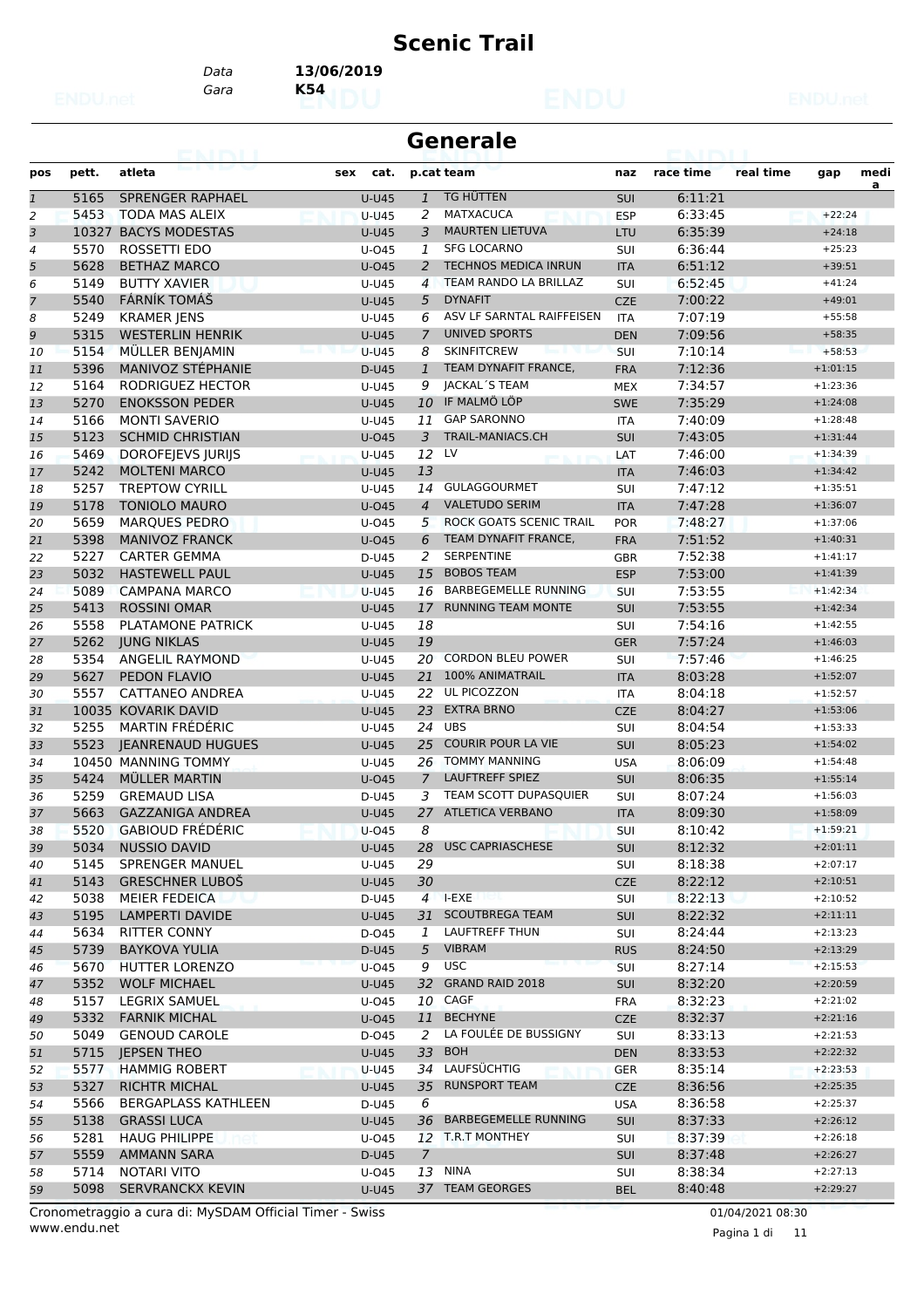| pos        | pett.        | atleta                                      | sex | cat.               |          | p.cat team                    | naz               | race time          | real time | gap                      | medi<br>a |
|------------|--------------|---------------------------------------------|-----|--------------------|----------|-------------------------------|-------------------|--------------------|-----------|--------------------------|-----------|
| 60         | 5323         | <b>TOUSSAINT BIRTE</b>                      |     | D-U45              | 8        | <b>TRAILMANIACS</b>           | <b>RSA</b>        | 8:40:48            |           | $+2:29:27$               |           |
| 61         | 5474         | <b>IEANDET DAVID</b>                        |     | U-U45              | 38       |                               | SUI               | 8:43:28            |           | $+2:32:07$               |           |
| 62         |              | 10052 MAREK KAREL                           |     | <b>U-U45</b>       |          | 39 #HATERSBRNO                | <b>CZE</b>        | 8:44:07            |           | $+2:32:46$               |           |
| 63         | 5589         | MOIX JEAN                                   |     | U-045              | 14       | <b>TEAM HÉRENS</b>            | SUI               | 8:44:07            |           | $+2:32:46$               |           |
| 64         | 5240         | <b>COUTINHO DAVID</b>                       |     | <b>U-U45</b>       |          | 40 JOBRA                      | <b>POR</b>        | 8:48:51            |           | $+2:37:30$               |           |
| 65         | 5593         | <b>FRIES NICO</b>                           |     | U-U45              | 41       |                               | <b>GER</b>        | 8:50:22            |           | $+2:39:01$               |           |
| 66         | 5488         | MÜLLER FLORIAN                              |     | <b>U-U45</b>       |          | 42 CUCUMBER TRAIL CREW        | <b>GER</b>        | 8:50:22            |           | $+2:39:01$               |           |
| 67         | 5043<br>5210 | <b>SEDDIO JAIR</b><br><b>PALLARO ANDREA</b> |     | $U-U45$<br>$U-U45$ |          | 43 JARRET                     | SUI               | 8:52:07<br>8:52:09 |           | $+2:40:46$               |           |
| 68         | 5614         | <b>LOGINS GUNTARS</b>                       |     |                    | 44<br>45 | <b>NO BULLSHIT</b>            | <b>ITA</b>        | 8:52:47            |           | $+2:40:48$<br>$+2:41:26$ |           |
| 69         | 5668         | <b>GIANINAZZI CURZIO</b>                    |     | U-U45<br>$U$ -045  | 15       |                               | LAT<br>SUI        | 8:53:09            |           | $+2:41:48$               |           |
| 70<br>71   | 5064         | MIKEŠOVÁ JANA                               |     | D-U45              | 9        | <b>BAKAKO RUNNING TEAM</b>    | <b>CZE</b>        | 8:53:48            |           | $+2:42:27$               |           |
| 72         | 5619         | PICCARDI JACOPO                             |     | <b>U-U45</b>       | 46       |                               | <b>ITA</b>        | 8:53:50            |           | $+2:42:29$               |           |
| 73         | 5189         | <b>BERNARDI TAZIO</b>                       |     | U-U45              |          | 47 RC BELLINZONA /            | SUI               | 8:54:29            |           | $+2:43:08$               |           |
| 74         | 5641         | <b>BROWN DANNY</b>                          |     | <b>U-U45</b>       | 48       |                               | <b>GBR</b>        | 8:55:09            |           | $+2:43:48$               |           |
| 75         | 5151         | <b>BAECHLER GILLES</b>                      |     | U-U45              | 49       | TEAM RANDO LA BRILLAZ         | <b>SUI</b>        | 8:57:27            |           | $+2:46:06$               |           |
| 76         | 5050         | <b>RIVA FABIANO</b>                         |     | <b>U-U45</b>       | 50       | <b>GINGER BEER</b>            | SUI               | 8:57:34            |           | $+2:46:13$               |           |
| 77         | 5657         | <b>ZANECCHIA MILO</b>                       |     | $U-U45$            |          | 51 TASIS                      | <b>USA</b>        | 8:57:42            |           | $+2:46:21$               |           |
| 78         | 5536         | <b>WHITTLE MATT</b>                         |     | <b>U-U45</b>       | 52       | THE NORTH FACE                | <b>GBR</b>        | 8:58:34            |           | $+2:47:13$               |           |
| 79         | 5056         | CARBONETTI GIOVANNI                         |     | U-U45              |          | 53 M&A CULPA                  | SUI               | 8:58:38            |           | $+2:47:17$               |           |
| 80         | 5243         | <b>ELMER MARKUS</b>                         |     | $U$ -045           | 16       | <b>WORBER MARATHON GRUPPE</b> | <b>SUI</b>        | 8:58:54            |           | $+2:47:33$               |           |
| 81         | 5727         | <b>DORICI ENEA</b>                          |     | <b>U-U45</b>       | 54       | <b>SCAREGLIA BEACH</b>        | SUI               | 8:59:02            |           | $+2:47:41$               |           |
| 82         | 5169         | <b>GENUCCHI MICHELE</b>                     |     | <b>U-U45</b>       |          | 55 SAMION TEAM                | <b>SUI</b>        | 8:59:03            |           | $+2:47:42$               |           |
| 83         | 5427         | <b>HAENER MARCEL</b>                        |     | $U$ -045           |          | 17 SCHLAUFOOD.CH              | SUI               | 9:00:50            |           | $+2:49:29$               |           |
| 84         | 5058         | <b>BUCHWALDER SÉBASTIEN</b>                 |     | <b>U-U45</b>       |          | 56 HC CERESIO                 | SUI               | 9:01:28            |           | $+2:50:07$               |           |
| 85         | 5713         | <b>WYSS PATRICK</b>                         |     | U-U45              |          | 57 GENERATIONNOW WATCHES      | SUI               | 9:02:14            |           | $+2:50:53$               |           |
| 86         | 5441         | <b>SCOTTI SAMUELE</b>                       |     | $U$ -045           | 18       | <b>TEAM BIKE TICINO</b>       | <b>SUI</b>        | 9:03:23            |           | $+2:52:02$               |           |
| 87         | 5644         | <b>BONOMINI FLORIANO</b>                    |     | U-U45              | 58       | <b>TEAM</b>                   | SUI               | 9:03:23            |           | $+2:52:02$               |           |
| 88         | 5278         | <b>WITTE HANNO</b>                          |     | <b>U-U45</b>       | 59       | <b>MBF</b>                    | <b>GER</b>        | 9:03:24            |           | $+2:52:03$               |           |
| 89         | 5573         | JURKEVIČIŪTĖ DOVILĖ                         |     | $D-U45$            |          | 10 SPURTAS                    | LTU               | 9:03:31            |           | $+2:52:10$               |           |
| 90         | 5450         | <b>DEKEYSER LAURENS</b>                     |     | <b>U-U45</b>       | 60       |                               | <b>BEL</b>        | 9:04:53            |           | $+2:53:32$               |           |
| 91         | 5316         | <b>RIVERA RODRIGUEZ</b><br><b>OSWALDO</b>   |     | U-U45              | 61       |                               | <b>ESP</b>        | 9:05:01            |           | $+2:53:40$               |           |
| 92         | 5313         | <b>FREI MICHAEL</b>                         |     | <b>U-U45</b>       | 62       | <b>MYSELF</b>                 | <b>SUI</b>        | 9:05:45            |           | $+2:54:24$               |           |
| 93         | 5119         | <b>CORPATAUX NICOLAS</b>                    |     | $U-U45$            | 63       | <b>CAG FARVAGNY</b>           | SUI               | 9:07:06            |           | $+2:55:45$               |           |
| 94         | 5710         | <b>PEDRINI IVANO</b>                        |     | <b>U-U45</b>       | 64       | <b>TEAM GOTTHARDSKIMO</b>     | SUI               | 9:07:47            |           | $+2:56:26$               |           |
| 95         | 5277         | <b>BERNASCONI MATTEO</b>                    |     | $U$ -045           | 19       |                               | SUI               | 9:09:02            |           | $+2:57:41$               |           |
| 96         | 5721         | RICOUX JACQUES                              |     | <b>U-U45</b>       | 65       | THE NORTH FACE                | <b>FRA</b>        | 9:10:49            |           | $+2:59:28$               |           |
| 97         | 5299         | STEPHAN JEAN MICHEL                         |     | U-U45              |          | 66 LA SALINE                  | <b>FRA</b>        | 9:11:18            |           | $+2:59:57$               |           |
| 98         |              | 5439 ACERBIS SIMONE                         |     | $U$ -045           |          | 20 ASPERA                     | SUI               | 9:11:21            |           | $+3:00:00$               |           |
| 99         | 5025         | <b>QUELOZ LAURENT</b>                       |     | U-U45              |          | 67 YANORLANDIRUN              | SUI               | 9:11:23            |           | $+3:00:02$               |           |
| 100        | 5324         | <b>DOSCH DAMIAN</b>                         |     | <b>U-U45</b>       |          | 68 ALD-CHARITY                | <b>SUI</b>        | 9:12:46            |           | $+3:01:25$               |           |
| 101        | 5587         | <b>TITTL MARCO</b>                          |     | U-U45              |          | 69 SV WACHBACH                | <b>GER</b>        | 9:13:09            |           | $+3:01:48$               |           |
| 102        | 5101         | <b>SPANIOL JENS</b>                         |     | <b>U-U45</b>       | 70       | <b>TEAM JAENSEN</b>           | <b>GER</b>        | 9:13:09            |           | $+3:01:48$               |           |
| 103        | 5286<br>5340 | SAPORITI FEDERICA<br>MIKULECKÁ MARCELA      |     | D-U45<br>D-045     | 11<br>3  | <b>RUNSPORT TEAM</b>          | ITA<br><b>CZE</b> | 9:13:15<br>9:13:32 |           | $+3:01:54$               |           |
| 104        | 5434         | VAN HOLSTEIN ROBBERT                        |     | U-U45              | 71       | HOLSTEINTJES                  | <b>NED</b>        | 9:14:09            |           | $+3:02:11$<br>$+3:02:48$ |           |
| 105<br>106 | 5148         | <b>DANZI MARIO</b>                          |     | <b>U-U45</b>       | 72       |                               | <b>SUI</b>        | 9:16:05            |           | $+3:04:44$               |           |
| 107        | 5059         | <b>BADER ALESSANDRO</b>                     |     | U-U45              | 73       | POWERGIA GMBH                 | <b>SUI</b>        | 9:17:23            |           | $+3:06:02$               |           |
| 108        | 5698         | <b>BRUCHEZ ELSA</b>                         |     | D-U45              | 12       | LES TOUTANGUEULES             | SUI               | 9:18:21            |           | $+3:07:00$               |           |
| 109        | 5732         | <b>BAGULEY JONATHAN</b>                     |     | <b>U-U45</b>       | 74       |                               | <b>SUI</b>        | 9:18:43            |           | $+3:07:22$               |           |
| 110        | 5136         | <b>SOLGA BOGDAN</b>                         |     | U-U45              | 75       |                               | <b>ROU</b>        | 9:19:32            |           | $+3:08:11$               |           |
| 111        | 5295         | <b>OPPLIGER FABRICE</b>                     |     | U-U45              |          | 76 BLONDSPIRIT                | SUI               | 9:21:42            |           | $+3:10:21$               |           |
| 112        | 5692         | SOLDATI GIOVANNI                            |     | U-U45              |          | 77 TEAM BOMBER-1              | <b>SUI</b>        | 9:21:42            |           | $+3:10:21$               |           |
| 113        | 5359         | NEVES JOAO                                  |     | U-U45              |          | 78 NURSES                     | <b>POR</b>        | 9:21:42            |           | $+3:10:21$               |           |
| 114        | 5362         | MUŽÍK TOMÁŠ                                 |     | <b>U-U45</b>       |          | 79 SC RADOTIN                 | <b>CZE</b>        | 9:22:08            |           | $+3:10:47$               |           |
| 115        | 5307         | <b>SANDOZ YANNICK</b>                       |     | U-U45              | 80 CH    |                               | <b>SUI</b>        | 9:22:08            |           | $+3:10:47$               |           |
| 116        | 5466         | POERIO DAVIDE                               |     | <b>U-U45</b>       |          | 81 LANDAU RUNNING COMPANY     | <b>ITA</b>        | 9:23:41            |           | $+3:12:20$               |           |
| 117        | 5525         | LENDI SÉVERINE                              |     | D-045              | 4        | ALPINRUNNER.CH                | SUI               | 9:23:54            |           | $+3:12:33$               |           |
| 118        | 5552         | RUZICKOVA LUCIE                             |     | D-U45              | 13       | SLO(W)MO/SLABY                | <b>CZE</b>        | 9:24:28            |           | $+3:13:07$               |           |
| 119        |              | 10376 RILEY CHRISTOPHER                     |     | U-U45              | 82       |                               | <b>AUS</b>        | 9:25:00            |           | $+3:13:39$               |           |
| 120        | 5677         | <b>TETTAMANTI ROBERTO</b>                   |     | $U$ -045           | 21       | <b>SCOM MENDRISIO</b>         | SUI               | 9:25:58            |           | $+3:14:37$               |           |
| 121        | 5410         | <b>SHEYKO ANDREY</b>                        |     | U-U45              | 83       | SAM MASSAGNO                  | <b>RUS</b>        | 9:27:30            |           | $+3:16:09$               |           |
| 122        | 5654         | <b>GUBLER GABRIELE</b>                      |     | <b>U-U45</b>       |          | 84 GORDIS                     | <b>SUI</b>        | 9:28:01            |           | $+3:16:40$               |           |
|            |              |                                             |     |                    |          |                               |                   |                    |           |                          |           |

www.endu.net Cronometraggio a cura di: MySDAM Official Timer - Swiss 01/04/2021 08:30

Pagina 2 di 11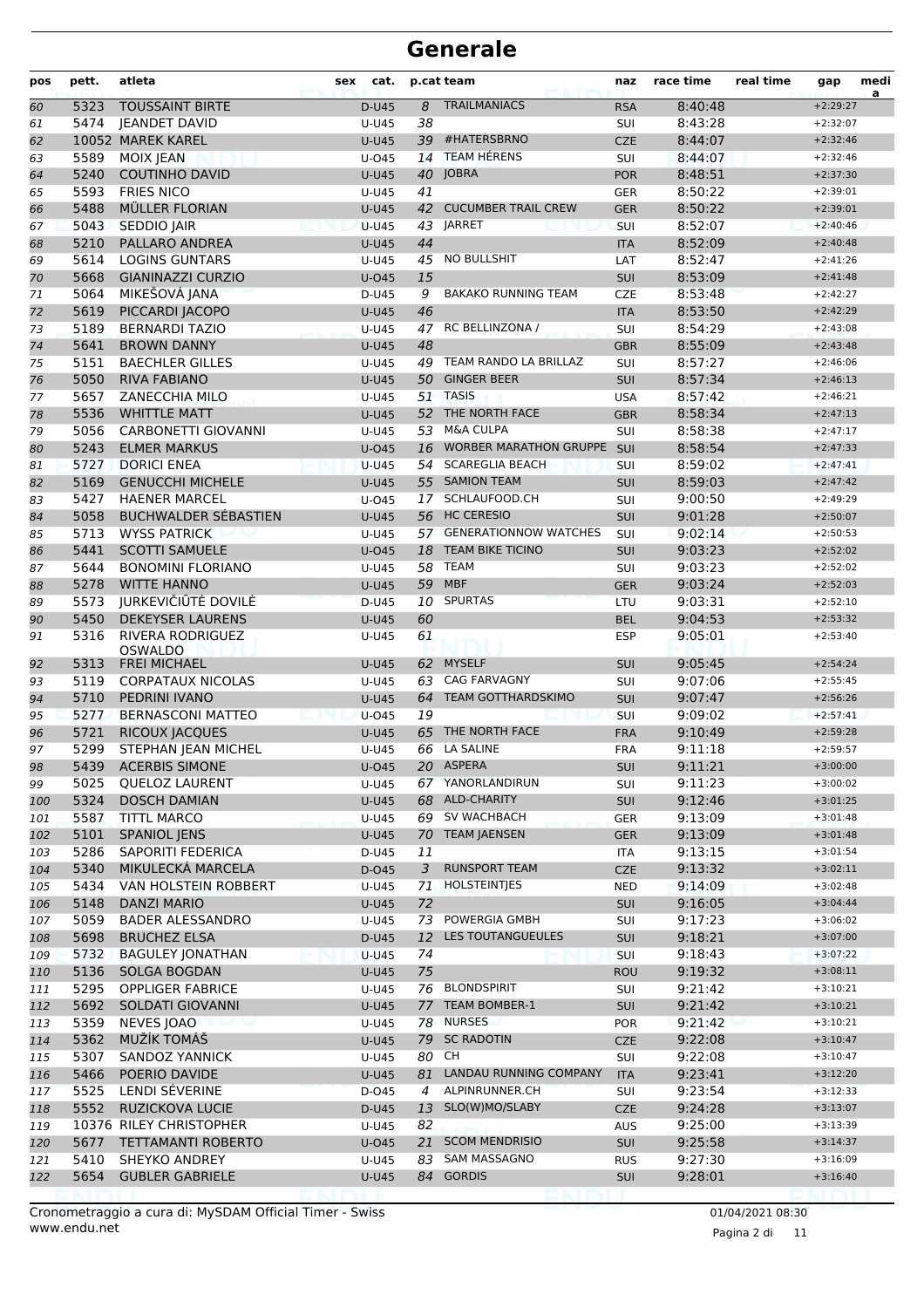| pos        | pett.        | atleta                                             | cat.<br>sex          |                | p.cat team                                       | naz                      | race time          | real time | gap                      | medi<br>a |
|------------|--------------|----------------------------------------------------|----------------------|----------------|--------------------------------------------------|--------------------------|--------------------|-----------|--------------------------|-----------|
| 123        | 5438         | <b>TANTARDINI MANOLO</b>                           | $U$ -045             | 22             |                                                  | SUI                      | 9:28:07            |           | $+3:16:46$               |           |
| 124        | 5567         | <b>GREBER URS</b>                                  | U-045                | 23             |                                                  | SUI                      | 9:28:09            |           | $+3:16:48$               |           |
| 125        | 5569         | <b>JENZER STEFAN</b>                               | <b>U-U45</b>         | 85             | MENTIGSLÄUFER                                    | <b>SUI</b>               | 9:28:09            |           | $+3:16:48$               |           |
| 126        | 5586         | <b>BERGER MATHIAS</b>                              | U-U45                | 86             | MENTIGSLÜFER                                     | SUI                      | 9:28:10            |           | $+3:16:49$               |           |
| 127        | 5338         | <b>BALCAREK LUKAS</b>                              | <b>U-U45</b>         | 87             | <b>CZECH BOYS</b>                                | <b>CZE</b>               | 9:31:41            |           | $+3:20:20$               |           |
| 128        | 5108         | <b>MIJATOV SACHA</b>                               | $U$ -045             | 24             | <b>MATTERHORN UTRAKS</b>                         | <b>BEL</b>               | 9:32:19            |           | $+3:20:58$               |           |
| 129        | 5482         | <b>GILARDONI LUCA</b>                              | $U-U45$              | 88             | A.S.D ATLETICA PIDAGGIA                          | <b>ITA</b>               | 9:32:29            |           | $+3:21:08$               |           |
| 130        | 5680         | <b>SCHULZE PETER</b>                               | $U$ -045             | 25             |                                                  | <b>GER</b>               | 9:32:43            |           | $+3:21:22$               |           |
| 131        |              | 10419 CASAVECCHIA ROBERTO                          | $U$ -045             | 26             | <b>MARMOTTTEAM TICINO</b>                        | <b>SUI</b>               | 9:32:52            |           | $+3:21:31$               |           |
| 132        | 5137         | <b>KLAUSER MARKUS</b>                              | $U$ -045             | 27             | WASI                                             | SUI                      | 9:33:24            |           | $+3:22:03$               |           |
| 133        | 5626         | <b>CROCI MARCELLO</b>                              | $U$ -045             | 28             | <b>CO428 VILLA GUARDIA</b>                       | <b>ITA</b>               | 9:33:51            |           | $+3:22:30$               |           |
| 134        | 5709         | <b>KRONIS KRIS</b>                                 | U-U45                | 89             |                                                  | LAT                      | 9:34:00            |           | $+3:22:39$               |           |
| 135        | 5600<br>5185 | <b>ULCHENKO SERGII</b><br><b>BOURKE MARTIGNONI</b> | $U-U45$              | 90<br>5        | <b>CAGF</b>                                      | <b>UKR</b>               | 9:34:27            |           | $+3:23:06$<br>$+3:23:07$ |           |
| 136        |              | <b>JOANNA</b>                                      | D-045                |                |                                                  | <b>AUS</b>               | 9:34:28            |           |                          |           |
| 137        | 5063         | <b>KOWOLLIK MIREK</b>                              | <b>U-U45</b>         | 91             |                                                  | <b>GER</b>               | 9:35:09            |           | $+3:23:48$               |           |
| 138        | 5310         | SAEZ DE IBARRA OCIO<br><b>DAVID</b>                | $U$ -045             | 29             | <b>GASTEIZ-DEBA</b>                              | <b>ESP</b>               | 9:36:03            |           | $+3:24:42$               |           |
| 139        | 5592         | <b>FRAZIER-SMITH MATTHEW</b>                       | <b>U-U45</b>         |                | 92 JUJU BABE                                     | <b>SUI</b>               | 9:36:21            |           | $+3:25:00$               |           |
| 140        | 5647         | KRÄHENBÜHL SAMUEL                                  | $U$ -045             | 30             |                                                  | SUI                      | 9:36:50            |           | $+3:25:29$               |           |
| 141        | 5443         | <b>FIDALGO FLOREZ DAVID</b>                        | <b>U-U45</b>         | 93             |                                                  | <b>ESP</b>               | 9:37:05            |           | $+3:25:44$               |           |
| 142        | 5631         | <b>BATTAINI RICCARDO</b>                           | $U$ -045             | 31             | <b>US OLTRONESE</b>                              | SUI                      | 9:37:18            |           | $+3:25:57$               |           |
| 143        | 5288         | POREBSKI ŁUKASZ                                    | $U-U45$              |                | 94 ŻYĆ Z PASIA                                   | <b>POL</b>               | 9:37:54            |           | $+3:26:33$               |           |
| 144        | 5436         | AYMON AURÉLIE                                      | D-U45                |                | 14 CA SION                                       | SUI                      | 9:38:33            |           | $+3:27:12$               |           |
| 145        | 5635         | <b>TABET ROBERTA</b>                               | D-U45                |                | 15 M.A.X.                                        | <b>SUI</b>               | 9:39:14            |           | $+3:27:53$               |           |
| 146        | 5095         | AGBOMEMEWA GINO                                    | U-U45                |                | 95 ZH POWER!                                     | SUI                      | 9:39:57            |           | $+3:28:36$               |           |
| 147        |              | 10180 ARTHABER FRANZ                               | $U$ -045             | 32             |                                                  | <b>AUT</b>               | 9:40:48            |           | $+3:29:27$               |           |
| 148        | 5737         | <b>BORSUK ALEXANDRA</b>                            | D-U45                | 16             |                                                  | <b>USA</b>               | 9:40:56            |           | $+3:29:35$               |           |
| 149        | 5574         | <b>GUGLIELMETTI GIANNI</b>                         | $U-U45$              | 96             | <b>GOLD SAVOSA</b>                               | SUI                      | 9:41:32            |           | $+3:30:11$               |           |
| 150        | 5305<br>5470 | <b>WAGNER HANSUELI</b><br><b>BRUNNER PHILINE</b>   | $U$ -045             | 33             | PFÄFFIKER RUNNERS<br>17 TRI TEAM TICINO / USA    | SUI                      | 9:41:39            |           | $+3:30:18$<br>$+3:30:19$ |           |
| 151<br>152 | 5471         | <b>BRUNNER LOIC</b>                                | D-U45<br>U-U45       | 97             |                                                  | <b>SUI</b><br>SUI        | 9:41:40<br>9:41:40 |           | $+3:30:19$               |           |
| 153        | 5580         | RICHOZ ALEXANDRE                                   | <b>U-U45</b>         | 98             |                                                  | <b>SUI</b>               | 9:43:45            |           | $+3:32:24$               |           |
| 154        | 5637         | MERZ BEATRIX                                       | D-045                | 6              | <b>SSC LANGNAU</b>                               | SUI                      | 9:43:48            |           | $+3:32:27$               |           |
| 155        | 5661         | <b>WINDLIN JOST</b>                                | $U$ -045             | 34             | HÉLIOMALT                                        | <b>SUI</b>               | 9:43:48            |           | $+3:32:27$               |           |
| 156        | 5389         | <b>ROTHFUSS MARTA</b>                              | D-045                | $\overline{7}$ | <b>MARTA</b>                                     | <b>GER</b>               | 9:43:48            |           | $+3:32:27$               |           |
| 157        | 5205         | RÜHL JONAS                                         | <b>U-U45</b>         | 99             | TRAIL THE WORLD                                  | <b>GER</b>               | 9:44:04            |           | $+3:32:43$               |           |
| 158        | 5344         | <b>HAIEK MILA</b>                                  | $U$ -045             |                | 35 HAJCI                                         | <b>CZE</b>               | 9:44:25            |           | $+3:33:04$               |           |
| 159        | 5556         | WONG KA FAI NATALIE                                | D-U45                |                | 18 ZUERICH HAPPY RUNNERS                         | <b>GBR</b>               | 9:44:35            |           | $+3:33:14$               |           |
| 160        | 5113         | <b>FERRARI LUCA</b>                                | U-045                |                | 36 BARBEGEMELLE RUNNING                          | SUI                      | 9:44:55            |           | $+3:33:34$               |           |
| 161        |              | 5291 VACHTERIS GEDIMINAS                           | <b>U-U45</b>         |                | 100 SPURTAS                                      | <b>LTU</b>               | 9:45:20            |           | $+3:33:59$               |           |
| 162        | 5667         | <b>SEFCIK PAVEL</b>                                | U-U45                | 101            |                                                  | <b>CZE</b>               | 9:46:39            |           | $+3:35:18$               |           |
| 163        | 5080         | <b>VIARO ANDREA</b>                                | <b>U-U45</b>         |                | 102 SAM                                          | <b>ITA</b>               | 9:46:39            |           | $+3:35:18$               |           |
| 164        | 5304         | SZUNYOGH ZOLTÁN                                    | $U-U45$              | 103            |                                                  | <b>HUN</b>               | 9:48:32            |           | $+3:37:11$               |           |
| 165        | 5526         | <b>MUGGLI FRANK</b>                                | <b>U-U45</b>         | 104            |                                                  | <b>SUI</b>               | 9:49:22            |           | $+3:38:01$               |           |
| 166        | 5092         | ROVELLI GABRIELE                                   | U-U45                |                | 105 RUNFORMYSELF                                 | SUI                      | 9:51:44            |           | $+3:40:23$               |           |
| 167        | 5222         | <b>VON FELTEN TOMO</b>                             | <b>U-U45</b>         |                | 106 OMPEX HAPPY RUNNERS                          | <b>SUI</b>               | 9:52:20            |           | $+3:40:59$               |           |
| 168        | 5083         | <b>BOUILLON MANUEL</b>                             | U-U45                | 107            | wmei                                             | <b>FRA</b>               | 9:52:50            |           | $+3:41:29$               |           |
| 169        | 5541         | <b>GUGLIELMINI SIMONE</b>                          | <b>U-U45</b>         | 108            |                                                  | SUI                      | 9:53:13            |           | $+3:41:52$               |           |
| 170        | 5173         | <b>REZZONICO NICOLA</b>                            | U-U45                |                | 109 DERBY CASSE DI SAPONE                        | SUI                      | 9:53:13            |           | $+3:41:52$               |           |
| 171        | 5669         | <b>EBERLE MAIK</b>                                 | U-045                |                | 37 HUGO BOSS RUNNING TEAM                        | <b>GER</b>               | 9:53:49            |           | $+3:42:28$               |           |
| 172        | 5023         | RUEGG STEPHANIE                                    | D-U45                |                | 19 FLACHLANDFLITZER                              | <b>SUI</b>               | 9:55:02            |           | $+3:43:41$               |           |
| 173        | 5018         | <b>RUTSCH ANDREAS</b>                              | <b>U-U45</b>         |                | 110 FLACHLANDFLITZER                             | SUI                      | 9:55:02            |           | $+3:43:41$               |           |
| 174        | 5378         | <b>ZELLER WALTER</b>                               | U-045                |                | 38 LAUFTREFF SPIEZ                               | SUI                      | 9:55:31            |           | $+3:44:10$               |           |
| 175        | 5736         | <b>BORZANI LISA</b>                                | D-U45                | 20             |                                                  | <b>ITA</b>               | 9:55:42            |           | $+3:44:21$               |           |
| 176        | 5491         | CAMPONOVO ALVARO                                   | U-U45                | 111 IO         |                                                  | SUI                      | 9:57:28            |           | $+3:46:07$               |           |
| 177        | 5017         | <b>COLOMBO RICCARDO</b>                            | <b>U-U45</b>         |                | 112 RUN FOR A DRINK<br>39 TWO RAVEN TRAILRUNNERS | <b>ITA</b>               | 9:58:57            |           | $+3:47:36$               |           |
| 178        | 5273         | <b>FIZ NICO</b>                                    | $U$ -045             |                |                                                  | SUI                      | 9:59:19            |           | $+3:47:58$               |           |
| 179        | 5624<br>5314 | <b>KNAPP CHRISTIAN</b><br>KLEINERT CLÉMENT         | U-045                | 40<br>41       |                                                  | SUI                      | 9:59:23<br>9:59:29 |           | $+3:48:02$<br>$+3:48:08$ |           |
| 180        | 5051         | <b>CHEREK UWE</b>                                  | $U$ -045<br>$U$ -045 |                | 42 ROADRUNNERTEAM                                | <b>FRA</b><br><b>GER</b> | 10:00:38           |           | $+3:49:17$               |           |
| 181<br>182 | 5716         | SANTAMARIA LORENZO                                 | U-U45                |                | 113 MOZZAFIATO TEAM                              | ITA                      | 10:00:48           |           | $+3:49:27$               |           |
| 183        | 5215         | POPOVIC DORIS                                      | D-U45                | 21             |                                                  | <b>CRO</b>               | 10:00:59           |           | $+3:49:38$               |           |
| 184        | 5444         | <b>HEINTZE JEREMY</b>                              | U-U45                |                | 114 NCS TRAILEMAN                                | SUI                      | 10:01:00           |           | $+3:49:39$               |           |
| 185        | 5560         | <b>FUX MARION</b>                                  | D-U45                |                | 22 ZANIGLAS                                      | SUI                      | 10:01:36           |           | $+3:50:15$               |           |
|            |              |                                                    |                      |                |                                                  |                          |                    |           |                          |           |

www.endu.net Cronometraggio a cura di: MySDAM Official Timer - Swiss 01/04/2021 08:30

Pagina 3 di 11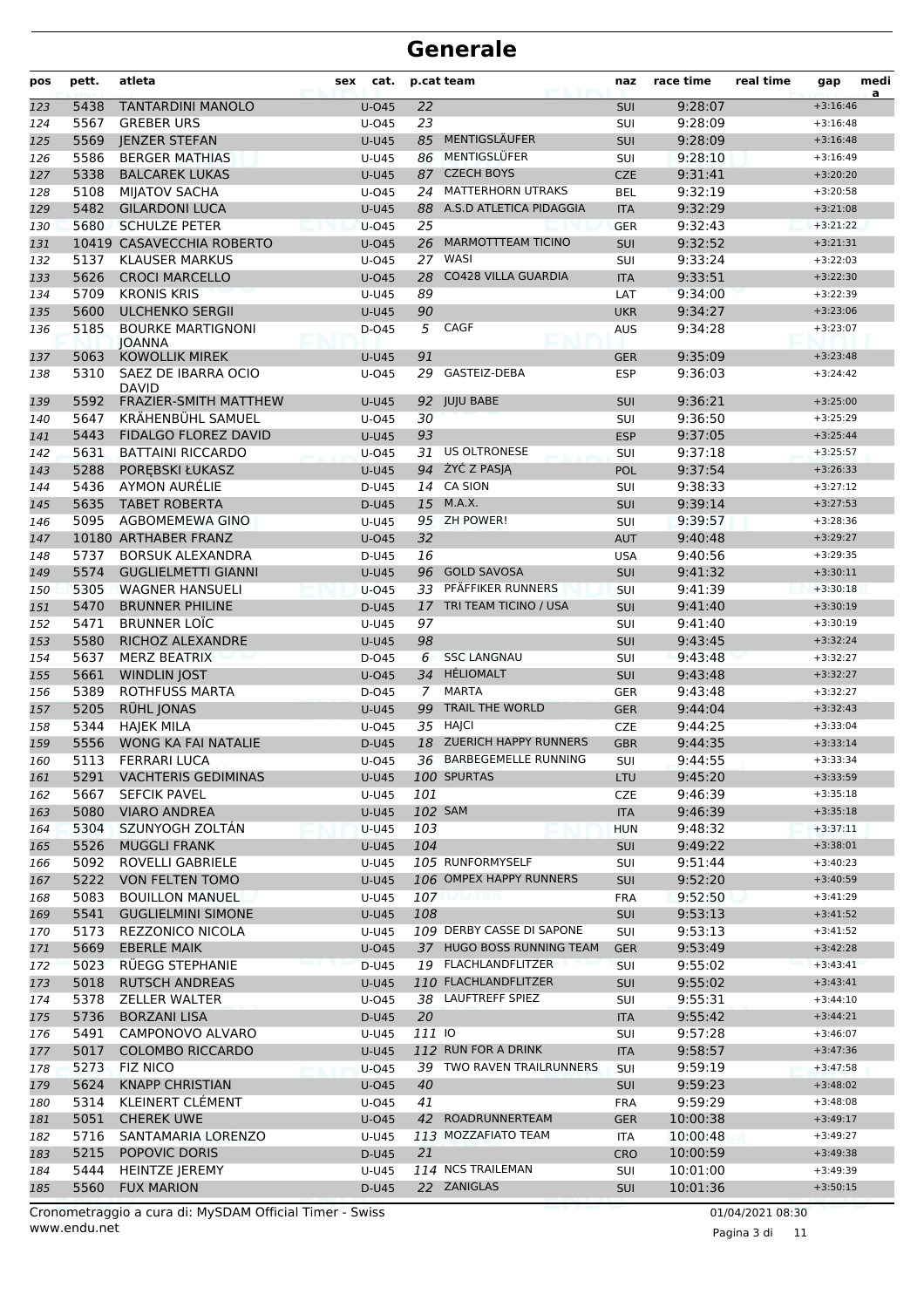| pos        | pett.        | atleta                                    | sex | cat.               |          | p.cat team                       | naz                      | race time            | real time | gap                      | medi<br>a |
|------------|--------------|-------------------------------------------|-----|--------------------|----------|----------------------------------|--------------------------|----------------------|-----------|--------------------------|-----------|
| 186        | 5572         | <b>FUX HANS-PETER</b>                     |     | $U$ -045           |          | 43 ZANIGLAS                      | SUI                      | 10:01:36             |           | $+3:50:15$               |           |
| 187        | 5611         | POLETTI PRISKA                            |     | D-U45              |          | 23 TRAIL TEAM URI                | SUI                      | 10:02:20             |           | $+3:50:59$               |           |
| 188        | 5504         | <b>ZAULI MATTIA FILIPPO</b>               |     | $U-U45$            | 115      |                                  | <b>ITA</b>               | 10:02:43             |           | $+3:51:22$               |           |
| 189        | 5519         | <b>VOUILLAMOZ YVAN</b>                    |     | $U$ -045           | 44       |                                  | SUI                      | 10:03:34             |           | $+3:52:13$               |           |
| 190        | 5529         | <b>SIOLI ANDREA</b>                       |     | <b>U-U45</b>       | 116 TNF  |                                  | <b>ITA</b>               | 10:03:39             |           | $+3:52:18$               |           |
| 191        | 5421         | <b>KERTI JANOSCH</b>                      |     | U-U45              |          | 117 TRAIL-MANIACS                | <b>GER</b>               | 10:03:41             |           | $+3:52:20$               |           |
| 192        | 5407         | WÄLCHLI PHILIPP                           |     | <b>U-U45</b>       |          | 118 TRAILMANIACS ZÜRICH          | SUI                      | 10:03:42             |           | $+3:52:21$               |           |
| 193        | 5287<br>5335 | <b>FUTRELL OLIVER</b><br>PONČOVÁ EVA      |     | $U-U45$            | 119<br>8 | <b>RUNSPORTTEAM</b>              | <b>AUS</b>               | 10:04:43<br>10:05:13 |           | $+3:53:22$               |           |
| 194        | 5629         | POLETTI RICCARDO                          |     | $D-045$<br>$U-U45$ |          | 120 U.S. OLTRONESE               | <b>CZE</b><br><b>ITA</b> | 10:06:16             |           | $+3:53:52$<br>$+3:54:55$ |           |
| 195<br>196 | 5217         | <b>ALLEMAND FABIEN</b>                    |     | $U$ -045           | 45       | LÉMAN TRAIL/ UGLOW               | SUI                      | 10:06:50             |           | $+3:55:29$               |           |
| 197        | 5678         | <b>HOEFELEIN MIKE</b>                     |     | U-045              |          | 46 BUCHS SG                      | <b>GER</b>               | 10:06:50             |           | $+3:55:29$               |           |
| 198        | 5492         | <b>SOMERS RAF</b>                         |     | $U$ -045           | 47       |                                  | <b>BEL</b>               | 10:07:50             |           | $+3:56:29$               |           |
| 199        | 5509         | <b>WURST JULIAN</b>                       |     | U-U45              | 121      |                                  | <b>GER</b>               | 10:08:43             |           | $+3:57:22$               |           |
| 200        | 5308         | <b>GARINDO PAOLO</b>                      |     | $U-U45$            | 122      |                                  | <b>ITA</b>               | 10:09:32             |           | $+3:58:11$               |           |
| 201        | 5109         | PASCAL HOWALD                             |     | $U$ -045           |          | 48 FLORIDA RUNNERS               | SUI                      | 10:09:33             |           | $+3:58:12$               |           |
| 202        | 5301         | <b>KNOBLOCH DANIEL</b>                    |     | $U$ -045           |          | 49 ASSOCIATION DES COUREURS FRA  |                          | 10:09:36             |           | $+3:58:15$               |           |
| 203        | 5232         | <b>WETTSTEIN STEFAN</b>                   |     | $U$ -045           |          | 50 CROSSFIRECOACHING             | SUI                      | 10:09:51             |           | $+3:58:30$               |           |
| 204        | 5720         | <b>CATTANEO ANDREA</b>                    |     | <b>U-U45</b>       |          | 123 RETE 3                       | SUI                      | 10:09:53             |           | $+3:58:32$               |           |
| 205        | 5599         | <b>INVERNIZZI ANDREA</b>                  |     | U-U45              |          | 124 A TEAM                       | <b>ITA</b>               | 10:10:50             |           | $+3:59:29$               |           |
| 206        | 5252         | <b>TRECHSLIN BARBARA</b>                  |     | $D-045$            | 9        |                                  | <b>SUI</b>               | 10:13:33             |           | $+4:02:12$               |           |
| 207        | 5283         | <b>CASSEL JOACHIM</b>                     |     | $U-U45$            | 125      |                                  | <b>GBR</b>               | 10:13:47             |           | $+4:02:26$               |           |
| 208        | 5596         | MCCREA CORMAC                             |     | $U$ -045           |          | 51 BASEL DRAGONS                 | <b>IRL</b>               | 10:14:42             |           | $+4:03:21$               |           |
| 209        | 5612         | CADONAU MADLAINA                          |     | D-U45              |          | $24$ ARZ                         | SUI                      | 10:16:22             |           | $+4:05:01$               |           |
| 210        |              | 10231 LUŇÁK DAVID                         |     | <b>U-U45</b>       |          | 126 RUNSPORT TEAM                | <b>CZE</b>               | 10:18:38             |           | $+4:07:17$               |           |
| 211        | 5132         | PELI ANDREA                               |     | U-U45              |          | 127 NEW ATHLETICS SULZANO        | <b>ITA</b>               | 10:18:48             |           | $+4:07:27$               |           |
| 212        | 5475         | PILOD FLORENT                             |     | $U-U45$            |          | 128 TRAILEURS MAIS PAS QUE !     | <b>FRA</b>               | 10:19:21             |           | $+4:08:00$               |           |
| 213        | 5311         | RODRIGUEZ SARRIONANDIA<br>ANE             |     | D-U45              |          | 25 GASTEIZ-DEBA                  | <b>ESP</b>               | 10:19:23             |           | $+4:08:02$               |           |
| 214        | 5261         | <b>KOCH SARAH</b>                         |     | D-U45              | 26       | <b>VIC RUNNING CLUB</b>          | <b>SUI</b>               | 10:19:32             |           | $+4:08:11$               |           |
| 215        | 5718         | MINOLETTI MARCO                           |     | U-045              | 52       |                                  | <b>ITA</b>               | 10:20:53             |           | $+4:09:32$               |           |
| 216        | 5594         | <b>BERGNER NORA</b>                       |     | D-U45              | 27       | OVERTENNING                      | <b>GER</b>               | 10:20:56             |           | $+4:09:35$               |           |
| 217        | 5367         | <b>MARCONI SARA</b>                       |     | D-U45              | 28       |                                  | <b>ITA</b>               | 10:21:14             |           | $+4:09:53$               |           |
| 218        | 5221         | <b>BURGER ANDREAS</b>                     |     | <b>U-U45</b>       | 129      |                                  | <b>GER</b>               | 10:21:45             |           | $+4:10:24$               |           |
| 219        |              | 10277 MOREL CÉDRIC                        |     | $U$ -045           |          | 53 YOLO                          | SUI                      | 10:21:55             |           | $+4:10:34$               |           |
| 220        | 5337         | <b>TESAR PAVEL</b>                        |     | <b>U-U45</b>       |          | 130 CZECH BOYS                   | <b>CZE</b>               | 10:22:04             |           | $+4:10:43$               |           |
| 221        | 5405         | <b>CAPITANIO BENOIT</b>                   |     | <b>U-U45</b>       | 131      | 132 AUTONOMO                     | <b>FRA</b>               | 10:22:56             |           | $+4:11:35$               |           |
| 222        | 5231<br>5649 | MARZULLO DAVIDE<br><b>GREMAUD CORINNE</b> |     | <b>U-U45</b>       | 10       |                                  | SUI                      | 10:22:56             |           | $+4:11:35$               |           |
| 223<br>224 |              | 5386 MODOLO SIMONA                        |     | D-045<br>D-U45     |          | 29 ASD MAGREDI MOUNTAIN          | SUI<br><b>ITA</b>        | 10:23:44<br>10:25:58 |           | $+4:12:23$<br>$+4:14:37$ |           |
| 225        | 5495         | LUCCHINI CRISTIANO                        |     | U-045              |          | 54 ASD TRAIL RUNNING             | ITA                      | 10:25:59             |           | $+4:14:38$               |           |
| 226        | 5435         | <b>FURRER PATRICK</b>                     |     | U-U45              |          | 133 PAEDU                        | <b>SUI</b>               | 10:26:43             |           | $+4:15:22$               |           |
| 227        | 5602         | ADIJĀNS KASPARAS                          |     | U-U45              |          | 134 NOSKRIENZIEMU.LV             | LAT                      | 10:27:16             |           | $+4:15:55$               |           |
| 228        | 5192         | <b>MARIOTTI STEFANO</b>                   |     | $U$ -045           |          | 55 POLISPORTIVA AIROLDI          | <b>ITA</b>               | 10:27:51             |           | $+4:16:30$               |           |
| 229        | 5575         | <b>MIRTINI MASSIMO</b>                    |     | U-045              | 56       |                                  | ITA                      | 10:28:02             |           | $+4:16:41$               |           |
| 230        | 5480         | <b>NASIROV BERKO</b>                      |     | <b>U-U45</b>       |          | 135 TRAILEURS MAIS PAS QUE       | <b>KGZ</b>               | 10:28:05             |           | $+4:16:44$               |           |
| 231        | 5481         | <b>HUBER KATRIN</b>                       |     | D-U45              | 30       |                                  | AUT                      | 10:29:13             |           | $+4:17:52$               |           |
| 232        | 5284         | <b>ULRICH DANIEL</b>                      |     | $U$ -045           |          | 57 ALPINRUNNER.CH                | SUI                      | 10:29:19             |           | $+4:17:58$               |           |
| 233        | 5472         | DI BARTOLOMEO ROBERTO                     |     | U-U45              |          | 136 CICHIA RUNNERS               | SUI                      | 10:29:26             |           | $+4:18:05$               |           |
| 234        | 5373         | <b>MULLAERT BERT</b>                      |     | <b>U-U45</b>       | 137      |                                  | <b>BEL</b>               | 10:30:44             |           | $+4:19:23$               |           |
| 235        | 5426         | POLONIOLI STEFANO                         |     | <b>U-U45</b>       | 138      |                                  | <b>ITA</b>               | 10:31:30             |           | $+4:20:09$               |           |
| 236        | 5401         | <b>KLEBIG MANDY</b>                       |     | D-U45              | 31       |                                  | <b>GER</b>               | 10:31:32             |           | $+4:20:11$               |           |
| 237        | 5030         | <b>BADER MIRJAM</b>                       |     | D-U45              |          | 32 WINTERTHUR                    | SUI                      | 10:32:31             |           | $+4:21:10$               |           |
| 238        | 5630         | PREVITALI ROBERTO                         |     | U-U45              |          | 139 LIBERO                       | <b>ITA</b>               | 10:32:39             |           | $+4:21:18$               |           |
| 239        | 5697         | CRIPPA ALESSANDRO                         |     | U-U45              |          | 140 TEAM LMIT                    | ITA                      | 10:34:17             |           | $+4:22:56$               |           |
| 240        | 5515         | <b>CARBONARI CARLO</b><br><b>ALBERTO</b>  |     | U-U45              |          | 141 MOLAB                        | <b>ITA</b>               | 10:35:40             |           | $+4:24:19$               |           |
| 241        | 5683         | <b>BERNHARD SIMON</b>                     |     | $U-U45$            |          | 142 MARMOTTTEAM TICINO           | SUI                      | 10:39:14             |           | $+4:27:53$               |           |
| 242        | 5081         | HÉRITIER JÉRÖME                           |     | U-U45              |          | 143 LES J                        | <b>SUI</b>               | 10:39:25             |           | $+4:28:04$               |           |
| 243        | 5349         | <b>HEBTING MARC</b>                       |     | U-045              |          | 58 LES COUREURS DE LA SALINE FRA |                          | 10:40:12             |           | $+4:28:51$               |           |
| 244        | 5522         | <b>BENSO ALFREDO</b>                      |     | <b>U-045</b>       |          | 59 KAKI TEAM                     | <b>ITA</b>               | 10:40:21             |           | $+4:29:00$               |           |
| 245        | 5625         | <b>VERMESAN TEODORA</b><br>MARIA          |     | D-U45              | 33       |                                  | ROU                      | 10:41:39             |           | $+4:30:18$               |           |
| 246        | 5306         | DARGENIO COSIMO                           |     | U-045              | 60       | <b>LIBERO</b>                    | <b>ITA</b>               | 10:42:01             |           | $+4:30:40$               |           |
| 247        | 5521         | <b>BALLEYS CAROLINE</b>                   |     | D-U45              | 34       |                                  | SUI                      | 10:42:33             |           | $+4:31:12$               |           |

www.endu.net Cronometraggio a cura di: MySDAM Official Timer - Swiss 01/04/2021 08:30

Pagina 4 di 11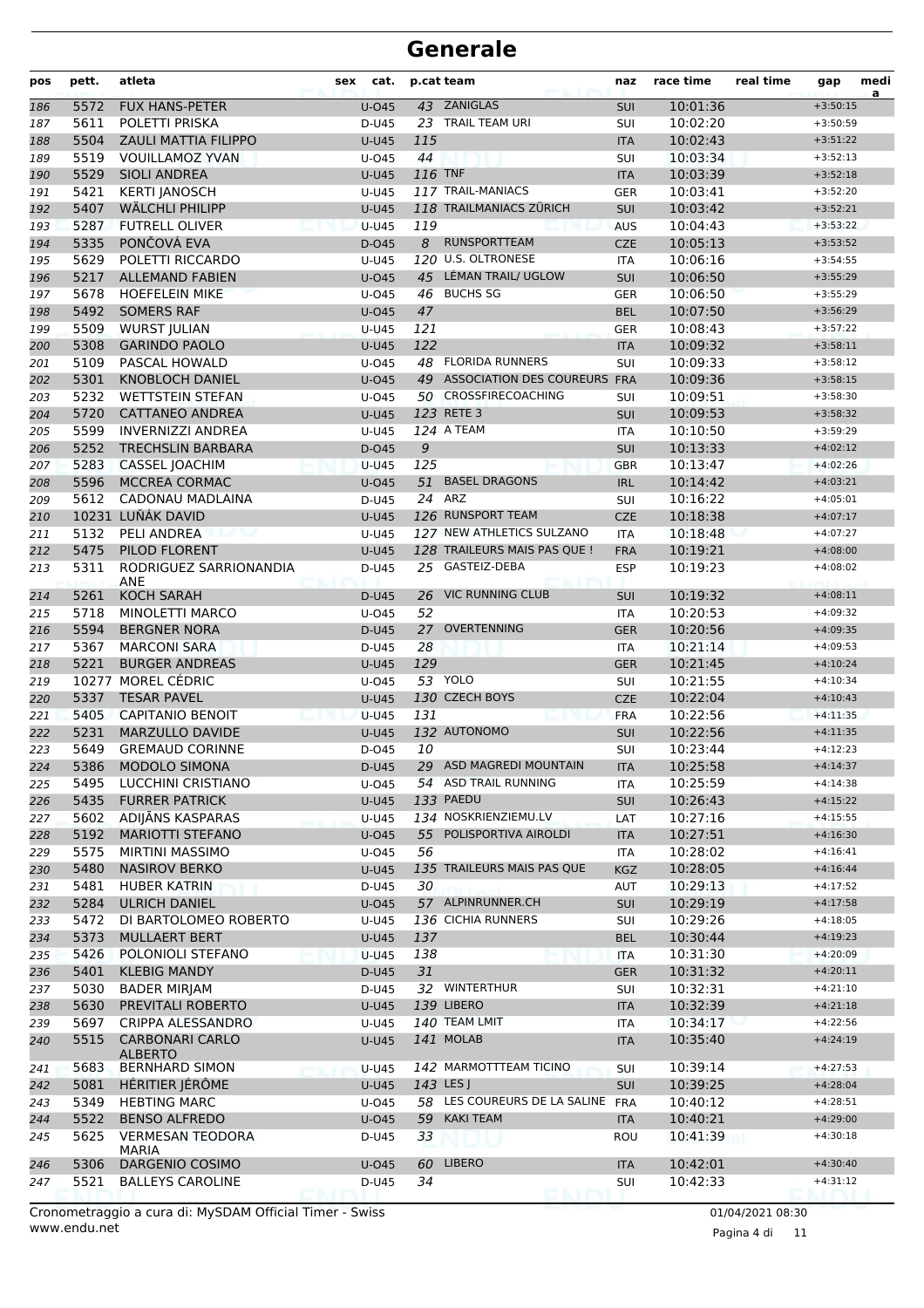| 144 GOTTA RUN<br>5621<br><b>WELCH DREW</b><br>10:43:25<br><b>U-U45</b><br><b>USA</b><br>$+4:32:04$<br>248<br>5652<br><b>DELAVY DOMINIQUE</b><br>61<br>10:43:43<br>U-045<br>SUI<br>249<br>$+4:32:22$<br>5384<br><b>RANCAN LUIGI</b><br>62 LUIGI RANCAN<br>10:44:51<br>$U$ -045<br><b>SUI</b><br>250<br>$+4:33:30$<br>145 LADERMON TEAM<br>10024 BUCHBAUER RADEK<br>10:45:00<br>$+4:33:39$<br>U-U45<br><b>CZE</b><br>251<br>146 TARTARUGHE DELLA<br>5193<br><b>CASTRO FLORIO FABRIZIO</b><br><b>U-U45</b><br>10:45:34<br>252<br><b>ITA</b><br>$+4:34:13$<br>5124<br>35 TARTARUGHE DELLA<br>10:45:34<br>253<br><b>SCAPIN LAURA</b><br>D-U45<br><b>ITA</b><br>$+4:34:13$<br>5208<br>147 TARTARUGHE DELLA<br><b>FILIPPINI CLAUDIO</b><br>10:45:34<br>254<br><b>U-U45</b><br><b>ITA</b><br>$+4:34:13$<br>148 TARTARUGHE DELLA<br>5129<br><b>LUCIONI LUCA</b><br>10:45:34<br><b>U-U45</b><br><b>ITA</b><br>$+4:34:13$<br>255<br>5167<br><b>MARIANI GIANLUCA</b><br><b>U-U45</b><br>149 TARTARUGHE DELLA<br>10:45:35<br><b>ITA</b><br>$+4:34:14$<br>256<br>150 MAGREDI MOUNTAIN TRAIL - I<br>5617<br><b>CIMAROSTI NICOLA</b><br>10:45:37<br>$+4:34:16$<br>U-U45<br><b>ITA</b><br>257<br><b>151 TKR</b><br>5642<br><b>KNOX MICHAEL</b><br><b>U-U45</b><br>10:45:49<br>258<br><b>SUI</b><br>$+4:34:28$<br>5590<br><b>BARASSI CHIARA</b><br>36 PODISTI PER CASO<br>10:46:11<br>259<br>D-U45<br><b>ITA</b><br>$+4:34:50$<br>5021<br>37<br><b>CIOCIRLAN VIORELA</b><br>10:48:11<br>D-U45<br><b>ROU</b><br>$+4:36:50$<br>260<br>GÉGÉNY ZOLTÁN<br>152 GÉGÉNY<br>5248<br>10:49:24<br>U-U45<br><b>HUN</b><br>$+4:38:03$<br>261<br>5695<br><b>BLÄUER ALEXANDRE</b><br>63 JURA<br>10:49:25<br>$U$ -045<br><b>SUI</b><br>$+4:38:04$<br>262<br>64 NOT APPLICABLE<br>5422<br><b>ROSSI ROBERTO</b><br>$+4:38:07$<br>U-045<br>10:49:28<br>263<br><b>ITA</b><br>5042<br><b>DERUNGS IRENE</b><br>ASANALOVE.COM<br>10:49:34<br>264<br>D-045<br>11<br><b>SUI</b><br>$+4:38:13$<br>5041<br>STEINBRECHER BENGT<br>65 ASANALOVE.COM<br>10:49:40<br>$+4:38:19$<br>U-045<br>SUI<br>265<br>5300<br>LA SALINE<br><b>RIEHL MANUEL</b><br>66<br>10:49:54<br>$U$ -045<br><b>FRA</b><br>$+4:38:33$<br>266<br>5079<br><b>VOLPE LIA</b><br>38 TTP<br>10:49:59<br>D-U45<br>SUI<br>267<br>$+4:38:38$<br>153<br>5234<br><b>NGUYEN DAVID</b><br>10:50:41<br>$U-U45$<br><b>SUI</b><br>$+4:39:20$<br>268<br>154 SKY IS THE LIMIT<br>5406<br><b>ENDERLI CHRISTOPHER</b><br>10:50:41<br>$+4:39:20$<br><b>U-U45</b><br>SUI<br>269<br>5358<br>PIÑOL JOAN<br>$U$ -045<br>67 JOAN PIÑOL<br>10:50:42<br><b>SUI</b><br>$+4:39:21$<br>270<br>5072<br><b>MASHAYEKH SHIRIN</b><br>39 T'L FOULÉE<br>10:50:44<br>D-U45<br>$+4:39:23$<br>SUI<br>271<br>5430<br>68 SCUDERIA ADRIANO<br><b>ZANINI MARC</b><br>10:50:44<br>272<br>$U$ -045<br><b>SUI</b><br>$+4:39:23$<br>69 ATLETICA GAVIRATE<br>5660<br><b>CATTANEO MARCO</b><br>10:51:08<br>273<br>U-045<br><b>ITA</b><br>$+4:39:47$<br>5601<br>OZOLIŅŠ GUNĀRS<br>155 NOSKRIENZIEMU.LV<br>10:51:35<br>$U-U45$<br>LAT<br>$+4:40:14$<br>274<br>156 NOSKRIENZIEMU.LV<br>5603<br>PORMEISTERS ULDIS<br>10:51:35<br>$+4:40:14$<br>U-U45<br>275<br>LAT<br>5685<br><b>FISCHBACH DAVID</b><br>$U$ -045<br>70 STRESSA MIA!<br>10:53:37<br><b>SUI</b><br>$+4:42:16$<br>276<br>5062<br><b>RUNARSDOTTIR</b><br>12 HLAUPAHOPUR FH ISLANDA<br>10:54:27<br>D-045<br><b>ISL</b><br>$+4:43:06$<br>277<br>VALGERDUR<br><b>COGO ANDREA</b><br>157 A.S.D. TRAIL-RUNNING<br>5514<br>10:55:16<br><b>U-U45</b><br><b>ITA</b><br>$+4:43:55$<br>278<br>5229<br>BÉRARD ROMAIN<br>10:55:54<br>U-045<br>71<br>SUI<br>279<br>$+4:44:33$<br>5177<br><b>LAFRANCHI FILIPPO</b><br>72<br><b>IOCONTROMESTESSO</b><br>$U$ -045<br><b>SUI</b><br>10:56:29<br>280<br>$+4:45:08$<br>73 GAR<br>5184<br><b>DIAZ GABRIEL</b><br>10:56:29<br>U-045<br><b>ESP</b><br>$+4:45:08$<br>281<br>5233<br><b>KUZNETSOV ALEXANDER</b><br>158<br><b>U-U45</b><br>10:56:37<br>282<br><b>RUS</b><br>$+4:45:16$<br>5296<br>DÖRIG ADRIAN<br>74 LAC TV UNTERSTRASS<br>283<br>$U$ -045<br>SUI<br>10:56:59<br>$+4:45:38$<br>75 ANIMATRIAL<br>5409<br><b>RESTELLI MASSIMILIANO</b><br>10:57:19<br>284<br>$U$ -045<br><b>ITA</b><br>$+4:45:58$<br>159 MARATHON TEAM KRIENS<br>5068<br><b>CZE</b><br><b>DVORAK TOMAS</b><br>U-U45<br>10:57:20<br>285<br>$+4:45:59$<br>5537<br><b>CHATE TRISTAN</b><br>160 THE NORTH FACE<br>10:58:01<br>$+4:46:40$<br>$U-U45$<br>286<br>GBR<br>161 ADIDAS RUNNERS ZÜRICH<br>$+4:46:50$<br>5656<br><b>MRAZ MICHAL</b><br>10:58:11<br>U-U45<br>287<br><b>SVK</b><br>76 MOZZAFIATO<br>5728<br>ALBERTELLA LEONARDO<br>$U$ -045<br>10:58:41<br>$+4:47:20$<br>288<br><b>ITA</b><br>77 SCENIC TRAIL<br>10341 BESOMI MATTEO<br>U-045<br>10:58:41<br>$+4:47:20$<br>289<br>SUI<br>78 ME STESSO<br>5665<br><b>BONACINA IVAN</b><br>U-045<br>10:58:42<br>$+4:47:21$<br>290<br><b>ITA</b><br>5029<br>162 CLARO RUNNERS<br><b>NYDEGGER LUCA</b><br>U-U45<br>10:58:44<br>$+4:47:23$<br>291<br>SUI<br>5653<br>79 NEM A FA NA CURSETA<br><b>MANETTI LUCA</b><br>$U$ -045<br>10:59:17<br>$+4:47:56$<br>292<br><b>SUI</b><br>5179<br><b>WALDMEYER JANA</b><br>13 CA GIBLOUX FARVAGNY<br>D-045<br>10:59:33<br>$+4:48:12$<br>SUI<br>293<br>5584<br>LEMMENS KERNA ZUNA<br>40 SUT<br>D-U45<br>11:02:49<br>$+4:51:28$<br>294<br><b>SVK</b><br>5719<br>HUNZIKER BARBARA<br>14<br>11:03:00<br>295<br>D-045<br>SUI<br>$+4:51:39$<br><b>URSULA</b><br>163 PIFF<br>5553<br><b>JODY PIFFERO</b><br>U-U45<br>11:03:32<br>$+4:52:11$<br>296<br><b>SUI</b><br>164 RETE 3<br>$+4:52:11$<br>5734<br><b>BOGGIA ENRICO</b><br>$U-U45$<br>11:03:32<br><b>SUI</b><br>297<br>5618<br><b>PINI MAURO</b><br>80<br>298<br>U-045<br><b>SUI</b><br>11:03:33<br>$+4:52:12$<br>81 TTRL<br>5142<br><b>URBANI MARCO</b><br>11:03:33<br>U-045<br>$+4:52:12$<br>299<br><b>SUI</b><br>82 HIMMELWÄRTS<br>5258<br><b>WALCHER URS</b><br>$+4:53:13$<br>$U$ -045<br><b>SUI</b><br>11:04:34<br>300<br>83 NINJA<br>5374<br>NISHIKAWA JUN<br>U-045<br>11:05:20<br>$+4:53:59$<br>301<br>JPN<br>165 ULTRAZONE<br>5400<br><b>BISCHOFF FABIAN</b><br><b>U-U45</b><br>11:05:32<br>$+4:54:11$<br>302<br><b>GER</b><br>166 THE STREETS<br>$+4:54:12$<br>5399<br><b>BLAZINA TIM</b><br><b>USA</b><br>11:05:33<br>303<br><b>U-U45</b><br>5662<br>84 TRAIL TEAM URI<br>ZIMMERMANN CHRISTOPH<br>11:05:58<br>$+4:54:37$<br>304<br>U-045<br><b>SUI</b><br>85 DES AMIS<br>5102<br><b>TAVERNA ALBERTO</b><br>11:06:53<br>U-045<br>$+4:55:32$<br>305<br>ITA<br>167 GREEN TEAM<br>5110<br><b>BERZINSKAS AURIMAS</b><br>U-U45<br>11:06:57<br>$+4:55:36$<br>306<br>LTU<br>15 TARTARUGHE DELLA<br>5125<br>307<br>FERRARA ANTONIETTA<br>D-045<br>ITA<br>11:07:16<br>$+4:55:55$<br>168 EXTREME TRAIL HUNGARY SE HUN<br>5197<br>SEBHELYI SANDOR<br>11:07:18<br>$+4:55:57$<br>U-U45<br>308<br>$+4:58:09$<br>5091<br><b>BASSO IOANA</b><br>41<br>11:09:30<br>D-U45<br>ROU<br>309<br>169 VIKINKS<br>5086<br><b>MONTES EROS</b><br>310<br><b>U-U45</b><br><b>SUI</b><br>11:09:34<br>$+4:58:13$ | pos | pett. | atleta | sex<br>cat. | p.cat team | naz | race time | real time | gap | medi<br>a |
|-------------------------------------------------------------------------------------------------------------------------------------------------------------------------------------------------------------------------------------------------------------------------------------------------------------------------------------------------------------------------------------------------------------------------------------------------------------------------------------------------------------------------------------------------------------------------------------------------------------------------------------------------------------------------------------------------------------------------------------------------------------------------------------------------------------------------------------------------------------------------------------------------------------------------------------------------------------------------------------------------------------------------------------------------------------------------------------------------------------------------------------------------------------------------------------------------------------------------------------------------------------------------------------------------------------------------------------------------------------------------------------------------------------------------------------------------------------------------------------------------------------------------------------------------------------------------------------------------------------------------------------------------------------------------------------------------------------------------------------------------------------------------------------------------------------------------------------------------------------------------------------------------------------------------------------------------------------------------------------------------------------------------------------------------------------------------------------------------------------------------------------------------------------------------------------------------------------------------------------------------------------------------------------------------------------------------------------------------------------------------------------------------------------------------------------------------------------------------------------------------------------------------------------------------------------------------------------------------------------------------------------------------------------------------------------------------------------------------------------------------------------------------------------------------------------------------------------------------------------------------------------------------------------------------------------------------------------------------------------------------------------------------------------------------------------------------------------------------------------------------------------------------------------------------------------------------------------------------------------------------------------------------------------------------------------------------------------------------------------------------------------------------------------------------------------------------------------------------------------------------------------------------------------------------------------------------------------------------------------------------------------------------------------------------------------------------------------------------------------------------------------------------------------------------------------------------------------------------------------------------------------------------------------------------------------------------------------------------------------------------------------------------------------------------------------------------------------------------------------------------------------------------------------------------------------------------------------------------------------------------------------------------------------------------------------------------------------------------------------------------------------------------------------------------------------------------------------------------------------------------------------------------------------------------------------------------------------------------------------------------------------------------------------------------------------------------------------------------------------------------------------------------------------------------------------------------------------------------------------------------------------------------------------------------------------------------------------------------------------------------------------------------------------------------------------------------------------------------------------------------------------------------------------------------------------------------------------------------------------------------------------------------------------------------------------------------------------------------------------------------------------------------------------------------------------------------------------------------------------------------------------------------------------------------------------------------------------------------------------------------------------------------------------------------------------------------------------------------------------------------------------------------------------------------------------------------------------------------------------------------------------------------------------------------------------------------------------------------------------------------------------------------------------------------------------------------------------------------------------------------------------------------------------------------------------------------------------------------------------------------------------------------------------------------------------------------------------------------------------------------------------------------------------------------------------------------------------------------------------------------------------------------------------------------------------------------------------------------------------------------------------------------------------------------------------------------------------------------------------------------------------------------------------------------------------------------------------------------------------------------------------------------------------------------------------------------------------|-----|-------|--------|-------------|------------|-----|-----------|-----------|-----|-----------|
|                                                                                                                                                                                                                                                                                                                                                                                                                                                                                                                                                                                                                                                                                                                                                                                                                                                                                                                                                                                                                                                                                                                                                                                                                                                                                                                                                                                                                                                                                                                                                                                                                                                                                                                                                                                                                                                                                                                                                                                                                                                                                                                                                                                                                                                                                                                                                                                                                                                                                                                                                                                                                                                                                                                                                                                                                                                                                                                                                                                                                                                                                                                                                                                                                                                                                                                                                                                                                                                                                                                                                                                                                                                                                                                                                                                                                                                                                                                                                                                                                                                                                                                                                                                                                                                                                                                                                                                                                                                                                                                                                                                                                                                                                                                                                                                                                                                                                                                                                                                                                                                                                                                                                                                                                                                                                                                                                                                                                                                                                                                                                                                                                                                                                                                                                                                                                                                                                                                                                                                                                                                                                                                                                                                                                                                                                                                                                                                                                                                                                                                                                                                                                                                                                                                                                                                                                                                                                                                                                             |     |       |        |             |            |     |           |           |     |           |
|                                                                                                                                                                                                                                                                                                                                                                                                                                                                                                                                                                                                                                                                                                                                                                                                                                                                                                                                                                                                                                                                                                                                                                                                                                                                                                                                                                                                                                                                                                                                                                                                                                                                                                                                                                                                                                                                                                                                                                                                                                                                                                                                                                                                                                                                                                                                                                                                                                                                                                                                                                                                                                                                                                                                                                                                                                                                                                                                                                                                                                                                                                                                                                                                                                                                                                                                                                                                                                                                                                                                                                                                                                                                                                                                                                                                                                                                                                                                                                                                                                                                                                                                                                                                                                                                                                                                                                                                                                                                                                                                                                                                                                                                                                                                                                                                                                                                                                                                                                                                                                                                                                                                                                                                                                                                                                                                                                                                                                                                                                                                                                                                                                                                                                                                                                                                                                                                                                                                                                                                                                                                                                                                                                                                                                                                                                                                                                                                                                                                                                                                                                                                                                                                                                                                                                                                                                                                                                                                                             |     |       |        |             |            |     |           |           |     |           |
|                                                                                                                                                                                                                                                                                                                                                                                                                                                                                                                                                                                                                                                                                                                                                                                                                                                                                                                                                                                                                                                                                                                                                                                                                                                                                                                                                                                                                                                                                                                                                                                                                                                                                                                                                                                                                                                                                                                                                                                                                                                                                                                                                                                                                                                                                                                                                                                                                                                                                                                                                                                                                                                                                                                                                                                                                                                                                                                                                                                                                                                                                                                                                                                                                                                                                                                                                                                                                                                                                                                                                                                                                                                                                                                                                                                                                                                                                                                                                                                                                                                                                                                                                                                                                                                                                                                                                                                                                                                                                                                                                                                                                                                                                                                                                                                                                                                                                                                                                                                                                                                                                                                                                                                                                                                                                                                                                                                                                                                                                                                                                                                                                                                                                                                                                                                                                                                                                                                                                                                                                                                                                                                                                                                                                                                                                                                                                                                                                                                                                                                                                                                                                                                                                                                                                                                                                                                                                                                                                             |     |       |        |             |            |     |           |           |     |           |
|                                                                                                                                                                                                                                                                                                                                                                                                                                                                                                                                                                                                                                                                                                                                                                                                                                                                                                                                                                                                                                                                                                                                                                                                                                                                                                                                                                                                                                                                                                                                                                                                                                                                                                                                                                                                                                                                                                                                                                                                                                                                                                                                                                                                                                                                                                                                                                                                                                                                                                                                                                                                                                                                                                                                                                                                                                                                                                                                                                                                                                                                                                                                                                                                                                                                                                                                                                                                                                                                                                                                                                                                                                                                                                                                                                                                                                                                                                                                                                                                                                                                                                                                                                                                                                                                                                                                                                                                                                                                                                                                                                                                                                                                                                                                                                                                                                                                                                                                                                                                                                                                                                                                                                                                                                                                                                                                                                                                                                                                                                                                                                                                                                                                                                                                                                                                                                                                                                                                                                                                                                                                                                                                                                                                                                                                                                                                                                                                                                                                                                                                                                                                                                                                                                                                                                                                                                                                                                                                                             |     |       |        |             |            |     |           |           |     |           |
|                                                                                                                                                                                                                                                                                                                                                                                                                                                                                                                                                                                                                                                                                                                                                                                                                                                                                                                                                                                                                                                                                                                                                                                                                                                                                                                                                                                                                                                                                                                                                                                                                                                                                                                                                                                                                                                                                                                                                                                                                                                                                                                                                                                                                                                                                                                                                                                                                                                                                                                                                                                                                                                                                                                                                                                                                                                                                                                                                                                                                                                                                                                                                                                                                                                                                                                                                                                                                                                                                                                                                                                                                                                                                                                                                                                                                                                                                                                                                                                                                                                                                                                                                                                                                                                                                                                                                                                                                                                                                                                                                                                                                                                                                                                                                                                                                                                                                                                                                                                                                                                                                                                                                                                                                                                                                                                                                                                                                                                                                                                                                                                                                                                                                                                                                                                                                                                                                                                                                                                                                                                                                                                                                                                                                                                                                                                                                                                                                                                                                                                                                                                                                                                                                                                                                                                                                                                                                                                                                             |     |       |        |             |            |     |           |           |     |           |
|                                                                                                                                                                                                                                                                                                                                                                                                                                                                                                                                                                                                                                                                                                                                                                                                                                                                                                                                                                                                                                                                                                                                                                                                                                                                                                                                                                                                                                                                                                                                                                                                                                                                                                                                                                                                                                                                                                                                                                                                                                                                                                                                                                                                                                                                                                                                                                                                                                                                                                                                                                                                                                                                                                                                                                                                                                                                                                                                                                                                                                                                                                                                                                                                                                                                                                                                                                                                                                                                                                                                                                                                                                                                                                                                                                                                                                                                                                                                                                                                                                                                                                                                                                                                                                                                                                                                                                                                                                                                                                                                                                                                                                                                                                                                                                                                                                                                                                                                                                                                                                                                                                                                                                                                                                                                                                                                                                                                                                                                                                                                                                                                                                                                                                                                                                                                                                                                                                                                                                                                                                                                                                                                                                                                                                                                                                                                                                                                                                                                                                                                                                                                                                                                                                                                                                                                                                                                                                                                                             |     |       |        |             |            |     |           |           |     |           |
|                                                                                                                                                                                                                                                                                                                                                                                                                                                                                                                                                                                                                                                                                                                                                                                                                                                                                                                                                                                                                                                                                                                                                                                                                                                                                                                                                                                                                                                                                                                                                                                                                                                                                                                                                                                                                                                                                                                                                                                                                                                                                                                                                                                                                                                                                                                                                                                                                                                                                                                                                                                                                                                                                                                                                                                                                                                                                                                                                                                                                                                                                                                                                                                                                                                                                                                                                                                                                                                                                                                                                                                                                                                                                                                                                                                                                                                                                                                                                                                                                                                                                                                                                                                                                                                                                                                                                                                                                                                                                                                                                                                                                                                                                                                                                                                                                                                                                                                                                                                                                                                                                                                                                                                                                                                                                                                                                                                                                                                                                                                                                                                                                                                                                                                                                                                                                                                                                                                                                                                                                                                                                                                                                                                                                                                                                                                                                                                                                                                                                                                                                                                                                                                                                                                                                                                                                                                                                                                                                             |     |       |        |             |            |     |           |           |     |           |
|                                                                                                                                                                                                                                                                                                                                                                                                                                                                                                                                                                                                                                                                                                                                                                                                                                                                                                                                                                                                                                                                                                                                                                                                                                                                                                                                                                                                                                                                                                                                                                                                                                                                                                                                                                                                                                                                                                                                                                                                                                                                                                                                                                                                                                                                                                                                                                                                                                                                                                                                                                                                                                                                                                                                                                                                                                                                                                                                                                                                                                                                                                                                                                                                                                                                                                                                                                                                                                                                                                                                                                                                                                                                                                                                                                                                                                                                                                                                                                                                                                                                                                                                                                                                                                                                                                                                                                                                                                                                                                                                                                                                                                                                                                                                                                                                                                                                                                                                                                                                                                                                                                                                                                                                                                                                                                                                                                                                                                                                                                                                                                                                                                                                                                                                                                                                                                                                                                                                                                                                                                                                                                                                                                                                                                                                                                                                                                                                                                                                                                                                                                                                                                                                                                                                                                                                                                                                                                                                                             |     |       |        |             |            |     |           |           |     |           |
|                                                                                                                                                                                                                                                                                                                                                                                                                                                                                                                                                                                                                                                                                                                                                                                                                                                                                                                                                                                                                                                                                                                                                                                                                                                                                                                                                                                                                                                                                                                                                                                                                                                                                                                                                                                                                                                                                                                                                                                                                                                                                                                                                                                                                                                                                                                                                                                                                                                                                                                                                                                                                                                                                                                                                                                                                                                                                                                                                                                                                                                                                                                                                                                                                                                                                                                                                                                                                                                                                                                                                                                                                                                                                                                                                                                                                                                                                                                                                                                                                                                                                                                                                                                                                                                                                                                                                                                                                                                                                                                                                                                                                                                                                                                                                                                                                                                                                                                                                                                                                                                                                                                                                                                                                                                                                                                                                                                                                                                                                                                                                                                                                                                                                                                                                                                                                                                                                                                                                                                                                                                                                                                                                                                                                                                                                                                                                                                                                                                                                                                                                                                                                                                                                                                                                                                                                                                                                                                                                             |     |       |        |             |            |     |           |           |     |           |
|                                                                                                                                                                                                                                                                                                                                                                                                                                                                                                                                                                                                                                                                                                                                                                                                                                                                                                                                                                                                                                                                                                                                                                                                                                                                                                                                                                                                                                                                                                                                                                                                                                                                                                                                                                                                                                                                                                                                                                                                                                                                                                                                                                                                                                                                                                                                                                                                                                                                                                                                                                                                                                                                                                                                                                                                                                                                                                                                                                                                                                                                                                                                                                                                                                                                                                                                                                                                                                                                                                                                                                                                                                                                                                                                                                                                                                                                                                                                                                                                                                                                                                                                                                                                                                                                                                                                                                                                                                                                                                                                                                                                                                                                                                                                                                                                                                                                                                                                                                                                                                                                                                                                                                                                                                                                                                                                                                                                                                                                                                                                                                                                                                                                                                                                                                                                                                                                                                                                                                                                                                                                                                                                                                                                                                                                                                                                                                                                                                                                                                                                                                                                                                                                                                                                                                                                                                                                                                                                                             |     |       |        |             |            |     |           |           |     |           |
|                                                                                                                                                                                                                                                                                                                                                                                                                                                                                                                                                                                                                                                                                                                                                                                                                                                                                                                                                                                                                                                                                                                                                                                                                                                                                                                                                                                                                                                                                                                                                                                                                                                                                                                                                                                                                                                                                                                                                                                                                                                                                                                                                                                                                                                                                                                                                                                                                                                                                                                                                                                                                                                                                                                                                                                                                                                                                                                                                                                                                                                                                                                                                                                                                                                                                                                                                                                                                                                                                                                                                                                                                                                                                                                                                                                                                                                                                                                                                                                                                                                                                                                                                                                                                                                                                                                                                                                                                                                                                                                                                                                                                                                                                                                                                                                                                                                                                                                                                                                                                                                                                                                                                                                                                                                                                                                                                                                                                                                                                                                                                                                                                                                                                                                                                                                                                                                                                                                                                                                                                                                                                                                                                                                                                                                                                                                                                                                                                                                                                                                                                                                                                                                                                                                                                                                                                                                                                                                                                             |     |       |        |             |            |     |           |           |     |           |
|                                                                                                                                                                                                                                                                                                                                                                                                                                                                                                                                                                                                                                                                                                                                                                                                                                                                                                                                                                                                                                                                                                                                                                                                                                                                                                                                                                                                                                                                                                                                                                                                                                                                                                                                                                                                                                                                                                                                                                                                                                                                                                                                                                                                                                                                                                                                                                                                                                                                                                                                                                                                                                                                                                                                                                                                                                                                                                                                                                                                                                                                                                                                                                                                                                                                                                                                                                                                                                                                                                                                                                                                                                                                                                                                                                                                                                                                                                                                                                                                                                                                                                                                                                                                                                                                                                                                                                                                                                                                                                                                                                                                                                                                                                                                                                                                                                                                                                                                                                                                                                                                                                                                                                                                                                                                                                                                                                                                                                                                                                                                                                                                                                                                                                                                                                                                                                                                                                                                                                                                                                                                                                                                                                                                                                                                                                                                                                                                                                                                                                                                                                                                                                                                                                                                                                                                                                                                                                                                                             |     |       |        |             |            |     |           |           |     |           |
|                                                                                                                                                                                                                                                                                                                                                                                                                                                                                                                                                                                                                                                                                                                                                                                                                                                                                                                                                                                                                                                                                                                                                                                                                                                                                                                                                                                                                                                                                                                                                                                                                                                                                                                                                                                                                                                                                                                                                                                                                                                                                                                                                                                                                                                                                                                                                                                                                                                                                                                                                                                                                                                                                                                                                                                                                                                                                                                                                                                                                                                                                                                                                                                                                                                                                                                                                                                                                                                                                                                                                                                                                                                                                                                                                                                                                                                                                                                                                                                                                                                                                                                                                                                                                                                                                                                                                                                                                                                                                                                                                                                                                                                                                                                                                                                                                                                                                                                                                                                                                                                                                                                                                                                                                                                                                                                                                                                                                                                                                                                                                                                                                                                                                                                                                                                                                                                                                                                                                                                                                                                                                                                                                                                                                                                                                                                                                                                                                                                                                                                                                                                                                                                                                                                                                                                                                                                                                                                                                             |     |       |        |             |            |     |           |           |     |           |
|                                                                                                                                                                                                                                                                                                                                                                                                                                                                                                                                                                                                                                                                                                                                                                                                                                                                                                                                                                                                                                                                                                                                                                                                                                                                                                                                                                                                                                                                                                                                                                                                                                                                                                                                                                                                                                                                                                                                                                                                                                                                                                                                                                                                                                                                                                                                                                                                                                                                                                                                                                                                                                                                                                                                                                                                                                                                                                                                                                                                                                                                                                                                                                                                                                                                                                                                                                                                                                                                                                                                                                                                                                                                                                                                                                                                                                                                                                                                                                                                                                                                                                                                                                                                                                                                                                                                                                                                                                                                                                                                                                                                                                                                                                                                                                                                                                                                                                                                                                                                                                                                                                                                                                                                                                                                                                                                                                                                                                                                                                                                                                                                                                                                                                                                                                                                                                                                                                                                                                                                                                                                                                                                                                                                                                                                                                                                                                                                                                                                                                                                                                                                                                                                                                                                                                                                                                                                                                                                                             |     |       |        |             |            |     |           |           |     |           |
|                                                                                                                                                                                                                                                                                                                                                                                                                                                                                                                                                                                                                                                                                                                                                                                                                                                                                                                                                                                                                                                                                                                                                                                                                                                                                                                                                                                                                                                                                                                                                                                                                                                                                                                                                                                                                                                                                                                                                                                                                                                                                                                                                                                                                                                                                                                                                                                                                                                                                                                                                                                                                                                                                                                                                                                                                                                                                                                                                                                                                                                                                                                                                                                                                                                                                                                                                                                                                                                                                                                                                                                                                                                                                                                                                                                                                                                                                                                                                                                                                                                                                                                                                                                                                                                                                                                                                                                                                                                                                                                                                                                                                                                                                                                                                                                                                                                                                                                                                                                                                                                                                                                                                                                                                                                                                                                                                                                                                                                                                                                                                                                                                                                                                                                                                                                                                                                                                                                                                                                                                                                                                                                                                                                                                                                                                                                                                                                                                                                                                                                                                                                                                                                                                                                                                                                                                                                                                                                                                             |     |       |        |             |            |     |           |           |     |           |
|                                                                                                                                                                                                                                                                                                                                                                                                                                                                                                                                                                                                                                                                                                                                                                                                                                                                                                                                                                                                                                                                                                                                                                                                                                                                                                                                                                                                                                                                                                                                                                                                                                                                                                                                                                                                                                                                                                                                                                                                                                                                                                                                                                                                                                                                                                                                                                                                                                                                                                                                                                                                                                                                                                                                                                                                                                                                                                                                                                                                                                                                                                                                                                                                                                                                                                                                                                                                                                                                                                                                                                                                                                                                                                                                                                                                                                                                                                                                                                                                                                                                                                                                                                                                                                                                                                                                                                                                                                                                                                                                                                                                                                                                                                                                                                                                                                                                                                                                                                                                                                                                                                                                                                                                                                                                                                                                                                                                                                                                                                                                                                                                                                                                                                                                                                                                                                                                                                                                                                                                                                                                                                                                                                                                                                                                                                                                                                                                                                                                                                                                                                                                                                                                                                                                                                                                                                                                                                                                                             |     |       |        |             |            |     |           |           |     |           |
|                                                                                                                                                                                                                                                                                                                                                                                                                                                                                                                                                                                                                                                                                                                                                                                                                                                                                                                                                                                                                                                                                                                                                                                                                                                                                                                                                                                                                                                                                                                                                                                                                                                                                                                                                                                                                                                                                                                                                                                                                                                                                                                                                                                                                                                                                                                                                                                                                                                                                                                                                                                                                                                                                                                                                                                                                                                                                                                                                                                                                                                                                                                                                                                                                                                                                                                                                                                                                                                                                                                                                                                                                                                                                                                                                                                                                                                                                                                                                                                                                                                                                                                                                                                                                                                                                                                                                                                                                                                                                                                                                                                                                                                                                                                                                                                                                                                                                                                                                                                                                                                                                                                                                                                                                                                                                                                                                                                                                                                                                                                                                                                                                                                                                                                                                                                                                                                                                                                                                                                                                                                                                                                                                                                                                                                                                                                                                                                                                                                                                                                                                                                                                                                                                                                                                                                                                                                                                                                                                             |     |       |        |             |            |     |           |           |     |           |
|                                                                                                                                                                                                                                                                                                                                                                                                                                                                                                                                                                                                                                                                                                                                                                                                                                                                                                                                                                                                                                                                                                                                                                                                                                                                                                                                                                                                                                                                                                                                                                                                                                                                                                                                                                                                                                                                                                                                                                                                                                                                                                                                                                                                                                                                                                                                                                                                                                                                                                                                                                                                                                                                                                                                                                                                                                                                                                                                                                                                                                                                                                                                                                                                                                                                                                                                                                                                                                                                                                                                                                                                                                                                                                                                                                                                                                                                                                                                                                                                                                                                                                                                                                                                                                                                                                                                                                                                                                                                                                                                                                                                                                                                                                                                                                                                                                                                                                                                                                                                                                                                                                                                                                                                                                                                                                                                                                                                                                                                                                                                                                                                                                                                                                                                                                                                                                                                                                                                                                                                                                                                                                                                                                                                                                                                                                                                                                                                                                                                                                                                                                                                                                                                                                                                                                                                                                                                                                                                                             |     |       |        |             |            |     |           |           |     |           |
|                                                                                                                                                                                                                                                                                                                                                                                                                                                                                                                                                                                                                                                                                                                                                                                                                                                                                                                                                                                                                                                                                                                                                                                                                                                                                                                                                                                                                                                                                                                                                                                                                                                                                                                                                                                                                                                                                                                                                                                                                                                                                                                                                                                                                                                                                                                                                                                                                                                                                                                                                                                                                                                                                                                                                                                                                                                                                                                                                                                                                                                                                                                                                                                                                                                                                                                                                                                                                                                                                                                                                                                                                                                                                                                                                                                                                                                                                                                                                                                                                                                                                                                                                                                                                                                                                                                                                                                                                                                                                                                                                                                                                                                                                                                                                                                                                                                                                                                                                                                                                                                                                                                                                                                                                                                                                                                                                                                                                                                                                                                                                                                                                                                                                                                                                                                                                                                                                                                                                                                                                                                                                                                                                                                                                                                                                                                                                                                                                                                                                                                                                                                                                                                                                                                                                                                                                                                                                                                                                             |     |       |        |             |            |     |           |           |     |           |
|                                                                                                                                                                                                                                                                                                                                                                                                                                                                                                                                                                                                                                                                                                                                                                                                                                                                                                                                                                                                                                                                                                                                                                                                                                                                                                                                                                                                                                                                                                                                                                                                                                                                                                                                                                                                                                                                                                                                                                                                                                                                                                                                                                                                                                                                                                                                                                                                                                                                                                                                                                                                                                                                                                                                                                                                                                                                                                                                                                                                                                                                                                                                                                                                                                                                                                                                                                                                                                                                                                                                                                                                                                                                                                                                                                                                                                                                                                                                                                                                                                                                                                                                                                                                                                                                                                                                                                                                                                                                                                                                                                                                                                                                                                                                                                                                                                                                                                                                                                                                                                                                                                                                                                                                                                                                                                                                                                                                                                                                                                                                                                                                                                                                                                                                                                                                                                                                                                                                                                                                                                                                                                                                                                                                                                                                                                                                                                                                                                                                                                                                                                                                                                                                                                                                                                                                                                                                                                                                                             |     |       |        |             |            |     |           |           |     |           |
|                                                                                                                                                                                                                                                                                                                                                                                                                                                                                                                                                                                                                                                                                                                                                                                                                                                                                                                                                                                                                                                                                                                                                                                                                                                                                                                                                                                                                                                                                                                                                                                                                                                                                                                                                                                                                                                                                                                                                                                                                                                                                                                                                                                                                                                                                                                                                                                                                                                                                                                                                                                                                                                                                                                                                                                                                                                                                                                                                                                                                                                                                                                                                                                                                                                                                                                                                                                                                                                                                                                                                                                                                                                                                                                                                                                                                                                                                                                                                                                                                                                                                                                                                                                                                                                                                                                                                                                                                                                                                                                                                                                                                                                                                                                                                                                                                                                                                                                                                                                                                                                                                                                                                                                                                                                                                                                                                                                                                                                                                                                                                                                                                                                                                                                                                                                                                                                                                                                                                                                                                                                                                                                                                                                                                                                                                                                                                                                                                                                                                                                                                                                                                                                                                                                                                                                                                                                                                                                                                             |     |       |        |             |            |     |           |           |     |           |
|                                                                                                                                                                                                                                                                                                                                                                                                                                                                                                                                                                                                                                                                                                                                                                                                                                                                                                                                                                                                                                                                                                                                                                                                                                                                                                                                                                                                                                                                                                                                                                                                                                                                                                                                                                                                                                                                                                                                                                                                                                                                                                                                                                                                                                                                                                                                                                                                                                                                                                                                                                                                                                                                                                                                                                                                                                                                                                                                                                                                                                                                                                                                                                                                                                                                                                                                                                                                                                                                                                                                                                                                                                                                                                                                                                                                                                                                                                                                                                                                                                                                                                                                                                                                                                                                                                                                                                                                                                                                                                                                                                                                                                                                                                                                                                                                                                                                                                                                                                                                                                                                                                                                                                                                                                                                                                                                                                                                                                                                                                                                                                                                                                                                                                                                                                                                                                                                                                                                                                                                                                                                                                                                                                                                                                                                                                                                                                                                                                                                                                                                                                                                                                                                                                                                                                                                                                                                                                                                                             |     |       |        |             |            |     |           |           |     |           |
|                                                                                                                                                                                                                                                                                                                                                                                                                                                                                                                                                                                                                                                                                                                                                                                                                                                                                                                                                                                                                                                                                                                                                                                                                                                                                                                                                                                                                                                                                                                                                                                                                                                                                                                                                                                                                                                                                                                                                                                                                                                                                                                                                                                                                                                                                                                                                                                                                                                                                                                                                                                                                                                                                                                                                                                                                                                                                                                                                                                                                                                                                                                                                                                                                                                                                                                                                                                                                                                                                                                                                                                                                                                                                                                                                                                                                                                                                                                                                                                                                                                                                                                                                                                                                                                                                                                                                                                                                                                                                                                                                                                                                                                                                                                                                                                                                                                                                                                                                                                                                                                                                                                                                                                                                                                                                                                                                                                                                                                                                                                                                                                                                                                                                                                                                                                                                                                                                                                                                                                                                                                                                                                                                                                                                                                                                                                                                                                                                                                                                                                                                                                                                                                                                                                                                                                                                                                                                                                                                             |     |       |        |             |            |     |           |           |     |           |
|                                                                                                                                                                                                                                                                                                                                                                                                                                                                                                                                                                                                                                                                                                                                                                                                                                                                                                                                                                                                                                                                                                                                                                                                                                                                                                                                                                                                                                                                                                                                                                                                                                                                                                                                                                                                                                                                                                                                                                                                                                                                                                                                                                                                                                                                                                                                                                                                                                                                                                                                                                                                                                                                                                                                                                                                                                                                                                                                                                                                                                                                                                                                                                                                                                                                                                                                                                                                                                                                                                                                                                                                                                                                                                                                                                                                                                                                                                                                                                                                                                                                                                                                                                                                                                                                                                                                                                                                                                                                                                                                                                                                                                                                                                                                                                                                                                                                                                                                                                                                                                                                                                                                                                                                                                                                                                                                                                                                                                                                                                                                                                                                                                                                                                                                                                                                                                                                                                                                                                                                                                                                                                                                                                                                                                                                                                                                                                                                                                                                                                                                                                                                                                                                                                                                                                                                                                                                                                                                                             |     |       |        |             |            |     |           |           |     |           |
|                                                                                                                                                                                                                                                                                                                                                                                                                                                                                                                                                                                                                                                                                                                                                                                                                                                                                                                                                                                                                                                                                                                                                                                                                                                                                                                                                                                                                                                                                                                                                                                                                                                                                                                                                                                                                                                                                                                                                                                                                                                                                                                                                                                                                                                                                                                                                                                                                                                                                                                                                                                                                                                                                                                                                                                                                                                                                                                                                                                                                                                                                                                                                                                                                                                                                                                                                                                                                                                                                                                                                                                                                                                                                                                                                                                                                                                                                                                                                                                                                                                                                                                                                                                                                                                                                                                                                                                                                                                                                                                                                                                                                                                                                                                                                                                                                                                                                                                                                                                                                                                                                                                                                                                                                                                                                                                                                                                                                                                                                                                                                                                                                                                                                                                                                                                                                                                                                                                                                                                                                                                                                                                                                                                                                                                                                                                                                                                                                                                                                                                                                                                                                                                                                                                                                                                                                                                                                                                                                             |     |       |        |             |            |     |           |           |     |           |
|                                                                                                                                                                                                                                                                                                                                                                                                                                                                                                                                                                                                                                                                                                                                                                                                                                                                                                                                                                                                                                                                                                                                                                                                                                                                                                                                                                                                                                                                                                                                                                                                                                                                                                                                                                                                                                                                                                                                                                                                                                                                                                                                                                                                                                                                                                                                                                                                                                                                                                                                                                                                                                                                                                                                                                                                                                                                                                                                                                                                                                                                                                                                                                                                                                                                                                                                                                                                                                                                                                                                                                                                                                                                                                                                                                                                                                                                                                                                                                                                                                                                                                                                                                                                                                                                                                                                                                                                                                                                                                                                                                                                                                                                                                                                                                                                                                                                                                                                                                                                                                                                                                                                                                                                                                                                                                                                                                                                                                                                                                                                                                                                                                                                                                                                                                                                                                                                                                                                                                                                                                                                                                                                                                                                                                                                                                                                                                                                                                                                                                                                                                                                                                                                                                                                                                                                                                                                                                                                                             |     |       |        |             |            |     |           |           |     |           |
|                                                                                                                                                                                                                                                                                                                                                                                                                                                                                                                                                                                                                                                                                                                                                                                                                                                                                                                                                                                                                                                                                                                                                                                                                                                                                                                                                                                                                                                                                                                                                                                                                                                                                                                                                                                                                                                                                                                                                                                                                                                                                                                                                                                                                                                                                                                                                                                                                                                                                                                                                                                                                                                                                                                                                                                                                                                                                                                                                                                                                                                                                                                                                                                                                                                                                                                                                                                                                                                                                                                                                                                                                                                                                                                                                                                                                                                                                                                                                                                                                                                                                                                                                                                                                                                                                                                                                                                                                                                                                                                                                                                                                                                                                                                                                                                                                                                                                                                                                                                                                                                                                                                                                                                                                                                                                                                                                                                                                                                                                                                                                                                                                                                                                                                                                                                                                                                                                                                                                                                                                                                                                                                                                                                                                                                                                                                                                                                                                                                                                                                                                                                                                                                                                                                                                                                                                                                                                                                                                             |     |       |        |             |            |     |           |           |     |           |
|                                                                                                                                                                                                                                                                                                                                                                                                                                                                                                                                                                                                                                                                                                                                                                                                                                                                                                                                                                                                                                                                                                                                                                                                                                                                                                                                                                                                                                                                                                                                                                                                                                                                                                                                                                                                                                                                                                                                                                                                                                                                                                                                                                                                                                                                                                                                                                                                                                                                                                                                                                                                                                                                                                                                                                                                                                                                                                                                                                                                                                                                                                                                                                                                                                                                                                                                                                                                                                                                                                                                                                                                                                                                                                                                                                                                                                                                                                                                                                                                                                                                                                                                                                                                                                                                                                                                                                                                                                                                                                                                                                                                                                                                                                                                                                                                                                                                                                                                                                                                                                                                                                                                                                                                                                                                                                                                                                                                                                                                                                                                                                                                                                                                                                                                                                                                                                                                                                                                                                                                                                                                                                                                                                                                                                                                                                                                                                                                                                                                                                                                                                                                                                                                                                                                                                                                                                                                                                                                                             |     |       |        |             |            |     |           |           |     |           |
|                                                                                                                                                                                                                                                                                                                                                                                                                                                                                                                                                                                                                                                                                                                                                                                                                                                                                                                                                                                                                                                                                                                                                                                                                                                                                                                                                                                                                                                                                                                                                                                                                                                                                                                                                                                                                                                                                                                                                                                                                                                                                                                                                                                                                                                                                                                                                                                                                                                                                                                                                                                                                                                                                                                                                                                                                                                                                                                                                                                                                                                                                                                                                                                                                                                                                                                                                                                                                                                                                                                                                                                                                                                                                                                                                                                                                                                                                                                                                                                                                                                                                                                                                                                                                                                                                                                                                                                                                                                                                                                                                                                                                                                                                                                                                                                                                                                                                                                                                                                                                                                                                                                                                                                                                                                                                                                                                                                                                                                                                                                                                                                                                                                                                                                                                                                                                                                                                                                                                                                                                                                                                                                                                                                                                                                                                                                                                                                                                                                                                                                                                                                                                                                                                                                                                                                                                                                                                                                                                             |     |       |        |             |            |     |           |           |     |           |
|                                                                                                                                                                                                                                                                                                                                                                                                                                                                                                                                                                                                                                                                                                                                                                                                                                                                                                                                                                                                                                                                                                                                                                                                                                                                                                                                                                                                                                                                                                                                                                                                                                                                                                                                                                                                                                                                                                                                                                                                                                                                                                                                                                                                                                                                                                                                                                                                                                                                                                                                                                                                                                                                                                                                                                                                                                                                                                                                                                                                                                                                                                                                                                                                                                                                                                                                                                                                                                                                                                                                                                                                                                                                                                                                                                                                                                                                                                                                                                                                                                                                                                                                                                                                                                                                                                                                                                                                                                                                                                                                                                                                                                                                                                                                                                                                                                                                                                                                                                                                                                                                                                                                                                                                                                                                                                                                                                                                                                                                                                                                                                                                                                                                                                                                                                                                                                                                                                                                                                                                                                                                                                                                                                                                                                                                                                                                                                                                                                                                                                                                                                                                                                                                                                                                                                                                                                                                                                                                                             |     |       |        |             |            |     |           |           |     |           |
|                                                                                                                                                                                                                                                                                                                                                                                                                                                                                                                                                                                                                                                                                                                                                                                                                                                                                                                                                                                                                                                                                                                                                                                                                                                                                                                                                                                                                                                                                                                                                                                                                                                                                                                                                                                                                                                                                                                                                                                                                                                                                                                                                                                                                                                                                                                                                                                                                                                                                                                                                                                                                                                                                                                                                                                                                                                                                                                                                                                                                                                                                                                                                                                                                                                                                                                                                                                                                                                                                                                                                                                                                                                                                                                                                                                                                                                                                                                                                                                                                                                                                                                                                                                                                                                                                                                                                                                                                                                                                                                                                                                                                                                                                                                                                                                                                                                                                                                                                                                                                                                                                                                                                                                                                                                                                                                                                                                                                                                                                                                                                                                                                                                                                                                                                                                                                                                                                                                                                                                                                                                                                                                                                                                                                                                                                                                                                                                                                                                                                                                                                                                                                                                                                                                                                                                                                                                                                                                                                             |     |       |        |             |            |     |           |           |     |           |
|                                                                                                                                                                                                                                                                                                                                                                                                                                                                                                                                                                                                                                                                                                                                                                                                                                                                                                                                                                                                                                                                                                                                                                                                                                                                                                                                                                                                                                                                                                                                                                                                                                                                                                                                                                                                                                                                                                                                                                                                                                                                                                                                                                                                                                                                                                                                                                                                                                                                                                                                                                                                                                                                                                                                                                                                                                                                                                                                                                                                                                                                                                                                                                                                                                                                                                                                                                                                                                                                                                                                                                                                                                                                                                                                                                                                                                                                                                                                                                                                                                                                                                                                                                                                                                                                                                                                                                                                                                                                                                                                                                                                                                                                                                                                                                                                                                                                                                                                                                                                                                                                                                                                                                                                                                                                                                                                                                                                                                                                                                                                                                                                                                                                                                                                                                                                                                                                                                                                                                                                                                                                                                                                                                                                                                                                                                                                                                                                                                                                                                                                                                                                                                                                                                                                                                                                                                                                                                                                                             |     |       |        |             |            |     |           |           |     |           |
|                                                                                                                                                                                                                                                                                                                                                                                                                                                                                                                                                                                                                                                                                                                                                                                                                                                                                                                                                                                                                                                                                                                                                                                                                                                                                                                                                                                                                                                                                                                                                                                                                                                                                                                                                                                                                                                                                                                                                                                                                                                                                                                                                                                                                                                                                                                                                                                                                                                                                                                                                                                                                                                                                                                                                                                                                                                                                                                                                                                                                                                                                                                                                                                                                                                                                                                                                                                                                                                                                                                                                                                                                                                                                                                                                                                                                                                                                                                                                                                                                                                                                                                                                                                                                                                                                                                                                                                                                                                                                                                                                                                                                                                                                                                                                                                                                                                                                                                                                                                                                                                                                                                                                                                                                                                                                                                                                                                                                                                                                                                                                                                                                                                                                                                                                                                                                                                                                                                                                                                                                                                                                                                                                                                                                                                                                                                                                                                                                                                                                                                                                                                                                                                                                                                                                                                                                                                                                                                                                             |     |       |        |             |            |     |           |           |     |           |
|                                                                                                                                                                                                                                                                                                                                                                                                                                                                                                                                                                                                                                                                                                                                                                                                                                                                                                                                                                                                                                                                                                                                                                                                                                                                                                                                                                                                                                                                                                                                                                                                                                                                                                                                                                                                                                                                                                                                                                                                                                                                                                                                                                                                                                                                                                                                                                                                                                                                                                                                                                                                                                                                                                                                                                                                                                                                                                                                                                                                                                                                                                                                                                                                                                                                                                                                                                                                                                                                                                                                                                                                                                                                                                                                                                                                                                                                                                                                                                                                                                                                                                                                                                                                                                                                                                                                                                                                                                                                                                                                                                                                                                                                                                                                                                                                                                                                                                                                                                                                                                                                                                                                                                                                                                                                                                                                                                                                                                                                                                                                                                                                                                                                                                                                                                                                                                                                                                                                                                                                                                                                                                                                                                                                                                                                                                                                                                                                                                                                                                                                                                                                                                                                                                                                                                                                                                                                                                                                                             |     |       |        |             |            |     |           |           |     |           |
|                                                                                                                                                                                                                                                                                                                                                                                                                                                                                                                                                                                                                                                                                                                                                                                                                                                                                                                                                                                                                                                                                                                                                                                                                                                                                                                                                                                                                                                                                                                                                                                                                                                                                                                                                                                                                                                                                                                                                                                                                                                                                                                                                                                                                                                                                                                                                                                                                                                                                                                                                                                                                                                                                                                                                                                                                                                                                                                                                                                                                                                                                                                                                                                                                                                                                                                                                                                                                                                                                                                                                                                                                                                                                                                                                                                                                                                                                                                                                                                                                                                                                                                                                                                                                                                                                                                                                                                                                                                                                                                                                                                                                                                                                                                                                                                                                                                                                                                                                                                                                                                                                                                                                                                                                                                                                                                                                                                                                                                                                                                                                                                                                                                                                                                                                                                                                                                                                                                                                                                                                                                                                                                                                                                                                                                                                                                                                                                                                                                                                                                                                                                                                                                                                                                                                                                                                                                                                                                                                             |     |       |        |             |            |     |           |           |     |           |
|                                                                                                                                                                                                                                                                                                                                                                                                                                                                                                                                                                                                                                                                                                                                                                                                                                                                                                                                                                                                                                                                                                                                                                                                                                                                                                                                                                                                                                                                                                                                                                                                                                                                                                                                                                                                                                                                                                                                                                                                                                                                                                                                                                                                                                                                                                                                                                                                                                                                                                                                                                                                                                                                                                                                                                                                                                                                                                                                                                                                                                                                                                                                                                                                                                                                                                                                                                                                                                                                                                                                                                                                                                                                                                                                                                                                                                                                                                                                                                                                                                                                                                                                                                                                                                                                                                                                                                                                                                                                                                                                                                                                                                                                                                                                                                                                                                                                                                                                                                                                                                                                                                                                                                                                                                                                                                                                                                                                                                                                                                                                                                                                                                                                                                                                                                                                                                                                                                                                                                                                                                                                                                                                                                                                                                                                                                                                                                                                                                                                                                                                                                                                                                                                                                                                                                                                                                                                                                                                                             |     |       |        |             |            |     |           |           |     |           |
|                                                                                                                                                                                                                                                                                                                                                                                                                                                                                                                                                                                                                                                                                                                                                                                                                                                                                                                                                                                                                                                                                                                                                                                                                                                                                                                                                                                                                                                                                                                                                                                                                                                                                                                                                                                                                                                                                                                                                                                                                                                                                                                                                                                                                                                                                                                                                                                                                                                                                                                                                                                                                                                                                                                                                                                                                                                                                                                                                                                                                                                                                                                                                                                                                                                                                                                                                                                                                                                                                                                                                                                                                                                                                                                                                                                                                                                                                                                                                                                                                                                                                                                                                                                                                                                                                                                                                                                                                                                                                                                                                                                                                                                                                                                                                                                                                                                                                                                                                                                                                                                                                                                                                                                                                                                                                                                                                                                                                                                                                                                                                                                                                                                                                                                                                                                                                                                                                                                                                                                                                                                                                                                                                                                                                                                                                                                                                                                                                                                                                                                                                                                                                                                                                                                                                                                                                                                                                                                                                             |     |       |        |             |            |     |           |           |     |           |
|                                                                                                                                                                                                                                                                                                                                                                                                                                                                                                                                                                                                                                                                                                                                                                                                                                                                                                                                                                                                                                                                                                                                                                                                                                                                                                                                                                                                                                                                                                                                                                                                                                                                                                                                                                                                                                                                                                                                                                                                                                                                                                                                                                                                                                                                                                                                                                                                                                                                                                                                                                                                                                                                                                                                                                                                                                                                                                                                                                                                                                                                                                                                                                                                                                                                                                                                                                                                                                                                                                                                                                                                                                                                                                                                                                                                                                                                                                                                                                                                                                                                                                                                                                                                                                                                                                                                                                                                                                                                                                                                                                                                                                                                                                                                                                                                                                                                                                                                                                                                                                                                                                                                                                                                                                                                                                                                                                                                                                                                                                                                                                                                                                                                                                                                                                                                                                                                                                                                                                                                                                                                                                                                                                                                                                                                                                                                                                                                                                                                                                                                                                                                                                                                                                                                                                                                                                                                                                                                                             |     |       |        |             |            |     |           |           |     |           |
|                                                                                                                                                                                                                                                                                                                                                                                                                                                                                                                                                                                                                                                                                                                                                                                                                                                                                                                                                                                                                                                                                                                                                                                                                                                                                                                                                                                                                                                                                                                                                                                                                                                                                                                                                                                                                                                                                                                                                                                                                                                                                                                                                                                                                                                                                                                                                                                                                                                                                                                                                                                                                                                                                                                                                                                                                                                                                                                                                                                                                                                                                                                                                                                                                                                                                                                                                                                                                                                                                                                                                                                                                                                                                                                                                                                                                                                                                                                                                                                                                                                                                                                                                                                                                                                                                                                                                                                                                                                                                                                                                                                                                                                                                                                                                                                                                                                                                                                                                                                                                                                                                                                                                                                                                                                                                                                                                                                                                                                                                                                                                                                                                                                                                                                                                                                                                                                                                                                                                                                                                                                                                                                                                                                                                                                                                                                                                                                                                                                                                                                                                                                                                                                                                                                                                                                                                                                                                                                                                             |     |       |        |             |            |     |           |           |     |           |
|                                                                                                                                                                                                                                                                                                                                                                                                                                                                                                                                                                                                                                                                                                                                                                                                                                                                                                                                                                                                                                                                                                                                                                                                                                                                                                                                                                                                                                                                                                                                                                                                                                                                                                                                                                                                                                                                                                                                                                                                                                                                                                                                                                                                                                                                                                                                                                                                                                                                                                                                                                                                                                                                                                                                                                                                                                                                                                                                                                                                                                                                                                                                                                                                                                                                                                                                                                                                                                                                                                                                                                                                                                                                                                                                                                                                                                                                                                                                                                                                                                                                                                                                                                                                                                                                                                                                                                                                                                                                                                                                                                                                                                                                                                                                                                                                                                                                                                                                                                                                                                                                                                                                                                                                                                                                                                                                                                                                                                                                                                                                                                                                                                                                                                                                                                                                                                                                                                                                                                                                                                                                                                                                                                                                                                                                                                                                                                                                                                                                                                                                                                                                                                                                                                                                                                                                                                                                                                                                                             |     |       |        |             |            |     |           |           |     |           |
|                                                                                                                                                                                                                                                                                                                                                                                                                                                                                                                                                                                                                                                                                                                                                                                                                                                                                                                                                                                                                                                                                                                                                                                                                                                                                                                                                                                                                                                                                                                                                                                                                                                                                                                                                                                                                                                                                                                                                                                                                                                                                                                                                                                                                                                                                                                                                                                                                                                                                                                                                                                                                                                                                                                                                                                                                                                                                                                                                                                                                                                                                                                                                                                                                                                                                                                                                                                                                                                                                                                                                                                                                                                                                                                                                                                                                                                                                                                                                                                                                                                                                                                                                                                                                                                                                                                                                                                                                                                                                                                                                                                                                                                                                                                                                                                                                                                                                                                                                                                                                                                                                                                                                                                                                                                                                                                                                                                                                                                                                                                                                                                                                                                                                                                                                                                                                                                                                                                                                                                                                                                                                                                                                                                                                                                                                                                                                                                                                                                                                                                                                                                                                                                                                                                                                                                                                                                                                                                                                             |     |       |        |             |            |     |           |           |     |           |
|                                                                                                                                                                                                                                                                                                                                                                                                                                                                                                                                                                                                                                                                                                                                                                                                                                                                                                                                                                                                                                                                                                                                                                                                                                                                                                                                                                                                                                                                                                                                                                                                                                                                                                                                                                                                                                                                                                                                                                                                                                                                                                                                                                                                                                                                                                                                                                                                                                                                                                                                                                                                                                                                                                                                                                                                                                                                                                                                                                                                                                                                                                                                                                                                                                                                                                                                                                                                                                                                                                                                                                                                                                                                                                                                                                                                                                                                                                                                                                                                                                                                                                                                                                                                                                                                                                                                                                                                                                                                                                                                                                                                                                                                                                                                                                                                                                                                                                                                                                                                                                                                                                                                                                                                                                                                                                                                                                                                                                                                                                                                                                                                                                                                                                                                                                                                                                                                                                                                                                                                                                                                                                                                                                                                                                                                                                                                                                                                                                                                                                                                                                                                                                                                                                                                                                                                                                                                                                                                                             |     |       |        |             |            |     |           |           |     |           |
|                                                                                                                                                                                                                                                                                                                                                                                                                                                                                                                                                                                                                                                                                                                                                                                                                                                                                                                                                                                                                                                                                                                                                                                                                                                                                                                                                                                                                                                                                                                                                                                                                                                                                                                                                                                                                                                                                                                                                                                                                                                                                                                                                                                                                                                                                                                                                                                                                                                                                                                                                                                                                                                                                                                                                                                                                                                                                                                                                                                                                                                                                                                                                                                                                                                                                                                                                                                                                                                                                                                                                                                                                                                                                                                                                                                                                                                                                                                                                                                                                                                                                                                                                                                                                                                                                                                                                                                                                                                                                                                                                                                                                                                                                                                                                                                                                                                                                                                                                                                                                                                                                                                                                                                                                                                                                                                                                                                                                                                                                                                                                                                                                                                                                                                                                                                                                                                                                                                                                                                                                                                                                                                                                                                                                                                                                                                                                                                                                                                                                                                                                                                                                                                                                                                                                                                                                                                                                                                                                             |     |       |        |             |            |     |           |           |     |           |
|                                                                                                                                                                                                                                                                                                                                                                                                                                                                                                                                                                                                                                                                                                                                                                                                                                                                                                                                                                                                                                                                                                                                                                                                                                                                                                                                                                                                                                                                                                                                                                                                                                                                                                                                                                                                                                                                                                                                                                                                                                                                                                                                                                                                                                                                                                                                                                                                                                                                                                                                                                                                                                                                                                                                                                                                                                                                                                                                                                                                                                                                                                                                                                                                                                                                                                                                                                                                                                                                                                                                                                                                                                                                                                                                                                                                                                                                                                                                                                                                                                                                                                                                                                                                                                                                                                                                                                                                                                                                                                                                                                                                                                                                                                                                                                                                                                                                                                                                                                                                                                                                                                                                                                                                                                                                                                                                                                                                                                                                                                                                                                                                                                                                                                                                                                                                                                                                                                                                                                                                                                                                                                                                                                                                                                                                                                                                                                                                                                                                                                                                                                                                                                                                                                                                                                                                                                                                                                                                                             |     |       |        |             |            |     |           |           |     |           |
|                                                                                                                                                                                                                                                                                                                                                                                                                                                                                                                                                                                                                                                                                                                                                                                                                                                                                                                                                                                                                                                                                                                                                                                                                                                                                                                                                                                                                                                                                                                                                                                                                                                                                                                                                                                                                                                                                                                                                                                                                                                                                                                                                                                                                                                                                                                                                                                                                                                                                                                                                                                                                                                                                                                                                                                                                                                                                                                                                                                                                                                                                                                                                                                                                                                                                                                                                                                                                                                                                                                                                                                                                                                                                                                                                                                                                                                                                                                                                                                                                                                                                                                                                                                                                                                                                                                                                                                                                                                                                                                                                                                                                                                                                                                                                                                                                                                                                                                                                                                                                                                                                                                                                                                                                                                                                                                                                                                                                                                                                                                                                                                                                                                                                                                                                                                                                                                                                                                                                                                                                                                                                                                                                                                                                                                                                                                                                                                                                                                                                                                                                                                                                                                                                                                                                                                                                                                                                                                                                             |     |       |        |             |            |     |           |           |     |           |
|                                                                                                                                                                                                                                                                                                                                                                                                                                                                                                                                                                                                                                                                                                                                                                                                                                                                                                                                                                                                                                                                                                                                                                                                                                                                                                                                                                                                                                                                                                                                                                                                                                                                                                                                                                                                                                                                                                                                                                                                                                                                                                                                                                                                                                                                                                                                                                                                                                                                                                                                                                                                                                                                                                                                                                                                                                                                                                                                                                                                                                                                                                                                                                                                                                                                                                                                                                                                                                                                                                                                                                                                                                                                                                                                                                                                                                                                                                                                                                                                                                                                                                                                                                                                                                                                                                                                                                                                                                                                                                                                                                                                                                                                                                                                                                                                                                                                                                                                                                                                                                                                                                                                                                                                                                                                                                                                                                                                                                                                                                                                                                                                                                                                                                                                                                                                                                                                                                                                                                                                                                                                                                                                                                                                                                                                                                                                                                                                                                                                                                                                                                                                                                                                                                                                                                                                                                                                                                                                                             |     |       |        |             |            |     |           |           |     |           |
|                                                                                                                                                                                                                                                                                                                                                                                                                                                                                                                                                                                                                                                                                                                                                                                                                                                                                                                                                                                                                                                                                                                                                                                                                                                                                                                                                                                                                                                                                                                                                                                                                                                                                                                                                                                                                                                                                                                                                                                                                                                                                                                                                                                                                                                                                                                                                                                                                                                                                                                                                                                                                                                                                                                                                                                                                                                                                                                                                                                                                                                                                                                                                                                                                                                                                                                                                                                                                                                                                                                                                                                                                                                                                                                                                                                                                                                                                                                                                                                                                                                                                                                                                                                                                                                                                                                                                                                                                                                                                                                                                                                                                                                                                                                                                                                                                                                                                                                                                                                                                                                                                                                                                                                                                                                                                                                                                                                                                                                                                                                                                                                                                                                                                                                                                                                                                                                                                                                                                                                                                                                                                                                                                                                                                                                                                                                                                                                                                                                                                                                                                                                                                                                                                                                                                                                                                                                                                                                                                             |     |       |        |             |            |     |           |           |     |           |
|                                                                                                                                                                                                                                                                                                                                                                                                                                                                                                                                                                                                                                                                                                                                                                                                                                                                                                                                                                                                                                                                                                                                                                                                                                                                                                                                                                                                                                                                                                                                                                                                                                                                                                                                                                                                                                                                                                                                                                                                                                                                                                                                                                                                                                                                                                                                                                                                                                                                                                                                                                                                                                                                                                                                                                                                                                                                                                                                                                                                                                                                                                                                                                                                                                                                                                                                                                                                                                                                                                                                                                                                                                                                                                                                                                                                                                                                                                                                                                                                                                                                                                                                                                                                                                                                                                                                                                                                                                                                                                                                                                                                                                                                                                                                                                                                                                                                                                                                                                                                                                                                                                                                                                                                                                                                                                                                                                                                                                                                                                                                                                                                                                                                                                                                                                                                                                                                                                                                                                                                                                                                                                                                                                                                                                                                                                                                                                                                                                                                                                                                                                                                                                                                                                                                                                                                                                                                                                                                                             |     |       |        |             |            |     |           |           |     |           |
|                                                                                                                                                                                                                                                                                                                                                                                                                                                                                                                                                                                                                                                                                                                                                                                                                                                                                                                                                                                                                                                                                                                                                                                                                                                                                                                                                                                                                                                                                                                                                                                                                                                                                                                                                                                                                                                                                                                                                                                                                                                                                                                                                                                                                                                                                                                                                                                                                                                                                                                                                                                                                                                                                                                                                                                                                                                                                                                                                                                                                                                                                                                                                                                                                                                                                                                                                                                                                                                                                                                                                                                                                                                                                                                                                                                                                                                                                                                                                                                                                                                                                                                                                                                                                                                                                                                                                                                                                                                                                                                                                                                                                                                                                                                                                                                                                                                                                                                                                                                                                                                                                                                                                                                                                                                                                                                                                                                                                                                                                                                                                                                                                                                                                                                                                                                                                                                                                                                                                                                                                                                                                                                                                                                                                                                                                                                                                                                                                                                                                                                                                                                                                                                                                                                                                                                                                                                                                                                                                             |     |       |        |             |            |     |           |           |     |           |
|                                                                                                                                                                                                                                                                                                                                                                                                                                                                                                                                                                                                                                                                                                                                                                                                                                                                                                                                                                                                                                                                                                                                                                                                                                                                                                                                                                                                                                                                                                                                                                                                                                                                                                                                                                                                                                                                                                                                                                                                                                                                                                                                                                                                                                                                                                                                                                                                                                                                                                                                                                                                                                                                                                                                                                                                                                                                                                                                                                                                                                                                                                                                                                                                                                                                                                                                                                                                                                                                                                                                                                                                                                                                                                                                                                                                                                                                                                                                                                                                                                                                                                                                                                                                                                                                                                                                                                                                                                                                                                                                                                                                                                                                                                                                                                                                                                                                                                                                                                                                                                                                                                                                                                                                                                                                                                                                                                                                                                                                                                                                                                                                                                                                                                                                                                                                                                                                                                                                                                                                                                                                                                                                                                                                                                                                                                                                                                                                                                                                                                                                                                                                                                                                                                                                                                                                                                                                                                                                                             |     |       |        |             |            |     |           |           |     |           |
|                                                                                                                                                                                                                                                                                                                                                                                                                                                                                                                                                                                                                                                                                                                                                                                                                                                                                                                                                                                                                                                                                                                                                                                                                                                                                                                                                                                                                                                                                                                                                                                                                                                                                                                                                                                                                                                                                                                                                                                                                                                                                                                                                                                                                                                                                                                                                                                                                                                                                                                                                                                                                                                                                                                                                                                                                                                                                                                                                                                                                                                                                                                                                                                                                                                                                                                                                                                                                                                                                                                                                                                                                                                                                                                                                                                                                                                                                                                                                                                                                                                                                                                                                                                                                                                                                                                                                                                                                                                                                                                                                                                                                                                                                                                                                                                                                                                                                                                                                                                                                                                                                                                                                                                                                                                                                                                                                                                                                                                                                                                                                                                                                                                                                                                                                                                                                                                                                                                                                                                                                                                                                                                                                                                                                                                                                                                                                                                                                                                                                                                                                                                                                                                                                                                                                                                                                                                                                                                                                             |     |       |        |             |            |     |           |           |     |           |
|                                                                                                                                                                                                                                                                                                                                                                                                                                                                                                                                                                                                                                                                                                                                                                                                                                                                                                                                                                                                                                                                                                                                                                                                                                                                                                                                                                                                                                                                                                                                                                                                                                                                                                                                                                                                                                                                                                                                                                                                                                                                                                                                                                                                                                                                                                                                                                                                                                                                                                                                                                                                                                                                                                                                                                                                                                                                                                                                                                                                                                                                                                                                                                                                                                                                                                                                                                                                                                                                                                                                                                                                                                                                                                                                                                                                                                                                                                                                                                                                                                                                                                                                                                                                                                                                                                                                                                                                                                                                                                                                                                                                                                                                                                                                                                                                                                                                                                                                                                                                                                                                                                                                                                                                                                                                                                                                                                                                                                                                                                                                                                                                                                                                                                                                                                                                                                                                                                                                                                                                                                                                                                                                                                                                                                                                                                                                                                                                                                                                                                                                                                                                                                                                                                                                                                                                                                                                                                                                                             |     |       |        |             |            |     |           |           |     |           |
|                                                                                                                                                                                                                                                                                                                                                                                                                                                                                                                                                                                                                                                                                                                                                                                                                                                                                                                                                                                                                                                                                                                                                                                                                                                                                                                                                                                                                                                                                                                                                                                                                                                                                                                                                                                                                                                                                                                                                                                                                                                                                                                                                                                                                                                                                                                                                                                                                                                                                                                                                                                                                                                                                                                                                                                                                                                                                                                                                                                                                                                                                                                                                                                                                                                                                                                                                                                                                                                                                                                                                                                                                                                                                                                                                                                                                                                                                                                                                                                                                                                                                                                                                                                                                                                                                                                                                                                                                                                                                                                                                                                                                                                                                                                                                                                                                                                                                                                                                                                                                                                                                                                                                                                                                                                                                                                                                                                                                                                                                                                                                                                                                                                                                                                                                                                                                                                                                                                                                                                                                                                                                                                                                                                                                                                                                                                                                                                                                                                                                                                                                                                                                                                                                                                                                                                                                                                                                                                                                             |     |       |        |             |            |     |           |           |     |           |
|                                                                                                                                                                                                                                                                                                                                                                                                                                                                                                                                                                                                                                                                                                                                                                                                                                                                                                                                                                                                                                                                                                                                                                                                                                                                                                                                                                                                                                                                                                                                                                                                                                                                                                                                                                                                                                                                                                                                                                                                                                                                                                                                                                                                                                                                                                                                                                                                                                                                                                                                                                                                                                                                                                                                                                                                                                                                                                                                                                                                                                                                                                                                                                                                                                                                                                                                                                                                                                                                                                                                                                                                                                                                                                                                                                                                                                                                                                                                                                                                                                                                                                                                                                                                                                                                                                                                                                                                                                                                                                                                                                                                                                                                                                                                                                                                                                                                                                                                                                                                                                                                                                                                                                                                                                                                                                                                                                                                                                                                                                                                                                                                                                                                                                                                                                                                                                                                                                                                                                                                                                                                                                                                                                                                                                                                                                                                                                                                                                                                                                                                                                                                                                                                                                                                                                                                                                                                                                                                                             |     |       |        |             |            |     |           |           |     |           |
|                                                                                                                                                                                                                                                                                                                                                                                                                                                                                                                                                                                                                                                                                                                                                                                                                                                                                                                                                                                                                                                                                                                                                                                                                                                                                                                                                                                                                                                                                                                                                                                                                                                                                                                                                                                                                                                                                                                                                                                                                                                                                                                                                                                                                                                                                                                                                                                                                                                                                                                                                                                                                                                                                                                                                                                                                                                                                                                                                                                                                                                                                                                                                                                                                                                                                                                                                                                                                                                                                                                                                                                                                                                                                                                                                                                                                                                                                                                                                                                                                                                                                                                                                                                                                                                                                                                                                                                                                                                                                                                                                                                                                                                                                                                                                                                                                                                                                                                                                                                                                                                                                                                                                                                                                                                                                                                                                                                                                                                                                                                                                                                                                                                                                                                                                                                                                                                                                                                                                                                                                                                                                                                                                                                                                                                                                                                                                                                                                                                                                                                                                                                                                                                                                                                                                                                                                                                                                                                                                             |     |       |        |             |            |     |           |           |     |           |
|                                                                                                                                                                                                                                                                                                                                                                                                                                                                                                                                                                                                                                                                                                                                                                                                                                                                                                                                                                                                                                                                                                                                                                                                                                                                                                                                                                                                                                                                                                                                                                                                                                                                                                                                                                                                                                                                                                                                                                                                                                                                                                                                                                                                                                                                                                                                                                                                                                                                                                                                                                                                                                                                                                                                                                                                                                                                                                                                                                                                                                                                                                                                                                                                                                                                                                                                                                                                                                                                                                                                                                                                                                                                                                                                                                                                                                                                                                                                                                                                                                                                                                                                                                                                                                                                                                                                                                                                                                                                                                                                                                                                                                                                                                                                                                                                                                                                                                                                                                                                                                                                                                                                                                                                                                                                                                                                                                                                                                                                                                                                                                                                                                                                                                                                                                                                                                                                                                                                                                                                                                                                                                                                                                                                                                                                                                                                                                                                                                                                                                                                                                                                                                                                                                                                                                                                                                                                                                                                                             |     |       |        |             |            |     |           |           |     |           |
|                                                                                                                                                                                                                                                                                                                                                                                                                                                                                                                                                                                                                                                                                                                                                                                                                                                                                                                                                                                                                                                                                                                                                                                                                                                                                                                                                                                                                                                                                                                                                                                                                                                                                                                                                                                                                                                                                                                                                                                                                                                                                                                                                                                                                                                                                                                                                                                                                                                                                                                                                                                                                                                                                                                                                                                                                                                                                                                                                                                                                                                                                                                                                                                                                                                                                                                                                                                                                                                                                                                                                                                                                                                                                                                                                                                                                                                                                                                                                                                                                                                                                                                                                                                                                                                                                                                                                                                                                                                                                                                                                                                                                                                                                                                                                                                                                                                                                                                                                                                                                                                                                                                                                                                                                                                                                                                                                                                                                                                                                                                                                                                                                                                                                                                                                                                                                                                                                                                                                                                                                                                                                                                                                                                                                                                                                                                                                                                                                                                                                                                                                                                                                                                                                                                                                                                                                                                                                                                                                             |     |       |        |             |            |     |           |           |     |           |
|                                                                                                                                                                                                                                                                                                                                                                                                                                                                                                                                                                                                                                                                                                                                                                                                                                                                                                                                                                                                                                                                                                                                                                                                                                                                                                                                                                                                                                                                                                                                                                                                                                                                                                                                                                                                                                                                                                                                                                                                                                                                                                                                                                                                                                                                                                                                                                                                                                                                                                                                                                                                                                                                                                                                                                                                                                                                                                                                                                                                                                                                                                                                                                                                                                                                                                                                                                                                                                                                                                                                                                                                                                                                                                                                                                                                                                                                                                                                                                                                                                                                                                                                                                                                                                                                                                                                                                                                                                                                                                                                                                                                                                                                                                                                                                                                                                                                                                                                                                                                                                                                                                                                                                                                                                                                                                                                                                                                                                                                                                                                                                                                                                                                                                                                                                                                                                                                                                                                                                                                                                                                                                                                                                                                                                                                                                                                                                                                                                                                                                                                                                                                                                                                                                                                                                                                                                                                                                                                                             |     |       |        |             |            |     |           |           |     |           |
|                                                                                                                                                                                                                                                                                                                                                                                                                                                                                                                                                                                                                                                                                                                                                                                                                                                                                                                                                                                                                                                                                                                                                                                                                                                                                                                                                                                                                                                                                                                                                                                                                                                                                                                                                                                                                                                                                                                                                                                                                                                                                                                                                                                                                                                                                                                                                                                                                                                                                                                                                                                                                                                                                                                                                                                                                                                                                                                                                                                                                                                                                                                                                                                                                                                                                                                                                                                                                                                                                                                                                                                                                                                                                                                                                                                                                                                                                                                                                                                                                                                                                                                                                                                                                                                                                                                                                                                                                                                                                                                                                                                                                                                                                                                                                                                                                                                                                                                                                                                                                                                                                                                                                                                                                                                                                                                                                                                                                                                                                                                                                                                                                                                                                                                                                                                                                                                                                                                                                                                                                                                                                                                                                                                                                                                                                                                                                                                                                                                                                                                                                                                                                                                                                                                                                                                                                                                                                                                                                             |     |       |        |             |            |     |           |           |     |           |
|                                                                                                                                                                                                                                                                                                                                                                                                                                                                                                                                                                                                                                                                                                                                                                                                                                                                                                                                                                                                                                                                                                                                                                                                                                                                                                                                                                                                                                                                                                                                                                                                                                                                                                                                                                                                                                                                                                                                                                                                                                                                                                                                                                                                                                                                                                                                                                                                                                                                                                                                                                                                                                                                                                                                                                                                                                                                                                                                                                                                                                                                                                                                                                                                                                                                                                                                                                                                                                                                                                                                                                                                                                                                                                                                                                                                                                                                                                                                                                                                                                                                                                                                                                                                                                                                                                                                                                                                                                                                                                                                                                                                                                                                                                                                                                                                                                                                                                                                                                                                                                                                                                                                                                                                                                                                                                                                                                                                                                                                                                                                                                                                                                                                                                                                                                                                                                                                                                                                                                                                                                                                                                                                                                                                                                                                                                                                                                                                                                                                                                                                                                                                                                                                                                                                                                                                                                                                                                                                                             |     |       |        |             |            |     |           |           |     |           |
|                                                                                                                                                                                                                                                                                                                                                                                                                                                                                                                                                                                                                                                                                                                                                                                                                                                                                                                                                                                                                                                                                                                                                                                                                                                                                                                                                                                                                                                                                                                                                                                                                                                                                                                                                                                                                                                                                                                                                                                                                                                                                                                                                                                                                                                                                                                                                                                                                                                                                                                                                                                                                                                                                                                                                                                                                                                                                                                                                                                                                                                                                                                                                                                                                                                                                                                                                                                                                                                                                                                                                                                                                                                                                                                                                                                                                                                                                                                                                                                                                                                                                                                                                                                                                                                                                                                                                                                                                                                                                                                                                                                                                                                                                                                                                                                                                                                                                                                                                                                                                                                                                                                                                                                                                                                                                                                                                                                                                                                                                                                                                                                                                                                                                                                                                                                                                                                                                                                                                                                                                                                                                                                                                                                                                                                                                                                                                                                                                                                                                                                                                                                                                                                                                                                                                                                                                                                                                                                                                             |     |       |        |             |            |     |           |           |     |           |
|                                                                                                                                                                                                                                                                                                                                                                                                                                                                                                                                                                                                                                                                                                                                                                                                                                                                                                                                                                                                                                                                                                                                                                                                                                                                                                                                                                                                                                                                                                                                                                                                                                                                                                                                                                                                                                                                                                                                                                                                                                                                                                                                                                                                                                                                                                                                                                                                                                                                                                                                                                                                                                                                                                                                                                                                                                                                                                                                                                                                                                                                                                                                                                                                                                                                                                                                                                                                                                                                                                                                                                                                                                                                                                                                                                                                                                                                                                                                                                                                                                                                                                                                                                                                                                                                                                                                                                                                                                                                                                                                                                                                                                                                                                                                                                                                                                                                                                                                                                                                                                                                                                                                                                                                                                                                                                                                                                                                                                                                                                                                                                                                                                                                                                                                                                                                                                                                                                                                                                                                                                                                                                                                                                                                                                                                                                                                                                                                                                                                                                                                                                                                                                                                                                                                                                                                                                                                                                                                                             |     |       |        |             |            |     |           |           |     |           |
|                                                                                                                                                                                                                                                                                                                                                                                                                                                                                                                                                                                                                                                                                                                                                                                                                                                                                                                                                                                                                                                                                                                                                                                                                                                                                                                                                                                                                                                                                                                                                                                                                                                                                                                                                                                                                                                                                                                                                                                                                                                                                                                                                                                                                                                                                                                                                                                                                                                                                                                                                                                                                                                                                                                                                                                                                                                                                                                                                                                                                                                                                                                                                                                                                                                                                                                                                                                                                                                                                                                                                                                                                                                                                                                                                                                                                                                                                                                                                                                                                                                                                                                                                                                                                                                                                                                                                                                                                                                                                                                                                                                                                                                                                                                                                                                                                                                                                                                                                                                                                                                                                                                                                                                                                                                                                                                                                                                                                                                                                                                                                                                                                                                                                                                                                                                                                                                                                                                                                                                                                                                                                                                                                                                                                                                                                                                                                                                                                                                                                                                                                                                                                                                                                                                                                                                                                                                                                                                                                             |     |       |        |             |            |     |           |           |     |           |

www.endu.net Cronometraggio a cura di: MySDAM Official Timer - Swiss 01/04/2021 08:30

Pagina 5 di 11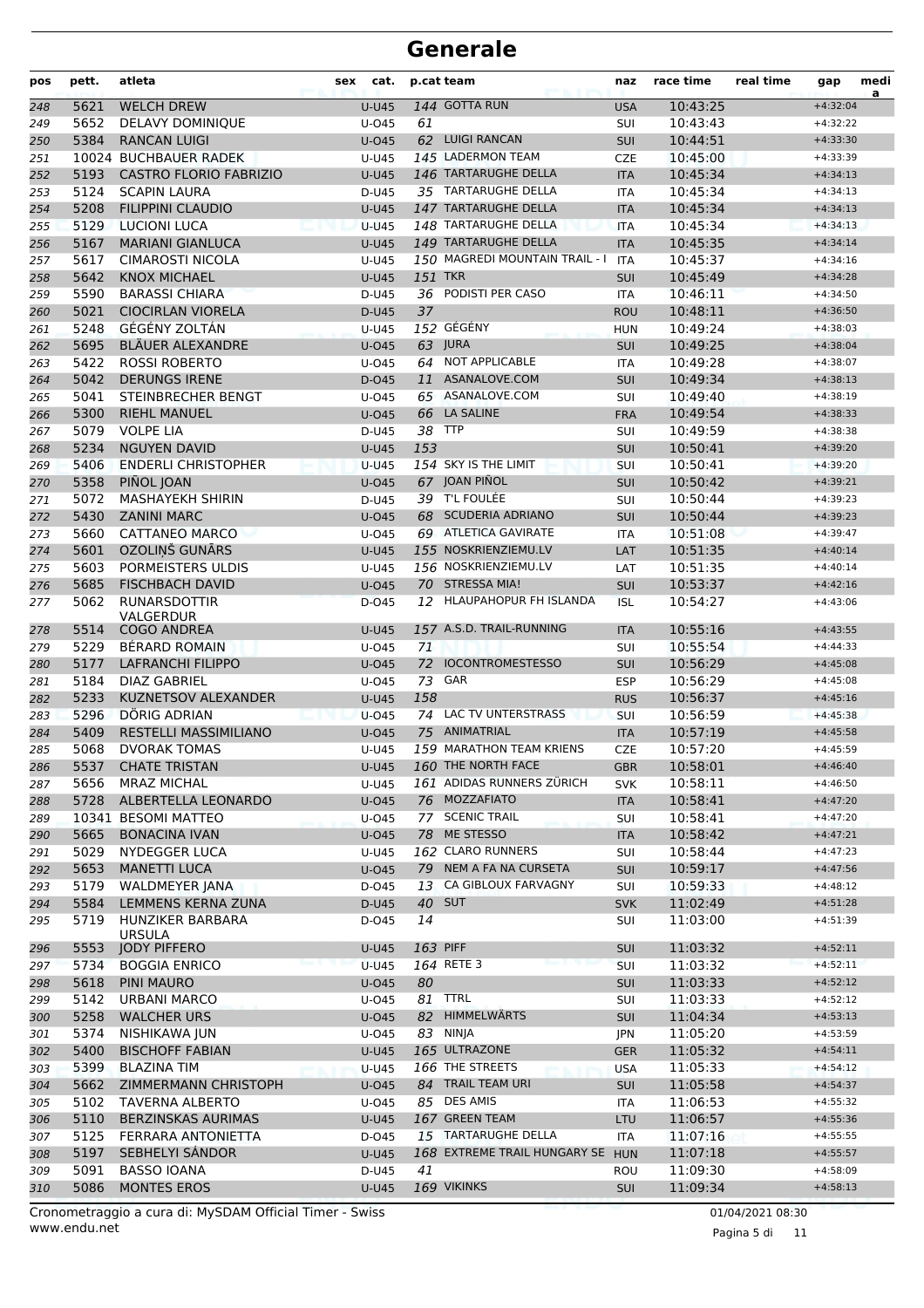| pos        | pett.        | atleta                                          | cat.<br>sex           |          | p.cat team                                 | naz                      | race time            | real time | gap                      | medi<br>a |
|------------|--------------|-------------------------------------------------|-----------------------|----------|--------------------------------------------|--------------------------|----------------------|-----------|--------------------------|-----------|
| 311        | 5112         | <b>LONGHI CHRISTIAN</b>                         | $U-U45$               |          | 170 TEAM CAMINADA SEMENTI                  | SUI                      | 11:10:07             |           | $+4:58:46$               |           |
| 312        | 5445         | <b>GINDRAT RONALD</b>                           | U-U45                 |          | 171 REKRUF RUNNING                         | SUI                      | 11:10:12             |           | $+4:58:51$               |           |
| 313        | 5198         | <b>GRILLO ENNIO</b>                             | $U$ -045              |          | 86 EQUIPEDALA                              | <b>ITA</b>               | 11:10:40             |           | $+4:59:19$               |           |
| 314        | 5380         | <b>MATHIS JÜRG</b>                              | U-045                 |          | 87 GRISCHUNI-RUNNERS.CH                    | SUI                      | 11:10:50             |           | $+4:59:29$               |           |
| 315        | 5387         | <b>MONTALI ACHILLE</b>                          | $U$ -045              | 88       | <b>RUNNER VARESE</b>                       | <b>ITA</b>               | 11:10:54             |           | $+4:59:33$               |           |
| 316        | 5134         | <b>EMMENEGGER MICHEL</b>                        | $U$ -045              |          | 89 SPITHA RUNNING                          | SUI                      | 11:11:29             |           | $+5:00:08$               |           |
| 317        | 5093         | <b>GILARDI SANDRO</b>                           | $U$ -045              | 90 CH    |                                            | SUI                      | 11:11:43             |           | $+5:00:22$               |           |
| 318        | 5639         | <b>VILLORINI SIMONE</b>                         | <b>U-U45</b>          | 172      | 173 BOBO TEAM                              | SUI                      | 11:11:50             |           | $+5:00:29$               |           |
| 319        | 5543         | <b>ALBISETTI EGON</b><br><b>AVILENKO KIRILL</b> | <b>U-U45</b>          |          | 174 MIKKELLER RUNNING CLUB                 | SUI                      | 11:13:01<br>11:13:52 |           | $+5:01:40$               |           |
| 320        | 5429<br>5490 | <b>POPA MARIUS</b>                              | U-U45<br><b>U-U45</b> |          | 175 ENJOY EVERY K                          | <b>RUS</b><br><b>ROU</b> | 11:16:21             |           | $+5:02:31$<br>$+5:05:00$ |           |
| 321<br>322 |              | 10070 DIETER SASCHA                             | U-U45                 |          | 176 KALLERALLE                             | <b>GER</b>               | 11:16:29             |           | $+5:05:08$               |           |
| 323        | 5562         | PAU STEFANIA                                    | D-U45                 |          | 42 BELTRA                                  | <b>ITA</b>               | 11:17:12             |           | $+5:05:51$               |           |
| 324        | 5497         | POLLI LAURA                                     | D-U45                 | 43       |                                            | SUI                      | 11:17:12             |           | $+5:05:51$               |           |
| 325        | 5055         | <b>LAZAROV SACHA</b>                            | $U-U45$               |          | 177 ATLETIK DRAZEVO                        | <b>MKD</b>               | 11:17:13             |           | $+5:05:52$               |           |
| 326        | 5040         | <b>WARPELIN HERVÉ</b>                           | U-045                 |          | 91 #NCS1066                                | SUI                      | 11:17:17             |           | $+5:05:56$               |           |
| 327        | 5535         | <b>ANTONINI LORENZO</b>                         | <b>U-U45</b>          |          | 178 LORE GIORGIA                           | <b>SUI</b>               | 11:18:38             |           | $+5:07:17$               |           |
| 328        | 5588         | <b>BERTOZZI SILVANO</b>                         | $U$ -045              |          | 92 GOLD SAVOSA                             | SUI                      | 11:20:20             |           | $+5:08:59$               |           |
| 329        | 5302         | <b>VOLTZ SERGE</b>                              | $U$ -045              |          | 93 LA SALINE                               | <b>FRA</b>               | 11:20:20             |           | $+5:08:59$               |           |
| 330        | 5513         | <b>PAREDI ENRICA</b>                            | D-045                 | 16       |                                            | <b>ITA</b>               | 11:21:13             |           | $+5:09:52$               |           |
| 331        | 5088         | <b>DIETLER SAMUELE</b>                          | $U-U45$               |          | 179 MAI PAGÜRA DREAM TEAM                  | <b>SUI</b>               | 11:21:46             |           | $+5:10:25$               |           |
| 332        | 5325         | <b>RIZZA ALESSANDRO</b>                         | $U-U45$               | 180      |                                            | SUI                      | 11:21:50             |           | $+5:10:29$               |           |
| 333        | 5182         | PERIN VALENTINA                                 | D-045                 | 17       |                                            | <b>ITA</b>               | 11:22:22             |           | $+5:11:01$               |           |
| 334        | 5181         | <b>TAGLIABUE MASSIMILIANO</b>                   | $U$ -045              | 94       | <b>GAP SARONNO</b>                         | <b>ITA</b>               | 11:22:22             |           | $+5:11:01$               |           |
| 335        | 5545         | PRIMERANO BARBARA                               | D-U45                 | 44       | NEW ATHLETICS SULZANO                      | <b>ITA</b>               | 11:22:47             |           | $+5:11:26$               |           |
| 336        | 5044         | <b>TENGLER MARCUS</b>                           | U-045                 |          | 95 ITZEPITZE                               | GER                      | 11:25:27             |           | $+5:14:06$               |           |
| 337        | 5069         | <b>NOEL VERO</b>                                | D-045                 |          | 18 LA FOULÉE DE BUSSIGNY                   | SUI                      | 11:25:50             |           | $+5:14:29$               |           |
| 338        | 5127         | PERRONE SETTIMIO                                | $U$ -045              |          | 96 TARTARUGHE DELLA                        | <b>ITA</b>               | 11:27:01             |           | $+5:15:40$               |           |
| 339        | 5516         | <b>TURCHI DENIS</b>                             | <b>U-U45</b>          |          | 181 A.S.D. TRAIL-RUNNING                   | <b>ITA</b>               | 11:27:29             |           | $+5:16:08$               |           |
| 340        | 5518         | NICOLLERAT HENRI                                | $U$ -045              | 97       |                                            | SUI                      | 11:27:47             |           | $+5:16:26$               |           |
| 341        | 5531         | <b>BELOHLAVEK JIRI</b>                          | $U$ -045              | 98       | <b>ENDORPHIN FERRETS</b>                   | <b>CZE</b>               | 11:28:46             |           | $+5:17:25$               |           |
| 342        | 5460<br>5382 | <b>BARRO MANUEL</b><br><b>CASTRO SUSANA</b>     | U-045                 | 99<br>45 |                                            | <b>ESP</b>               | 11:30:23             |           | $+5:19:02$               |           |
| 343<br>344 | 5383         | <b>MARQUES FERNANDO</b>                         | D-U45<br>U-U45        |          | 182 TRAIL RUNNERS FAMILY                   | <b>POR</b><br><b>POR</b> | 11:30:33<br>11:30:34 |           | $+5:19:12$<br>$+5:19:13$ |           |
| 345        | 5632         | <b>FASCIA LUCA</b>                              | <b>U-U45</b>          |          | 183 ADC RUNNER                             | <b>ITA</b>               | 11:30:43             |           | $+5:19:22$               |           |
| 346        | 5392         | <b>KOELEMAN ROB</b>                             | <b>U-U45</b>          |          | 184 MONSTERS                               | <b>NED</b>               | 11:31:52             |           | $+5:20:31$               |           |
| 347        | 5452         | KRÁĽOVÁ JANA                                    | D-045                 |          | 19 THE MAGURA RUN                          | <b>SVK</b>               | 11:32:02             |           | $+5:20:41$               |           |
| 348        | 5448         | HOŠEKOVÁ LENKA                                  | D-045                 |          | 20 MAGURARUN                               | <b>SVK</b>               | 11:32:06             |           | $+5:20:45$               |           |
| 349        | 5447         | HOŠEK JÁN                                       | $U$ -045              |          | 100 MAGURARUN                              | <b>SVK</b>               | 11:32:06             |           | $+5:20:45$               |           |
| 350        | 5704         | <b>FUSINI SAMUELE</b>                           | U-U45                 |          | 185 STAMBÉCC TRAIL TEAM                    | SUI                      | 11:33:16             |           | $+5:21:55$               |           |
| 351        | 5681         | <b>JANETT FRANCESCO</b>                         | <b>U-U45</b>          |          | 186 STAMBÉCC TRAIL TEAM                    | <b>SUI</b>               | 11:33:17             |           | $+5:21:56$               |           |
| 352        | 5385         | SMILTNIEKS OLAFS                                | U-045                 |          | 101 SILVANOLS                              | LAT                      | 11:33:49             |           | $+5:22:28$               |           |
| 353        | 5188         | <b>CURDA DUSAN</b>                              | $U$ -045              |          | 102 HIGHLAND SPORT, CHRTI V                | <b>CZE</b>               | 11:33:59             |           | $+5:22:38$               |           |
| 354        | 5266         | <b>ZBINDEN PETER</b>                            | $U$ -045              |          | 103 LAUFTREFF SPIEZ                        | <b>SUI</b>               | 11:35:41             |           | $+5:24:20$               |           |
| 355        | 5408         | MOLINELLI MATTEO                                | $U$ -045              |          | 104 BERNATESE                              | <b>ITA</b>               | 11:36:28             |           | $+5:25:07$               |           |
| 356        | 5561         | <b>FORTESE PAOLO</b>                            | U-045                 |          | 105 PODISTICA MEZZANESE                    | ITA                      | 11:37:02             |           | $+5:25:41$               |           |
| 357        | 5423         | SANTOSPIRITO GIANCARLO                          | $U$ -045              |          | 106 CPA                                    | <b>ITA</b>               | 11:37:46             |           | $+5:26:25$               |           |
| 358        | 5403         | <b>JACOT-DESCOMBES</b>                          | U-U45                 |          | 187 VIVA CHILE                             | SUI                      | 11:38:04             |           | $+5:26:43$               |           |
| 359        | 5671         | SÉBASTIEN<br><b>BURI SIMONA</b>                 | D-U45                 |          | 46 FOJOADDICTED                            | <b>SUI</b>               | 11:38:40             |           | $+5:27:19$               |           |
| 360        | 5585         | DE BERNARDI DEMIS                               | <b>U-U45</b>          |          | 188 BOBO TEAM                              | <b>SUI</b>               | 11:38:48             |           | $+5:27:27$               |           |
| 361        | 5702         | <b>BIANCHI MATTIA</b>                           | <b>U-U45</b>          |          | 189 SCARPÜSCION                            | <b>SUI</b>               | 11:40:50             |           | $+5:29:29$               |           |
| 362        | 5442         | RÚNARSDÓTTIR<br><b>MATTHILDUR</b>               | D-045                 |          | 21 HLAUPAHÓPUR FH                          | <b>ISL</b>               | 11:41:00             |           | $+5:29:39$               |           |
| 363        | 5605         | <b>FANTINI CRISTIAN</b>                         | <b>U-045</b>          |          | 107 APOL                                   | <b>ITA</b>               | 11:41:38             |           | $+5:30:17$               |           |
| 364        | 5019         | LIEB JOHANNES                                   | U-U45                 | 190      |                                            | <b>GER</b>               | 11:41:40             |           | $+5:30:19$               |           |
| 365        | 5024         | LIEB STEPHANIE                                  | D-U45                 | 47       |                                            | <b>GER</b>               | 11:41:40             |           | $+5:30:19$               |           |
| 366        | 5226         | <b>MALM RAOUL</b>                               | $U-U45$               |          | 191 IDSIA                                  | <b>GER</b>               | 11:42:00             |           | $+5:30:39$               |           |
| 367        | 5085         | RODIGHIERO MAURO                                | $U$ -045              |          | 108 100X100 ANIMA TRAIL                    | <b>ITA</b>               | 11:42:47             |           | $+5:31:26$               |           |
| 368        | 5139         | <b>MANENTI BARBARA</b>                          | D-045                 |          | 22 100 % ANIMA TRAIL                       | ITA                      | 11:42:47             |           | $+5:31:26$               |           |
| 369        | 5463         | <b>CHARROIN CEDRIC</b>                          | $U$ -045              | 109      |                                            | <b>ESP</b>               | 11:43:07             |           | $+5:31:46$               |           |
| 370        | 5534         | <b>CAMPANA ALESSIA</b>                          | D-045                 |          | 23 CAMPANA                                 | SUI                      | 11:43:20             |           | $+5:31:59$               |           |
| 371        | 5606         | <b>GALLAVOTTI SARA</b>                          | D-U45                 |          | 48 VERONA TRAIL RUNNERS<br>192 GINGER BEER | <b>ITA</b>               | 11:43:40             |           | $+5:32:19$               |           |
| 372        | 5053         | <b>JAEGER DANIEL</b>                            | U-U45                 |          |                                            | SUI                      | 11:43:40             |           | $+5:32:20$               |           |
| 373        | 5013         | <b>FIBBIOLI RAFFAEL</b>                         | <b>U-U45</b>          |          | 193 TEAM BAR CERVO                         | SUI                      | 11:43:42             |           | $+5:32:21$               |           |

www.endu.net Cronometraggio a cura di: MySDAM Official Timer - Swiss 01/04/2021 08:30

Pagina 6 di 11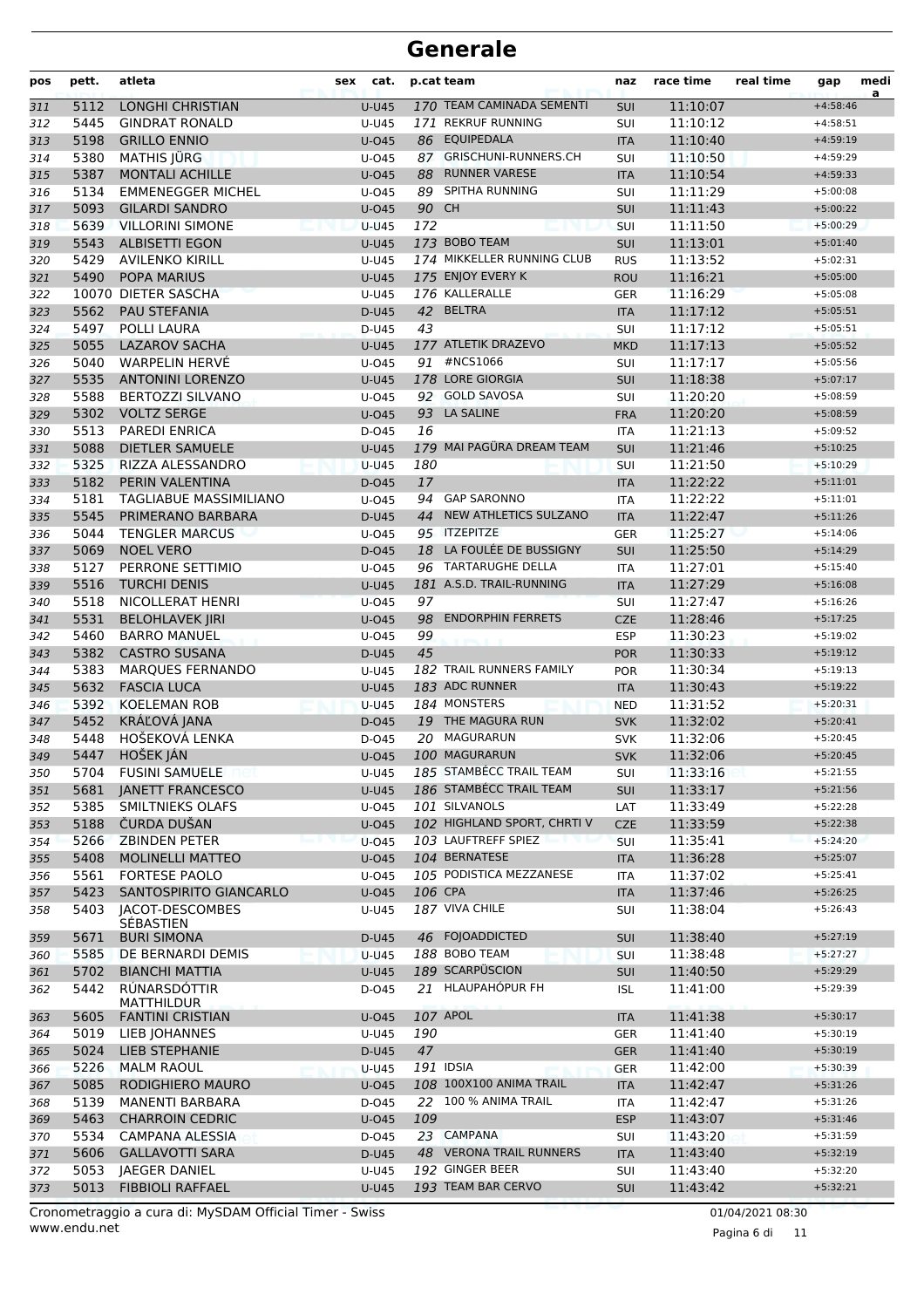| pos        | pett.        | atleta                                           | sex<br>cat.           |         | p.cat team                                           | naz                      | race time            | real time | gap                      | medi<br>a |
|------------|--------------|--------------------------------------------------|-----------------------|---------|------------------------------------------------------|--------------------------|----------------------|-----------|--------------------------|-----------|
| 374        | 5036         | <b>HEJDA LADISLAV</b>                            | $U$ -045              |         | 110 LADERMON TEAM                                    | <b>CZE</b>               | 11:44:01             |           | $+5:32:40$               |           |
| 375        | 5546         | <b>CIERNIK JAN</b>                               | U-U45                 |         | 194 LE PATOU TR                                      | <b>CZE</b>               | 11:44:02             |           | $+5:32:41$               |           |
| 376        | 5703         | <b>AVOSTI DAVID</b>                              | $U-U45$               |         | 195 WILSON                                           | SUI                      | 11:45:49             |           | $+5:34:28$               |           |
| 377        | 5655         | <b>GIOVANNONI LUIS</b>                           | $U-U45$               |         | 196 ORSELINA RUNNING TEAM                            | SUI                      | 11:45:55             |           | $+5:34:34$               |           |
| 378        | 5717         | <b>BINDA DAVIDE</b>                              | $U-U45$               | 197     |                                                      | SUI                      | 11:46:00             |           | $+5:34:39$               |           |
| 379        | 5339         | SAVIOZ JONATHAN                                  | U-U45                 |         | 198 TEAM DES J                                       | SUI                      | 11:46:31             |           | $+5:35:10$               |           |
| 380        | 5672         | <b>FRANCEY HUGUES</b>                            | $U$ -045              | 111     |                                                      | SUI                      | 11:46:40             |           | $+5:35:19$               |           |
| 381        | 5479         | <b>SALINETTI ALFIO</b>                           | $U$ -045              | 112     |                                                      | <b>ITA</b>               | 11:46:58             |           | $+5:35:37$               |           |
| 382        | 5220         | MINOLETTI MAURO                                  | $U$ -045              | 113     |                                                      | <b>ITA</b>               | 11:47:49             |           | $+5:36:28$               |           |
| 383        | 5099         | <b>BINDA GABRIELE</b>                            | U-U45                 | 199     |                                                      | <b>ITA</b>               | 11:47:50             |           | $+5:36:29$               |           |
| 384        | 5199         | <b>HEJLESEN THOR</b>                             | <b>U-U45</b>          |         | 200  THAT IT ESCALATED                               | <b>DEN</b>               | 11:48:40             |           | $+5:37:19$               |           |
| 385        | 5542         | <b>FRIGERIO MARCO</b>                            | U-U45                 |         | <b>201 FRIGI</b><br>114 ITALIA, ,, ASD SPIRITO TRAIL | SUI                      | 11:49:23             |           | $+5:38:02$               |           |
| 386        | 5730<br>5250 | <b>RISSO CARLO</b><br><b>BOSCARIOL CRISTIANO</b> | $U$ -045              |         | 202 ASD 100% ANIMATRAIL                              | <b>ITA</b>               | 11:49:32             |           | $+5:38:11$<br>$+5:38:23$ |           |
| 387        |              | 10010 HOLEC JIRI                                 | U-U45<br>$U-U45$      |         | 203 AC GOMANGO-HOGNER                                | <b>ITA</b><br><b>CZE</b> | 11:49:44<br>11:49:55 |           | $+5:38:34$               |           |
| 388<br>389 | 5130         | FREIBERGS MĀRTIŅŠ                                | U-U45                 |         | 204 VSK NOSKRIEN                                     | LAT                      | 11:49:56             |           | $+5:38:35$               |           |
| 390        | 5707         | <b>GRALL FELICIANA</b>                           | D-U45                 | 49      |                                                      | SUI                      | 11:50:40             |           | $+5:39:19$               |           |
| 391        | 5712         | <b>GRALL LOIC</b>                                | U-U45                 |         | 205 TRAIL LÉMAN                                      | <b>FRA</b>               | 11:50:41             |           | $+5:39:20$               |           |
| 392        | 5355         | <b>FRANSCELLA MASSIMO</b>                        | $U$ -045              |         | 115 SOCIETÀ SPORTIVA GUARDIE                         | SUI                      | 11:50:46             |           | $+5:39:25$               |           |
| 393        | 5246         | <b>TURGEON ISABELLE</b>                          | D-U45                 |         | 50 PAS D'ÉQUIPE                                      | CAN                      | 11:52:40             |           | $+5:41:19$               |           |
| 394        | 5487         | <b>GERFEN JAN</b>                                | $U-U45$               |         | 206 NEVER STOP EXPLORING                             | <b>GER</b>               | 11:54:15             |           | $+5:42:54$               |           |
| 395        | 5268         | <b>BILIOTTI ALFREDO</b>                          | <b>U-U45</b>          |         | 207 A.ATL.CANDELO                                    | <b>ITA</b>               | 11:54:41             |           | $+5:43:20$               |           |
|            |              | <b>ALESSANDRO</b>                                |                       |         |                                                      |                          |                      |           |                          |           |
| 396        | 5333         | <b>KRUKLIS RUDOLFS</b>                           | <b>U-U45</b>          |         | 208 K41F                                             | LAT                      | 11:54:42             |           | $+5:43:21$               |           |
| 397        | 5158         | <b>QUINTEN DAVID</b>                             | U-U45                 |         | 209 TRAIL THE WORLD                                  | <b>GER</b>               | 11:54:46             |           | $+5:43:25$               |           |
| 398        | 5640         | <b>RASMUSSEN KIM</b>                             | $U$ -045              |         | 116 TEJN IF                                          | <b>DEN</b>               | 11:55:15             |           | $+5:43:54$               |           |
| 399        | 5437         | <b>DAPKEVICIUS ANDRIUS</b>                       | U-U45                 |         | 210 MARIJAMPOLĖS TRIATLONO                           | LTU                      | 11:55:36             |           | $+5:44:15$               |           |
| 400        | 5432         | LÜTHI ANITA                                      | $D-045$               | 24      |                                                      | <b>SUI</b>               | 11:55:54             |           | $+5:44:33$               |           |
| 401        | 5328         | <b>ADAMEC PETR</b>                               | U-U45                 |         | 211 RUNSPORT                                         | <b>CZE</b>               | 11:55:56             |           | $+5:44:35$               |           |
| 402        | 5551         | <b>ROUGE NATHALIE</b>                            | D-045                 |         | 25 TRYVERDON, VO2SPORT                               | <b>SUI</b>               | 11:57:00             |           | $+5:45:39$               |           |
| 403        | 5608         | ZOCCHI FRANCESCO                                 | $U$ -045              | 117 EPJ | <b>212 NICK</b>                                      | SUI                      | 11:57:33             |           | $+5:46:12$               |           |
| 404        | 5622         | <b>KELLER NICOLA</b>                             | <b>U-U45</b>          |         | 26 PINTAPINTE                                        | SUI                      | 11:57:50             |           | $+5:46:29$               |           |
| 405        | 5699<br>5690 | PINTOVÁ JIŘINA<br><b>PINTA MARTIN</b>            | D-045<br>$U$ -045     |         | 118 PINTAPINTE                                       | <b>CZE</b><br><b>CZE</b> | 12:00:33<br>12:00:33 |           | $+5:49:12$<br>$+5:49:12$ |           |
| 406<br>407 | 5156         | <b>MERONI DAVIDE</b>                             | $U$ -045              |         | 119 ASD 100% ANIMATRAIL                              | <b>ITA</b>               | 12:00:46             |           | $+5:49:26$               |           |
| 408        | 5155         | <b>CACCAMO VITTORIA</b>                          | D-U45                 | 51      |                                                      | <b>ITA</b>               | 12:00:47             |           | $+5:49:27$               |           |
| 409        | 5114         | <b>HROMKOVIC JURAJ</b>                           | $U$ -045              |         | 120 ETH ZURICH                                       | <b>SVK</b>               | 12:02:56             |           | $+5:51:35$               |           |
| 410        | 5111         | <b>LACHER REGULA</b>                             | D-045                 |         | 27 ETH ZURICH                                        | SUI                      | 12:02:57             |           | $+5:51:36$               |           |
| 411        | 5451         | <b>SCHMID ROGER</b>                              | U-045                 | 121     |                                                      | SUI                      | 12:03:44             |           | $+5:52:23$               |           |
| 412        |              | 5026 OPPLIGER JAN                                | U-U45                 |         | 213 EQUIPE RITTERSPASS                               | <b>SUI</b>               | 12:03:45             |           | $+5:52:24$               |           |
| 413        | 5263         | <b>NESPOLI AMBROGIO</b>                          | U-045                 |         | 122 OTC                                              | ITA                      | 12:04:56             |           | $+5:53:35$               |           |
| 414        | 5363         | PRIEUR MARC                                      | $U$ -045              |         | 123 PRIEUR                                           | <b>FRA</b>               | 12:05:23             |           | $+5:54:02$               |           |
| 415        | 5303         | <b>BROSSARD MARIE-REINE</b>                      | D-045                 |         | 28 LA SALINE                                         | <b>FRA</b>               | 12:07:00             |           | $+5:55:39$               |           |
| 416        | 5465         | <b>MAGNELLI FRANCESCO</b>                        | <b>U-U45</b>          |         | 214 ENOGASTRORUNNER                                  | <b>ITA</b>               | 12:08:52             |           | $+5:57:31$               |           |
| 417        | 5455         | PONTI VASCO                                      | U-U45                 |         | 215 ENOGASTRORUNNERS                                 | SUI                      | 12:08:53             |           | $+5:57:32$               |           |
| 418        | 5457         | RADICE LUCA                                      | <b>U-U45</b>          |         | 216 ENOGASRTORUNNNERS                                | <b>ITA</b>               | 12:08:53             |           | $+5:57:32$               |           |
| 419        | 5456         | <b>CIMETTI FABRIZIO</b>                          | U-U45                 | 217     |                                                      | ITA                      | 12:08:54             |           | $+5:57:33$               |           |
| 420        | 5361         | <b>MAZZOLENI DANIELE</b>                         | <b>U-U45</b>          |         | 218 ENOGASTRORUNNERS                                 | <b>SUI</b>               | 12:08:54             |           | $+5:57:33$               |           |
| 421        | 5054         | <b>GILARDONI FULVIO</b>                          | U-U45                 | 219     |                                                      | ITA                      | 12:09:18             |           | $+5:57:57$               |           |
| 422        | 5676         | <b>CRAUSAZ NICOLAS</b>                           | U-U45                 |         | 220 NORD'SPORT                                       | SUI                      | 12:11:03             |           | $+5:59:42$               |           |
| 423        | 5505         | <b>WEISS STEPHANIE</b>                           | D-U45                 |         | 52 DES DUD AU DIR GUT                                | <b>GER</b>               | 12:11:29             |           | $+6:00:08$               |           |
| 424        | 5555         | <b>LUCK MANUEL</b>                               | <b>U-U45</b>          | 221     |                                                      | <b>SUI</b>               | 12:11:31             |           | $+6:00:10$               |           |
| 425        | 5700         | COLOMBI ALESSANDRO                               | U-045                 | 124     |                                                      | SUI                      | 12:11:36             |           | $+6:00:15$               |           |
| 426        | 5369         | <b>ZAHRA DARREN</b>                              | <b>U-U45</b>          |         | 222 MALTA TRAIL TEAM                                 | <b>MLT</b>               | 12:12:17             |           | $+6:00:56$               |           |
| 427        | 5508         | <b>BARBIERI MASSIMO</b>                          | U-U45                 | 223     |                                                      | ITA                      | 12:13:04             |           | $+6:01:43$               |           |
| 428        | 5294         | <b>RAKICKAS MARIUS</b>                           | U-U45                 |         | 224 GREEN TEAM                                       | <b>LTU</b>               | 12:13:17             |           | $+6:01:56$               |           |
| 429        | 5204         | METZOVA MARTINA                                  | D-045                 |         | 29 MK SEITL OSTRAVA                                  | CZE                      | 12:15:06             |           | $+6:03:45$               |           |
| 430        | 5583         | <b>COPPOLA GIACOMO</b>                           | U-U45                 |         | 225 NEVER STOP RUN ASD                               | <b>ITA</b>               | 12:16:41             |           | $+6:05:20$               |           |
| 431        | 5290         | VILIŪNIENĖ RIMA                                  | D-045                 |         | 30 MIEŽIAI                                           | LTU                      | 12:16:44             |           | $+6:05:23$               |           |
| 432        | 5609         | <b>SVANOTTI PETER</b>                            | <b>U-U45</b>          |         | 226 GREENHOPE                                        | <b>SUI</b>               | 12:18:37             |           | $+6:07:16$               |           |
| 433        | 5190         | <b>BEZDEK MIROSLAV</b>                           | U-U45                 | 227     | 53 EQUIPE RITTERSPASS                                | <b>CZE</b>               | 12:18:56             |           | $+6:07:35$               |           |
| 434        | 5027         | <b>GSCHWEND SIBYLLE</b>                          | D-U45                 |         |                                                      | SUI                      | 12:19:12             |           | $+6:07:51$               |           |
| 435<br>436 | 5280<br>5650 | <b>HOLUB MARTIN</b><br>MÜLLER ALEXANDER          | U-U45<br><b>U-U45</b> | 228     | 229 TRICLUB AARAU                                    | SWE<br>SUI               | 12:19:27<br>12:19:40 |           | $+6:08:06$<br>$+6:08:19$ |           |
|            |              |                                                  |                       |         |                                                      |                          |                      |           |                          |           |

www.endu.net Cronometraggio a cura di: MySDAM Official Timer - Swiss 01/04/2021 08:30

Pagina 7 di 11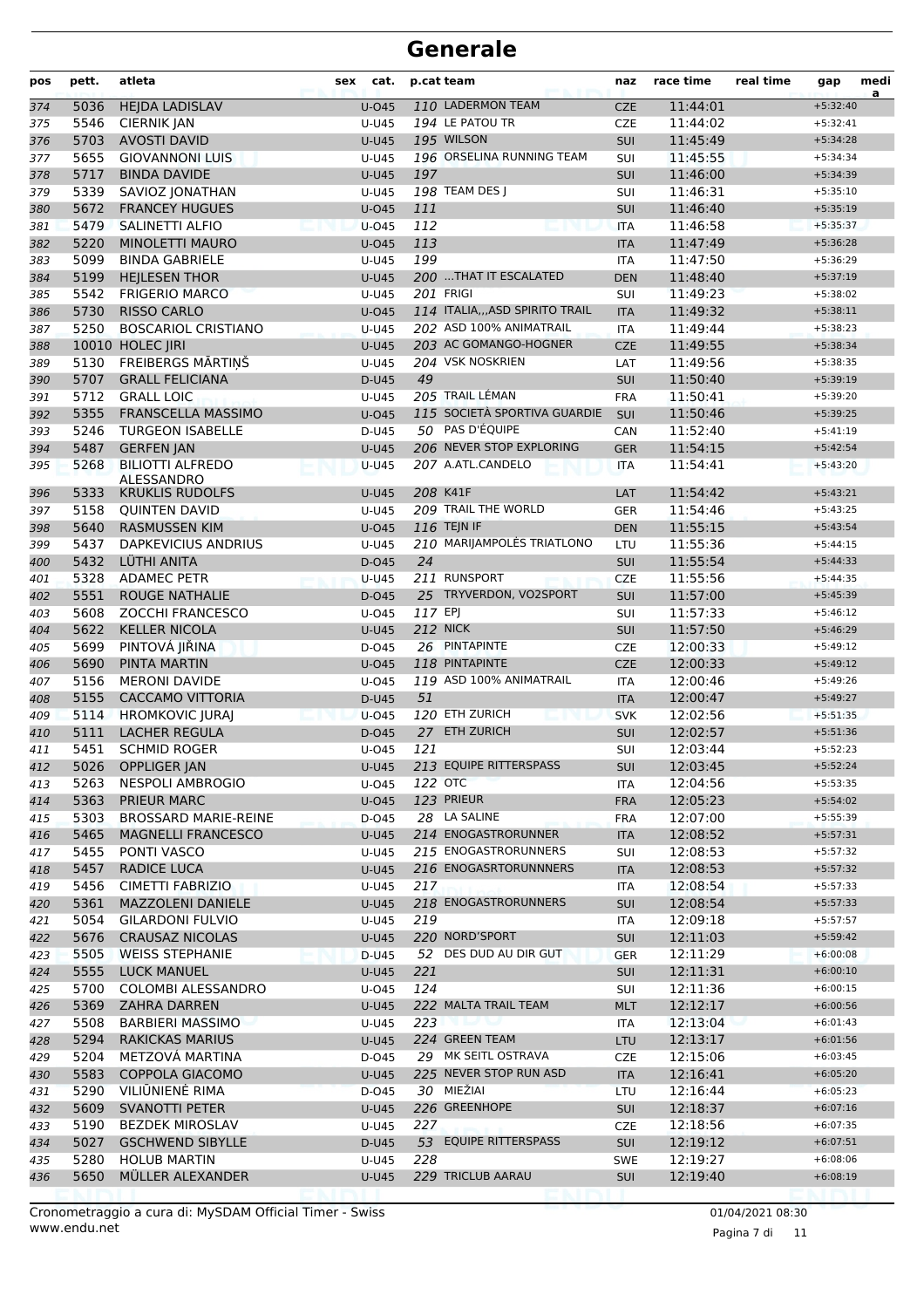| pos        | pett.        | atleta                                      | cat.<br>sex       |                 | p.cat team                 | naz               | race time            | real time | gap                      | medi<br>a |
|------------|--------------|---------------------------------------------|-------------------|-----------------|----------------------------|-------------------|----------------------|-----------|--------------------------|-----------|
| 437        | 5002         | <b>LINSE NICOLAS</b>                        | $U-U45$           |                 | 230 TEAM GRIESERNWEG       | <b>GER</b>        | 12:19:44             |           | $+6:08:23$               |           |
| 438        | 5467         | PIAZZALUNGA RICO                            | U-045             | 125 CSC         |                            | SUI               | 12:21:03             |           | $+6:09:42$               |           |
| 439        | 5122         | <b>FRIEDRICH RUEDI</b>                      | $U$ -045          | 126             |                            | SUI               | 12:21:20             |           | $+6:09:59$               |           |
| 440        | 5549         | LUKACOVA MARIANA                            | D-045             | 31              |                            | <b>SVK</b>        | 12:21:38             |           | $+6:10:17$               |           |
| 441        | 5282         | <b>CASSEL SEBASTIAN</b>                     | <b>U-U45</b>      | 231 GB          |                            | <b>GBR</b>        | 12:22:01             |           | $+6:10:40$               |           |
| 442        | 5078         | <b>DAMROZE DARYA</b>                        | D-U45             |                 | 54 DAMROZE FAMILY          | LAT               | 12:24:51             |           | $+6:13:30$               |           |
| 443        | 5694         | <b>FERRETTI RAFFAELLA</b>                   | D-045             | 32              |                            | SUI               | 12:24:56             |           | $+6:13:35$               |           |
| 444        | 5636         | <b>MAS GUILLAUME</b>                        | <b>U-U45</b>      | 232 BÄR         |                            | <b>FRA</b>        | 12:25:03             |           | $+6:13:42$               |           |
| 445        | 5016         | <b>CRIVELLI EMANUELE</b>                    | $U-U45$           | 233             |                            | <b>ITA</b>        | 12:25:14             |           | $+6:13:53$               |           |
| 446        | 5010         | <b>ROSSI DAVIDE</b>                         | $U-U45$           |                 | 234 ATLETICO ARLUNO        | <b>ITA</b>        | 12:25:14             |           | $+6:13:54$               |           |
| 447        | 5253         | FEHR JÜRG                                   | $U$ -045          | <b>127 JTRI</b> |                            | SUI               | 12:27:42             |           | $+6:16:21$               |           |
| 448        | 5528         | <b>BUSSIEN SOPHIE</b>                       | D-U45             | 55              |                            | SUI               | 12:28:58             |           | $+6:17:37$               |           |
| 449        | 5527         | <b>BUSSIEN LAURENT</b>                      | $U$ -045          | 128             |                            | SUI               | 12:28:58             |           | $+6:17:37$               |           |
| 450        | 5550         | BIRD-CAPKOVA MARTINA                        | D-045             |                 | 33 RUN FOR FUN SVK         | <b>SVK</b>        | 12:29:18             |           | $+6:17:57$               |           |
| 451        | 5003         | <b>MASSEY CHARLES</b>                       | $U$ -045          |                 | 129 SOUTH WEST VETERANS AC | <b>GBR</b>        | 12:30:05             |           | $+6:18:44$               |           |
| 452        | 5066         | <b>SKEDGELL STEVE</b>                       | $U$ -045          |                 | 130 PURETRAIL RUNNING      | <b>GBR</b>        | 12:30:05             |           | $+6:18:44$               |           |
| 453        | 5082         | <b>FRATTINI JENNY</b>                       | D-U45             |                 | 56 LE CLUB DES "J"         | SUI               | 12:31:02             |           | $+6:19:41$               |           |
| 454        | 5571         | <b>MORETTI MARCO</b>                        | U-U45             | 235             |                            | SUI               | 12:31:09             |           | $+6:19:48$               |           |
| 455        | 5458         | <b>HON THIAM HAN</b>                        | $U$ -045          | 131             |                            | <b>SIN</b>        | 12:34:00             |           | $+6:22:39$               |           |
| 456        | 5121         | <b>BERETTA ROLANDO</b>                      | U-045             | 132             |                            | SUI               | 12:34:27             |           | $+6:23:06$               |           |
| 457        | 5688         | <b>CHIRIVÌ FABRIZIO</b>                     | $U$ -045          |                 | 133 SFG STABIO             | <b>ITA</b>        | 12:42:15             |           | $+6:30:54$               |           |
| 458        | 5674         | <b>DENNLER MANUEL</b>                       | <b>U-U45</b>      |                 | 236 SFG STABIO             | SUI               | 12:42:16             |           | $+6:30:55$               |           |
| 459        | 5693         | <b>MANINI FRANCESCO</b>                     | $U$ -045          |                 | 134 SFG STABIO             | SUI               | 12:42:16             |           | $+6:30:55$               |           |
| 460        | 5160         | <b>GAMBONI TIZIANO</b>                      | U-U45             | 237             |                            | SUI               | 12:47:58             |           | $+6:36:37$               |           |
| 461        | 5163         | <b>BURI PAOLO</b>                           | <b>U-U45</b>      |                 | 238 FOJO TEAM              | SUI               | 12:47:58             |           | $+6:36:37$               |           |
| 462        | 5209         | <b>WIDMER WENDY</b>                         | D-045             |                 | 34 PIHAMOLA MARBACH        | SUI               | 12:49:19             |           | $+6:37:58$               |           |
| 463        | 5343         | <b>HOLÝ VIKTOR</b>                          | $U-U45$           |                 | 239 HEEROW.CZ              | <b>CZE</b>        | 12:50:09             |           | $+6:38:48$               |           |
| 464        | 5225         | <b>RIBOLDI ROMOLO</b>                       | $U$ -045          |                 | 135 ATLETICA MALNATE       | <b>ITA</b>        | 12:50:12             |           | $+6:38:51$               |           |
| 465        |              | 10443 BERTACCA ALFREDO                      | $U$ -045          |                 | 136 G.S.ORECCHIELLA        | <b>ITA</b>        | 12:53:33             |           | $+6:42:12$               |           |
| 466        | 5633         | AUS DER AU SUSANNE                          | $D-045$           | 35              |                            | SUI               | 12:54:18             |           | $+6:42:57$               |           |
| 467        | 5548         | <b>COSTA ELENA</b>                          | D-045             |                 | 36 LEOPODISTICA            | <b>ITA</b>        | 12:55:27             |           | $+6:44:06$               |           |
| 468        | 5645         | KAUFMANN DANIEL                             | $U$ -045          |                 | 137 TEAM KAUDA             | SUI               | 12:56:11             |           | $+6:44:50$               |           |
| 469        | 5643         | <b>SCHWAB MANUELA</b>                       | D-U45             | 57              | <b>DSISCHTIJOGGER</b>      | <b>SUI</b>        | 12:56:11             |           | $+6:44:50$               |           |
| 470        | 5067         | VITYKÓ ANDREA                               | D-U45             | 58              |                            | <b>HUN</b>        | 12:56:29             |           | $+6:45:08$               |           |
| 471        | 5476         | <b>DANTONE WALTER</b>                       | $U$ -045          |                 | <b>138 FIDAL</b>           | <b>ITA</b>        | 12:58:37             |           | $+6:47:16$               |           |
| 472        | 5360         | <b>DEL RE PIERFRANCESCO</b>                 | U-045             | 139             | 140 PARAGNA ATHLETIC       | <b>ITA</b>        | 13:01:38             |           | $+6:50:17$               |           |
| 473        | 5620         | <b>GHIRLANDA FLAVIO</b>                     | $U$ -045          |                 | 37 SESTURANCH              | SUI               | 13:03:50             |           | $+6:52:29$               |           |
| 474        | 5356         | <b>AGUSTONI DANIELA</b>                     | D-045             |                 | 240   BRADIPI              | SUI               | 13:03:50             |           | $+6:52:29$               |           |
| 475        | 5008         | <b>JANS GILBERTO</b>                        | $U-U45$           |                 | 141 PRAHA MODŘANY          | SUI               | 13:04:50             |           | $+6:53:29$<br>$+6:54:07$ |           |
| 476        | 5319<br>5544 | <b>KUTMON TOMAS</b><br><b>MEONI CLAUDIO</b> | U-045<br>$U$ -045 |                 | 142 PODISTICA MISERICORDIA | CZE<br><b>ITA</b> | 13:05:28<br>13:05:36 |           | $+6:54:15$               |           |
| 477        | 5418         | ZWEEP JOLANDA                               | D-045             | 38              |                            | <b>NED</b>        | 13:07:17             |           | $+6:55:56$               |           |
| 478<br>479 | 5183         | POPLACENEL DAN                              | U-045             | 143             |                            | ROU               | 13:07:29             |           | $+6:56:08$               |           |
| 480        | 5236         | <b>SANTORELLI MARIA</b>                     | D-U45             | 59              |                            | <b>ITA</b>        | 13:08:12             |           | $+6:56:51$               |           |
| 481        | 5512         | <b>TOLETTI ALBERTO</b>                      | $U$ -045          |                 | 144 ANIMATRAIL             | <b>ITA</b>        | 13:10:17             |           | $+6:58:56$               |           |
| 482        | 5666         | DE VINCENZI DIEGO                           | U-U45             | 241             |                            | ITA               | 13:10:24             |           | $+6:59:03$               |           |
| 483        | 5194         | <b>DURSUN BRUNA</b>                         | D-U45             |                 | 60 BB TRAILEUSE            | <b>BRA</b>        | 13:10:37             |           | $+6:59:16$               |           |
| 484        | 5595         | <b>MARQUES VALERIE</b>                      | D-045             | 39              |                            | <b>FRA</b>        | 13:10:37             |           | $+6:59:16$               |           |
| 485        | 5162         | <b>PAGANI GIOVANNI</b>                      | U-045             |                 | 145 ASD TARTARUGHE DELLA   | <b>ITA</b>        | 13:19:37             |           | $+7:08:16$               |           |
| 486        | 5161         | MAZZETTA ANNA                               | D-045             |                 | 40 ASD TARTARUGHE DELLA    | <b>ITA</b>        | 13:19:38             |           | $+7:08:17$               |           |
| 487        | 5391         | <b>URS BOGDAN</b>                           | <b>U-U45</b>      |                 | 242 MEB RUN TM             | <b>ROU</b>        | 13:20:10             |           | $+7:08:49$               |           |
| 488        | 5390         | LAIU CRISTIAN                               | U-U45             |                 | 243 TEAM 7                 | ROU               | 13:20:11             |           | $+7:08:50$               |           |
| 489        | 5035         | JEANNERET-GROSJEAN                          | $U$ -045          |                 | <b>146 SMRUN</b>           | <b>SUI</b>        | 13:30:00             |           | $+7:18:39$               |           |
|            |              | <b>CLAUDE</b>                               |                   |                 |                            |                   |                      |           |                          |           |
| 490        | 5135         | KOUBOVA VERONIKA                            | D-U45             | 61              |                            | <b>CZE</b>        | 13:32:31             |           | $+7:21:10$               |           |
| 491        | 5147         | <b>TONASSI STEFANO</b>                      | $U$ -045          |                 | 147 NEW ATHLETIC SULZANO   | <b>ITA</b>        | 13:46:52             |           | $+7:35:31$               |           |
| 492        | 5419         | <b>WYSER LEE</b>                            | D-045             |                 | 41 GUTS2GLORY              | <b>RSA</b>        | 13:50:30             |           | $+7:39:09$               |           |
| 493        | 5292         | KANAPORIUS EGIDIJUS                         | U-U45             | 244             |                            | <b>LTU</b>        | 13:55:45             |           | $+7:44:24$               |           |
| 494        | 5416         | <b>KUY ANDRÉ</b>                            | $U$ -045          |                 | 148 ANDRÉ KUY              | SUI               | 14:02:41             |           | $+7:51:20$               |           |
| 495        | 5705         | ROSSI-PEDRUZZI MANLIO                       | U-U45             |                 | 245 M&M CRAZYHUNTER        | <b>SUI</b>        | 14:06:50             |           | $+7:55:29$               |           |
| 496        | 5009         | <b>BRONZ MANUEL</b>                         | U-U45             | 246 PG          |                            | SUI               | 14:06:50             |           | $+7:55:29$               |           |
| 497        | 5014         | <b>GALLI ROBERTO</b>                        | U-U45             | 247 TTT         |                            | SUI               | 14:06:52             |           | $+7:55:31$               |           |
| 498        | 5578         | <b>GACHET PHILIPPE</b>                      | U-045             | 149             |                            | <b>SUI</b>        | 14:11:36             |           | $+8:00:15$               |           |
| 499        | 5312         | <b>STRINI MAX</b>                           | $U$ -045          |                 | 150 OL AMRISWIL            | <b>SUI</b>        | 14:11:47             |           | $+8:00:26$               |           |
|            |              |                                             |                   |                 |                            |                   |                      |           |                          |           |

www.endu.net Cronometraggio a cura di: MySDAM Official Timer - Swiss 01/04/2021 08:30

Pagina 8 di 11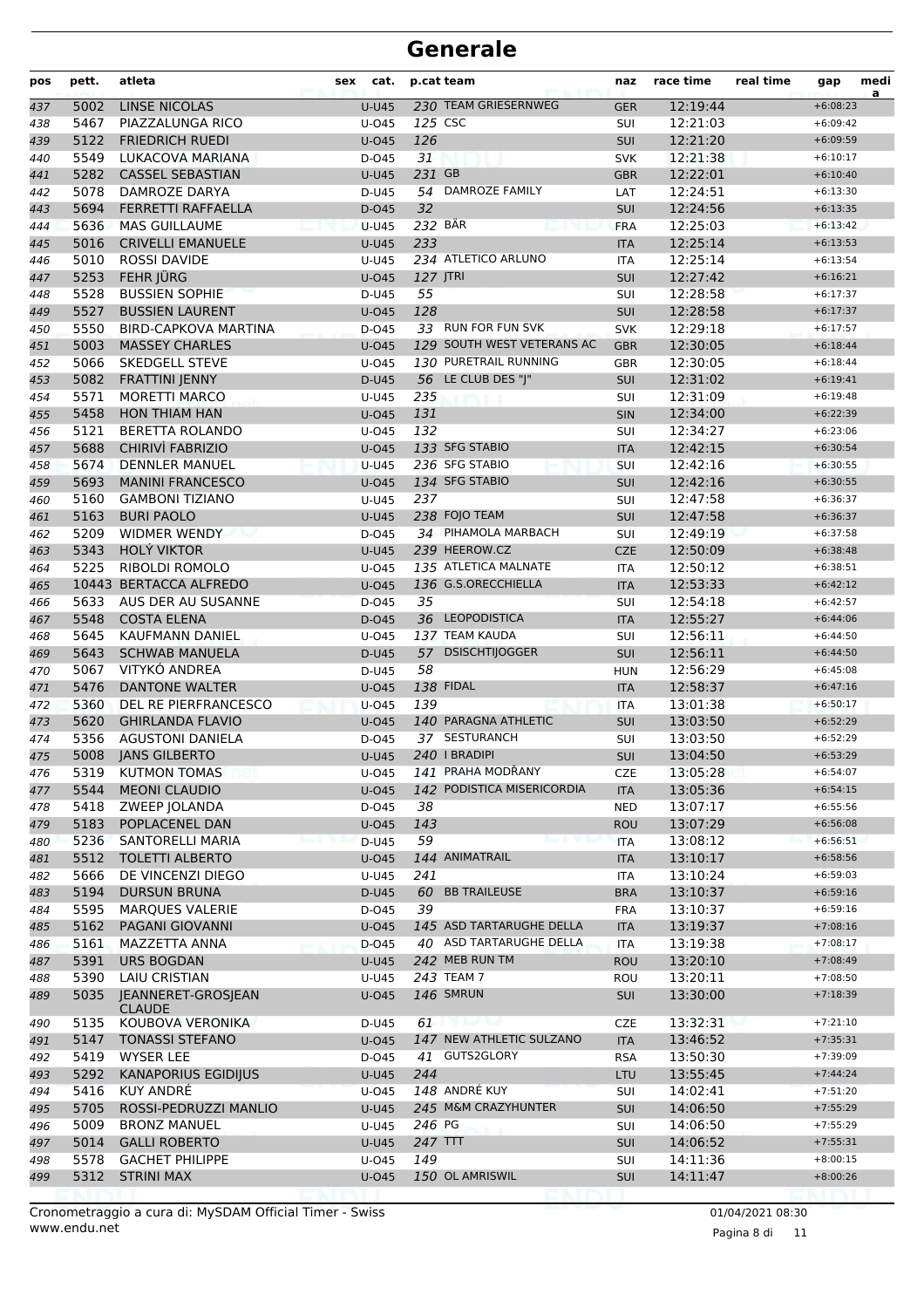| pos        | pett.        | atleta                                        | sex<br>cat.    |     | p.cat team                                  | naz                      | race time            | real time | gap                      | medi<br>a |
|------------|--------------|-----------------------------------------------|----------------|-----|---------------------------------------------|--------------------------|----------------------|-----------|--------------------------|-----------|
| 500        | 5239         | <b>FÖLLMI JONAS</b>                           | <b>U-U45</b>   |     | 248 CHARITY: MY BUDDY,                      | <b>NED</b>               | 14:11:50             |           | $+8:00:29$               |           |
| 501        | 5238         | <b>STOMPE REMON</b>                           | U-U45          |     | 249 CHARITY: MY BUDDY,                      | <b>NZL</b>               | 14:11:51             |           | $+8:00:30$               |           |
| 502        | 5202         | SCHRÖDER VALERIE                              | D-U45          |     | 62 TRAIL THE WORLD TRIER                    | <b>GER</b>               | 14:13:23             |           | $+8:02:02$               |           |
| 503        |              | 10062 ZIEGLER SELMA                           | D-U45          |     | 63 TRAIL THE WORLD                          | <b>GER</b>               | 14:13:24             |           | $+8:02:03$               |           |
| 504        | 5012         | <b>KAUFMANN FELIPE</b>                        | <b>U-U45</b>   |     | 250 TEAM BAR CERVO                          | <b>SUI</b>               | 14:14:19             |           | $+8:02:58$               |           |
| 505        | 5503         | <b>CROCE SIMONA</b>                           | D-U45          | 64  |                                             | SUI                      | 14:14:23             |           | $+8:03:02$               |           |
| 506        | 5365         | <b>WIPFLI DANIEL</b>                          | $U$ -045       |     | 151 TRAIL TEAM URI                          | SUI                      | 14:17:15             |           | $+8:05:54$               |           |
| 507        | 5613         | POLETTI MARIO                                 | $U$ -045       |     | 152 TRAIL TEAM URI                          | SUI                      | 14:17:15             |           | $+8:05:54$               |           |
| 508        | 5077         | <b>ONDRUS LUKAS</b>                           | $U-U45$        |     | 251 EXTRA BRNO #HATERS                      | <b>SVK</b>               | 14:20:44             |           | $+8:09:23$               |           |
| 509        | 5153         | <b>GANDINI SILVIA</b>                         | D-U45          |     | 65 100% ANIMA TRAIL<br>252 100 % ANIMATRAIL | <b>ITA</b>               | 14:20:46             |           | $+8:09:25$               |           |
| 510        | 5228<br>5420 | <b>MAIURANO FRANCESCO</b><br><b>EDDIE GOH</b> | <b>U-U45</b>   | 153 |                                             | <b>ITA</b>               | 14:20:47             |           | $+8:09:26$               |           |
| 511        | 5251         | <b>SAAM MARLEN</b>                            | $U$ -045       |     | 42 HEART - RACER TERMIN                     | <b>SIN</b>               | 14:20:58<br>14:22:56 |           | $+8:09:37$<br>$+8:11:35$ |           |
| 512        | 5679         | <b>SAGGIORO LUCA</b>                          | D-045<br>U-045 |     | 154 FIDAL/SALCUS                            | <b>GER</b><br><b>ITA</b> | 14:22:56             |           | $+8:11:35$               |           |
| 513        | 5318         | PINEAU WILFRIED                               | $U-U45$        |     | 253 TEAM COUFFÉ                             | <b>FRA</b>               | 14:23:39             |           | $+8:12:18$               |           |
| 514<br>515 | 5321         | <b>GUIHARD JOËL</b>                           | U-045          |     | 155 COUFFE TEAM                             | <b>FRA</b>               | 14:23:39             |           | $+8:12:18$               |           |
| 516        | 5186         | <b>VARVERI ROBERTO</b>                        | $U$ -045       |     | 156 ASD TRAIL-RUNNING                       | <b>ITA</b>               | 14:28:01             |           | $+8:16:40$               |           |
| 517        | 5146         | ZANATTA MARCO                                 | U-045          |     | 157 PODISTICA CASTANESE TEAM                | <b>ITA</b>               | 14:28:01             |           | $+8:16:40$               |           |
| 518        | 5468         | <b>RAGONESI LAURA</b>                         | D-U45          |     | 66 ASD TRAIL RUNNING                        | <b>ITA</b>               | 14:28:02             |           | $+8:16:41$               |           |
| 519        | 5684         | <b>COATO SUSANNA</b>                          | D-045          | 43  |                                             | <b>ITA</b>               | 14:28:02             |           | $+8:16:41$               |           |
| 520        | 5152         | <b>DIDIER ALEXANDRE</b>                       | $U$ -045       |     | 158 SOLO                                    | <b>FRA</b>               | 14:28:08             |           | $+8:16:47$               |           |
| 521        |              | 10371 BODMER SIEBER                           | D-U45          |     | 67 BODMER                                   | <b>SUI</b>               | 14:29:58             |           | $+8:18:37$               |           |
|            |              | <b>IEANNETTE</b>                              |                |     |                                             |                          |                      |           |                          |           |
| 522        | 5563         | <b>AUGUSTIN FLURINA</b>                       | D-U45          | 68  | <b>STREETFIT</b>                            | <b>SUI</b>               | 14:29:59             |           | $+8:18:38$               |           |
| 523        | 5564         | SIEBER DANIELA                                | D-U45          | 69  | <b>STREETFIT</b>                            | <b>SUI</b>               | 14:29:59             |           | $+8:18:38$               |           |
| 524        | 5171         | <b>MERENDA LAURA</b>                          | D-U45          | 70  |                                             | SUI                      | 14:31:52             |           | $+8:20:31$               |           |
| 525        | 5170         | <b>GIANINI ANNA</b>                           | D-U45          | 71  | PAR I NOS GENT                              | SUI                      | 14:31:54             |           | $+8:20:33$               |           |
| 526        | 5211         | <b>REYNIER RENÉ</b>                           | <b>U-U45</b>   |     | 254 CROSSFIT BILITIO                        | <b>FRA</b>               | 14:35:07             |           | $+8:23:46$               |           |
| 527        | 5377         | MØLLER NIELSEN RIKKE                          | D-U45          |     | 72 R&M                                      | <b>DEN</b>               | 15:36:50             |           | $+9:25:29$               |           |
| 528        | 5120         | CIESIELSKA EWA MARIA                          | $D-U45$        | 73  | 100%ANIMATRAIL                              | <b>POL</b>               | 15:36:50             |           | $+9:25:29$               |           |
| 529        | 5379         | LINDVED MORTENSEN<br>MAJBRITT                 | D-U45          | 74  | R&M                                         | <b>DEN</b>               | 15:36:50             |           | $+9:25:29$               |           |
| 530        | 5483         | <b>NAIN ERWIN</b>                             | <b>U-U45</b>   |     | 255 TRISPIRIDON OYONNAX                     | <b>FRA</b>               | 15:36:50             |           | $+9:25:29$               |           |
| 531        | 5500         | POLLI GRAZIA                                  | D-U45          | 75  |                                             | SUI                      | 15:36:50             |           | $+9:25:29$               |           |
| 532        | 5501         | <b>TAGLIATI STEFANO</b>                       | <b>U-U45</b>   | 256 |                                             | SUI                      | 15:36:50             |           | $+9:25:29$               |           |
| <b>DNF</b> | 5686         | LEFEBVRE PHILIPPE                             | U-045          |     |                                             | <b>FRA</b>               |                      |           |                          |           |
| <b>DNF</b> | 5366         | <b>BURKHALTER MICHAEL</b>                     | <b>U-U45</b>   |     | <b>SKY IS THE LIMIT</b>                     | SUI                      |                      |           |                          |           |
| DNF        | 5388         | <b>PESTONI DAVIDE</b>                         | U-U45          |     | RUNNING TEAM MONTE<br>ALPINRUNNER.CH        | SUI                      |                      |           |                          |           |
| <b>DNF</b> | 5524         | <b>OTT WERNER</b><br><b>RUSCONI SERGIO</b>    | <b>U-045</b>   |     | <b>TRAVEL FOOD TRADITIONS</b>               | SUI                      |                      |           |                          |           |
| <b>DNF</b> | 5347<br>5568 | RITTER JÜRG                                   | U-045          |     |                                             | SUI<br>SUI               |                      |           |                          |           |
| DNF<br>DNF | 5440         | SOLARI MIRCO                                  | U-045<br>U-U45 |     | MARMOTTTEAM TICINO                          | SUI                      |                      |           |                          |           |
| DNF        | 5271         | MONDONI GIACOMO                               | U-045          |     | <b>ATLETICO ARLUNO</b>                      | <b>ITA</b>               |                      |           |                          |           |
| DNF        | 5485         | RODUIT CHRISTIAN                              | $U$ -045       |     | <b>SUISSE</b>                               | SUI                      |                      |           |                          |           |
| <b>DNF</b> | 5689         | <b>MAGNET LAURENT</b>                         | U-U45          |     |                                             | <b>FRA</b>               |                      |           |                          |           |
| DNF        | 5048         | VON SIEBENTHAL NATHALIE                       | D-U45          |     | LAUFTREFF THUN                              | SUI                      |                      |           |                          |           |
| <b>DNF</b> | 5342         | <b>WILLI TIMON</b>                            | U-U45          |     | PIGS CAN RUN                                | <b>SUI</b>               |                      |           |                          |           |
| DNF        | 5216         | PIANA MICHELE                                 | U-045          |     | LIBERO                                      | ITA                      | in bav               |           |                          |           |
| <b>DNF</b> | 5297         | ARIAS JUAN DIEGO                              | U-U45          |     | RUSSIAPERU                                  | <b>PER</b>               |                      |           |                          |           |
| DNF        | 5502         | <b>GIANOLA MICHELA</b>                        | D-U45          |     |                                             | SUI                      |                      |           |                          |           |
| DNF        | 5496         | <b>LATINI ANDREA</b>                          | <b>U-U45</b>   |     | <b>TEAM SHALLOW</b>                         | <b>ITA</b>               |                      |           |                          |           |
| DNF        |              | 50018 SCOPA-K54 SCOPA-K54                     |                |     |                                             | <b>ITA</b>               |                      |           |                          |           |
| <b>DNF</b> |              | 50017 SCOPA-K54 SCOPA-K54                     |                |     |                                             | <b>ITA</b>               |                      |           |                          |           |
| DNF        | 5706         | <b>BONETTI CARLO</b>                          | U-U45          |     | TEAMGOTTHARDSKIMO                           | SUI                      |                      |           |                          |           |
| <b>DNF</b> | 5738         | <b>GIUDICI CLAUDIO</b>                        | U-U45          |     |                                             | <b>SUI</b>               |                      |           |                          |           |
| <b>DNF</b> | 5368         | <b>RUTHERFORD SIMON</b>                       | U-U45          |     |                                             | <b>GBR</b>               |                      |           |                          |           |
| DNF        | 5144         | MUELLER ANDI                                  | $U$ -045       |     | TRAILRIDER.CH                               | <b>SUI</b>               |                      |           |                          |           |
| DNF        | 5074         | <b>BASSETTI PATRICK</b>                       | $U-U45$        |     | <b>CLARO RUNNERS</b>                        | SUI                      |                      |           |                          |           |
| <b>DNF</b> | 5582         | <b>ARDIA FIORENZO</b>                         | U-045          |     | <b>USCAPRIASCHESE</b>                       | SUI                      |                      |           |                          |           |
| DNF        | 5076         | <b>CATTANEO MATTIA</b>                        | U-U45          |     | AS OLDBOYS                                  | SUI                      |                      |           |                          |           |
| <b>DNF</b> | 5115         | FONTANA ALESSANDRO                            | U-U45          |     | <b>COMUNE DI CAPRIASCA</b>                  | <b>SUI</b>               |                      |           |                          |           |
| DNF        | 5658         | <b>TOSCANI GIULIO</b>                         | U-045          |     | <b>GIULIO</b>                               | ITA                      |                      |           |                          |           |
| DNF        | 5651         | <b>MAPELLI ELEONORA</b>                       | D-U45          |     | ASD ATLETICA PRESEZZO                       | <b>ITA</b>               |                      |           |                          |           |
| DNF        | 5376         | PERES DANIEL                                  | U-U45          |     |                                             | <b>SUI</b>               |                      |           |                          |           |
| <b>DNF</b> | 5493         | <b>KEVER SASCHA</b>                           | U-U45          |     | <b>TEAM SHALLOW</b>                         | <b>SUI</b>               |                      |           |                          |           |

www.endu.net Cronometraggio a cura di: MySDAM Official Timer - Swiss 01/04/2021 08:30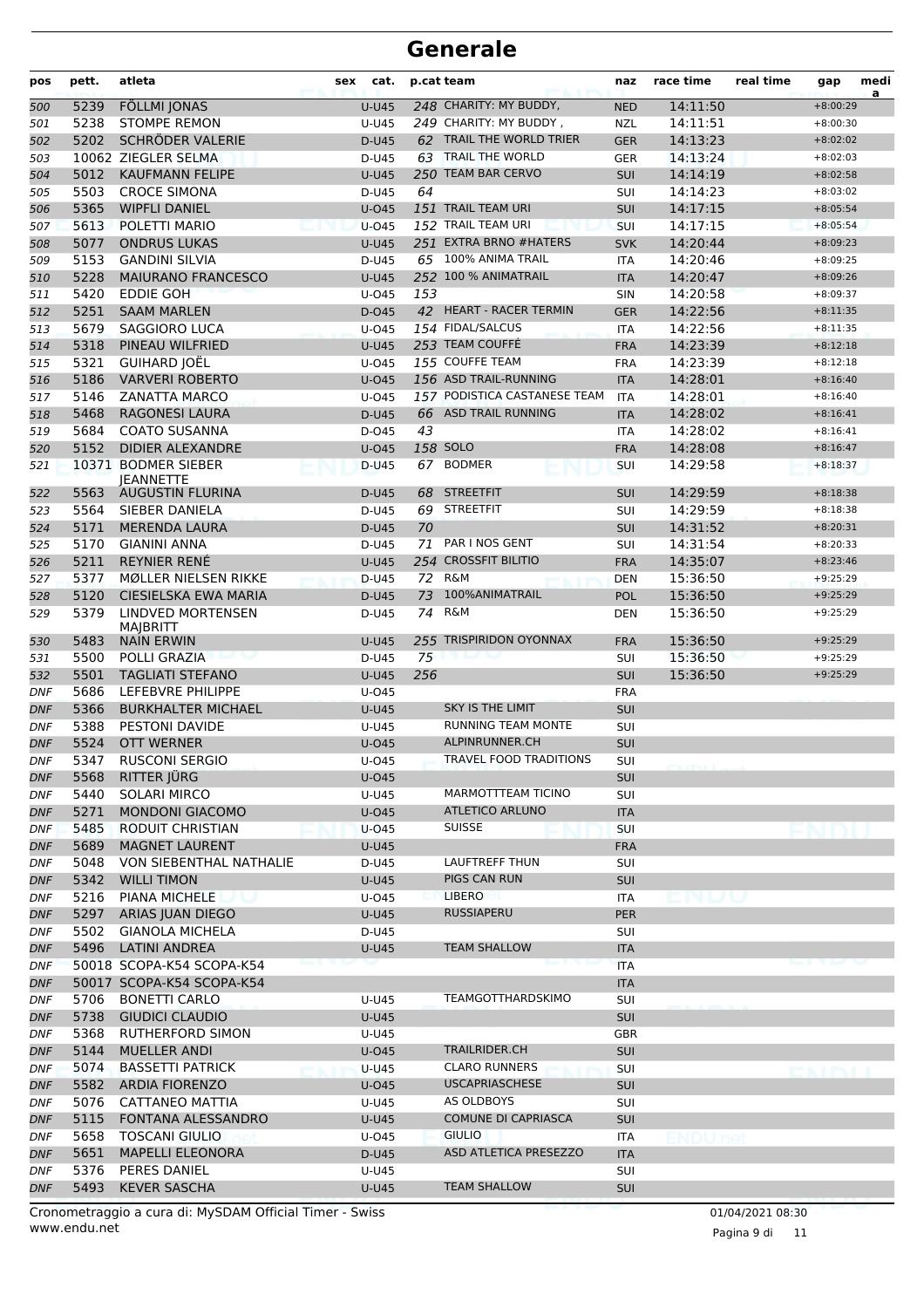| pos               | pett. | atleta                                | sex | cat.           | p.cat team                     | naz        | race time | real time | gap | medi |
|-------------------|-------|---------------------------------------|-----|----------------|--------------------------------|------------|-----------|-----------|-----|------|
| <b>DNF</b>        | 5598  | <b>GLUCKSMANN MATTIA</b>              |     | U-045          |                                | <b>ITA</b> |           |           |     | a    |
| <b>DNF</b>        | 5364  | <b>DIOLI ELIA</b>                     |     | U-U45          |                                | <b>SUI</b> |           |           |     |      |
| <b>DNF</b>        | 5269  | <b>CLEMENTI ANDREA</b>                |     | <b>U-U45</b>   |                                | SUI        |           |           |     |      |
| DNF               | 5097  | <b>GEROSA ANTONIO</b>                 |     | U-U45          | <b>TARTARUGHE DELLA</b>        | ITA        |           |           |     |      |
| <b>DNF</b>        | 5128  | <b>GEROSA MARCO</b>                   |     | <b>U-U45</b>   | <b>TARTARUGHE DELLA</b>        | <b>ITA</b> |           |           |     |      |
| <b>DNF</b>        | 5212  | <b>COGLIO MICHELLE</b>                |     | D-U45          | #FAKEASIAN                     | SUI        |           |           |     |      |
| <b>DNF</b>        | 5223  | <b>CAVAZZUTI SIMONE</b>               |     | <b>U-U45</b>   | <b>ASD 100% ANIMATRAIL</b>     | <b>ITA</b> |           |           |     |      |
| <b>DNF</b>        | 5191  | <b>FERRARIO FLAVIO</b>                |     | <b>U-U45</b>   | ATLETICO ARLUNO                | <b>ITA</b> |           |           |     |      |
| <b>DNF</b>        | 5174  | <b>MICHEL NICOLAS</b>                 |     | <b>U-U45</b>   |                                | SUI        |           |           |     |      |
| DNF               | 5372  | ALBANI EDOARDO                        |     | U-U45          | POLISPORTIVA LIBERTAS          | ITA        |           |           |     |      |
| <b>DNF</b>        | 5576  | <b>FUHRMANN KERSTIN</b>               |     | D-045          |                                | <b>GER</b> |           |           |     |      |
| <b>DNF</b>        | 5579  | <b>KOENIG KLAUS</b>                   |     | U-045          |                                | <b>GER</b> |           |           |     |      |
| <b>DNF</b>        | 5298  | KAZAKOVA EKATERINA                    |     | D-U45          | <b>RUSSIAPERU</b>              | <b>RUS</b> |           |           |     |      |
| <b>DNF</b>        | 5106  | <b>VILLIGER RENE</b>                  |     | U-U45          |                                | SUI        |           |           |     |      |
| <b>DNF</b>        | 5375  | <b>FRANCHI LUCIANO</b>                |     | U-045          | <b>SCUOLA DI MARATONA</b>      | <b>ITA</b> |           |           |     |      |
| DNF               | 5687  | <b>FERRARI ADAM</b>                   |     | U-045          | <b>CLUB MOVE - ISOTOM</b>      | SUI        |           |           |     |      |
| <b>DNF</b>        | 5351  | <b>SCHWITTER THOMAS</b>               |     | U-045          | <b>ISOTOM</b>                  | SUI        |           |           |     |      |
| <b>DNF</b>        | 5607  | <b>BERTI RIGGI DANIELA</b>            |     | D-045          |                                | SUI        |           |           |     |      |
| <b>DNF</b>        | 5604  | PAPINA MAURIZIO                       |     | U-045          | 3 SCENIC                       | <b>SUI</b> |           |           |     |      |
| <b>DNF</b>        | 5494  | <b>CROSS MELANIE</b>                  |     | D-U45          | <b>STAN'S RUNNERS</b>          | <b>SUI</b> |           |           |     |      |
| <b>DNF</b>        | 5334  | <b>CARTER PAUL</b>                    |     | U-045          | <b>HARDLEY RUNNERS</b>         | <b>GBR</b> |           |           |     |      |
| DNF               | 5547  | <b>CIERNIKOVA LINDA</b>               |     | D-U45          |                                | <b>CZE</b> |           |           |     |      |
| <b>DNF</b>        | 5037  | <b>CARRARA MIOARA</b>                 |     | D-045          | <b>SCENIC TRAIL ROCK GOATS</b> | <b>SUI</b> |           |           |     |      |
| <b>DNF</b>        | 5371  | <b>CHEROTTI STEFANO</b>               |     | U-045          | IL PONTE SCANDICCI ASD         | <b>ITA</b> |           |           |     |      |
| <b>DNF</b>        | 5723  | <b>HELBAWI ZENA</b>                   |     | D-U45          |                                | <b>SUI</b> |           |           |     |      |
| <b>DNF</b>        | 5722  | <b>COLOMBO FABIANO</b>                |     | U-U45          | <b>TEAM SKY</b>                | <b>SUI</b> |           |           |     |      |
| <b>DNF</b>        | 5724  | <b>HELBAWI SARA</b>                   |     | D-U45          |                                | SUI        |           |           |     |      |
|                   | 5001  | SCHWENDENER NICOLA                    |     |                | <b>BARBEGEMELLE RUNNING</b>    |            |           |           |     |      |
| DNS               | 5006  |                                       |     | U-U45          | <b>FOOTING CLUB LAUSANNE</b>   | SUI        |           |           |     |      |
| DNS               |       | <b>VAGNEUR DIDIER</b>                 |     | <b>U-U45</b>   | <b>ZUG</b>                     | <b>FRA</b> |           |           |     |      |
| <b>DNS</b>        | 5011  | <b>DUSCH KERSTIN</b>                  |     | D-045          | <b>BRNO</b>                    | <b>SUI</b> |           |           |     |      |
| DNS               | 5020  | <b>MARECEK JAKUB</b>                  |     | <b>U-U45</b>   |                                | <b>CZE</b> |           |           |     |      |
| <b>DNS</b>        | 5028  | VOJÁČEK LUKÁŠ                         |     | U-U45          | <b>CZECH REPUBLIC</b>          | <b>CZE</b> |           |           |     |      |
| <b>DNS</b>        | 5039  | <b>MOUROT JESSICA</b>                 |     | D-U45          | JM<br>LA FOULÉE DE BUSSIGNY    | <b>FRA</b> |           |           |     |      |
| DNS               | 5052  | <b>MEYER NICOLAS</b>                  |     | U-U45          |                                | <b>SUI</b> |           |           |     |      |
| <b>DNS</b>        | 5057  | <b>CALDARESCU GEORGE</b><br>ALEXANDRU |     | <b>U-U45</b>   | SKA-PUNK                       | <b>ITA</b> |           |           |     |      |
| DNS               | 5065  | <b>CANOVA MARCELLO</b>                |     | <b>U-U45</b>   | <b>TEAM FRONTRUNNER</b>        | <b>USA</b> |           |           |     |      |
| <b>DNS</b>        | 5070  | <b>DECOPPET NATACHA</b>               |     | D-045          | FOOTING CLUB PIED DU JURA      | SUI        |           |           |     |      |
| DNS               | 5071  | <b>DELORENZI MIRCO</b>                |     | U-045          | <b>BOZOM TEAM</b>              | <b>SUI</b> |           |           |     |      |
| DNS               | 5073  | <b>WILLE CHRISTOPH</b>                |     | <b>U-U45</b>   |                                | <b>SUI</b> |           |           |     |      |
| DNS               | 5084  | <b>ULRICH STEFAN</b>                  |     | U-045          | <b>VELO KREA</b>               | SUI        |           |           |     |      |
| DNS               | 5090  | <b>BORIOLI LUCA</b>                   |     | <b>U-U45</b>   | <b>MS RUNNING TEAM</b>         | <b>SUI</b> |           |           |     |      |
| <b>DNS</b>        | 5094  | CHEW HOWARD ERICA                     |     | D-U45          |                                | <b>SUI</b> |           |           |     |      |
| <b>DNS</b>        | 5096  | <b>BOULAT JOHANNE</b>                 |     | D-U45          | UNIL/EPFL SPORTS               | <b>USA</b> |           |           |     |      |
| DNS               | 5103  | <b>BURGSTALLER ALEXANDER</b>          |     | U-U45          | <b>BNC TRAIL SQUAD</b>         | SUI        |           |           |     |      |
| DNS               | 5107  | KAROUBI ILAN                          |     | <b>U-U45</b>   | OCR TICINO                     | <b>SUI</b> |           |           |     |      |
| DNS               | 5117  | <b>TEPSIC NADA</b>                    |     | D-045          | CROATIA                        | CRO        |           |           |     |      |
| DNS               | 5118  | <b>RUPF MARTIN</b>                    |     | <b>U-U45</b>   |                                | <b>SUI</b> |           |           |     |      |
| DNS               | 5126  | AMATI EDOARDO                         |     | U-U45          | <b>TARTARUGHE DELLA</b>        | ITA        |           |           |     |      |
| <b>DNS</b>        | 5131  | <b>CARONI LUCIO</b>                   |     | U-045          | TARTARUGHE DELLA               | <b>ITA</b> |           |           |     |      |
| DNS               | 5133  | <b>KNAPOVA LENKA</b>                  |     | D-U45          | OK LOKOMOTIVA PARDUBICE        | <b>CZE</b> |           |           |     |      |
| <b>DNS</b>        | 5140  | <b>TEMPOBONO PATRICK</b>              |     | <b>U-U45</b>   | <b>TTRL</b>                    | <b>SUI</b> |           |           |     |      |
| DNS               | 5150  | PETRY STEFAN                          |     | U-U45          | TRAIL THE WORLD TRIER          | GER        |           |           |     |      |
| DNS               | 5159  | LOPA PAOLO                            |     | U-045          |                                | <b>SUI</b> |           |           |     |      |
| DNS               | 5168  | <b>GRASSINI CESARE</b>                |     | U-U45          | <b>TARTARUGHE DELLA</b>        | ITA        | an a bha  |           |     |      |
| <b>DNS</b>        | 5176  | <b>REZZONICO FRANK</b>                |     | U-U45          | TEAM CAMINADA SEMENTI          | <b>SUI</b> |           |           |     |      |
| DNS               | 5187  | <b>HAPNES ERIK</b>                    |     | U-U45          | UNIL-EPFL/PLANET               | <b>NOR</b> |           |           |     |      |
| <b>DNS</b>        | 5196  | LENDER JAN                            |     | U-045          | RUN4FUN.CZ                     | <b>CZE</b> |           |           |     |      |
| DNS               | 5213  | <b>RUFF SOPHIE</b>                    |     | D-045          | <b>AUCUN</b>                   | SUI        |           |           |     |      |
| DNS               | 5224  | <b>BURGHARDT CHRISTIAN</b>            |     | U-U45          | <b>OMPEX HAPPY RUNNERS</b>     | <b>GER</b> |           |           |     |      |
| DNS               | 5230  | VON BURG ROMEO                        |     | U-045          | <b>SUT</b>                     | <b>SUI</b> |           |           |     |      |
| <b>DNS</b>        | 5237  | <b>HARASZTHY RÉKA</b>                 |     | D-045          |                                | <b>HUN</b> |           |           |     |      |
|                   | 5241  |                                       |     |                | <b>ASSOCIAZIONE SPORTIVA</b>   |            |           |           |     |      |
| DNS<br><b>DNS</b> | 5245  | TOFFOLETTO BARNABA<br>PARON SILVIA    |     | U-U45<br>D-U45 | <b>SAM MASSAGNO</b>            | <b>SUI</b> |           |           |     |      |
|                   |       |                                       |     |                |                                | <b>ITA</b> |           |           |     |      |

www.endu.net Cronometraggio a cura di: MySDAM Official Timer - Swiss 01/04/2021 08:30

Pagina 10 di 11